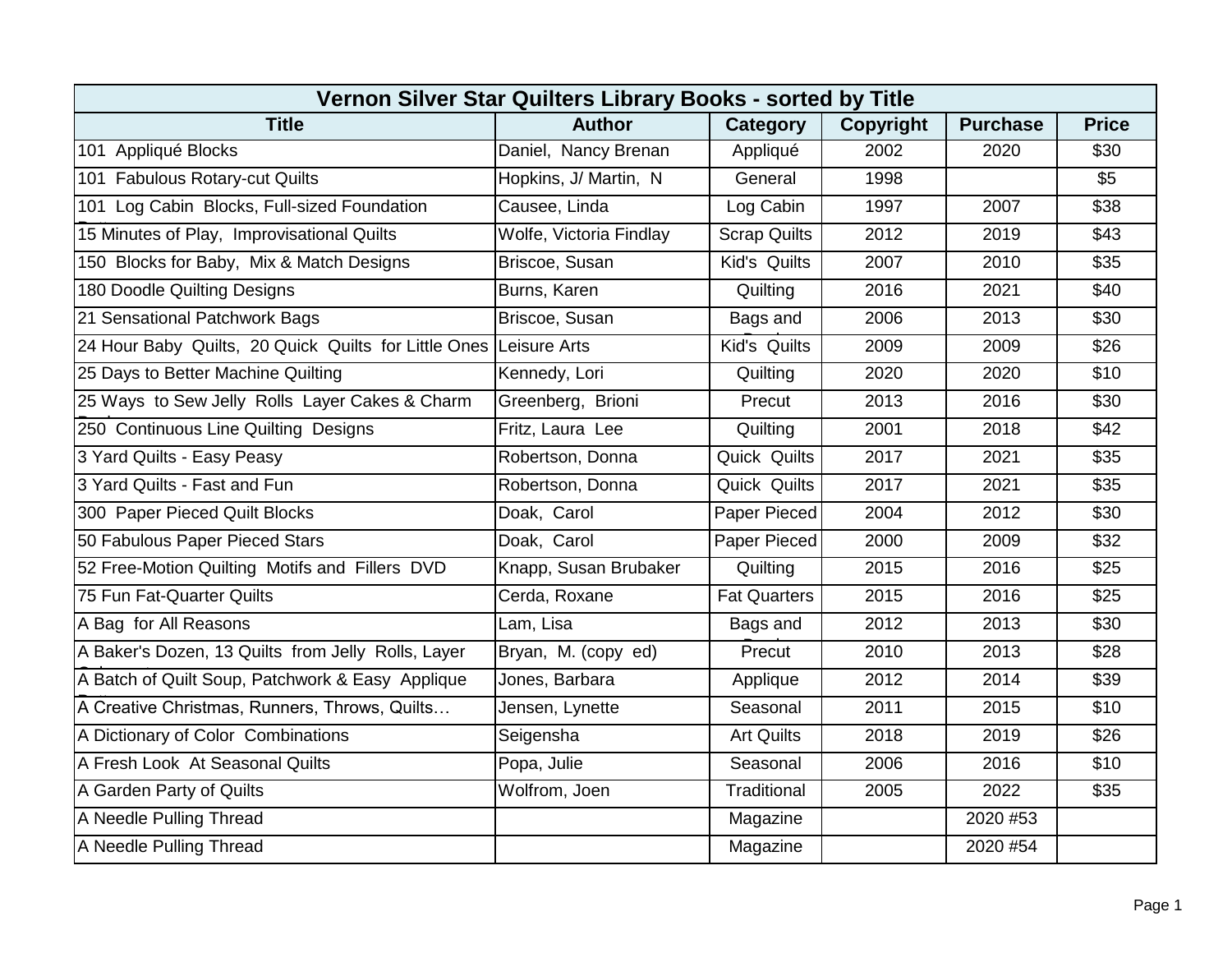| Vernon Silver Star Quilters Library Books - sorted by Title      |                        |                     |                  |                 |              |  |  |  |
|------------------------------------------------------------------|------------------------|---------------------|------------------|-----------------|--------------|--|--|--|
| <b>Title</b>                                                     | <b>Author</b>          | Category            | <b>Copyright</b> | <b>Purchase</b> | <b>Price</b> |  |  |  |
| A Needle Pulling Thread                                          |                        | Magazine            |                  | 2021 #55        |              |  |  |  |
| A Needle Pulling Thread                                          |                        | Magazine            |                  | 2021 #56        |              |  |  |  |
| A Needle Pulling Thread                                          |                        | magazinne           |                  | 2022 #57        |              |  |  |  |
| A Needle Pulling Thread                                          |                        | magazine            |                  | 2022 #58        |              |  |  |  |
| A Passion for Colour                                             | Isset, Ruth            | <b>Art Quilts</b>   | 2013             | 2015            | \$28         |  |  |  |
| A Season in Blue                                                 | Sitar, Edyta           | Traditional         | 2021             | 2022            | \$40         |  |  |  |
| A Touch of Rosie Quilts, 14 Designs                              | Nelson, Carrie L.      | Traditional         | 2010             | 2014            | \$25         |  |  |  |
| ABC 3-D Tumbling Blocksand More!                                 | Baker, Marci           | Traditional         | 2010             | 2012            | \$39         |  |  |  |
| Accent on Angles: Easy Strip-Set Quilts                          | Purney Mark, Susan     | Precut              | 2011             | 2011            | \$10         |  |  |  |
| Accentuate the Negative                                          | Price, Trish           | Quilting            | 2014             | 2022            | \$30         |  |  |  |
| <b>Addicted to Scraps</b>                                        | Hunter, Bonnie K.      | <b>Scrap Quilts</b> | 2016             | 2016            | \$35         |  |  |  |
| Advancing On with the Square in a Square Technique Barrows, Jodi |                        | Equipment           | 1996             | 2012            | \$20         |  |  |  |
| <b>Adventures in Circles</b>                                     | McDonald, Leigh E.     | Curves              | 2008             | 2015            | \$30         |  |  |  |
| Adventures in Design                                             | Wolfrom, Joen          | <b>Art Quilts</b>   | 2011             | 2018            | \$34         |  |  |  |
| Adventures With Leaders and Enders                               | Hunter, Bonnie         | <b>Scrap Quilts</b> | 2009             | 2016            | \$20         |  |  |  |
| All About Strips, Colorful Quilts from Strips of Many            | Guzman, Susan          | Modern              | 2015             | 2015            | \$25         |  |  |  |
| All the Blocks Are Geese                                         | Suit, Mary Sue         | Traditional         |                  | 2018            | \$32         |  |  |  |
| Amazingly Simple Triangle Stars                                  | Cline, Barbara H.      | <b>Star Quilts</b>  | 2015             | 2018            | \$27         |  |  |  |
| Angler 2, The: a quilter's tool for angles                       |                        | Equipment           |                  |                 | \$35         |  |  |  |
| Animal Parade 2, Dharming Applique Quilts for                    | Leffler, Cheri         | Applique            | 2015             | 2020            | \$5          |  |  |  |
| Another Bite of Schnibbles, 24 Quilts from 5" or 10"             | Nelson, Carrie L.      | Precut              | 2011             | 2014            | \$25         |  |  |  |
| Applique for Baby, 20 Nursery Projects                           | Beesley, T/ Boerens, T | Kid's Quilts        | 1999             | 2012            | \$26         |  |  |  |
| Applique Inside the Lines, 12 Projects to Embroider &            | Armstrong, Carol       | Applique            | 2003             | 2012            | \$40         |  |  |  |
| Appliquilt for Christmas                                         | White, Tonee           | Seasonal            | 1995             | 2011            | \$27         |  |  |  |
| Appliquilt in the Cabin                                          | White, Tonee           | Applique            | 2002             | 2018            | \$25         |  |  |  |
| Around the Block Again, More Rotary-Cut Blocks                   | Hopkins, Judy          | Traditional         | 2000             | 2012            | \$30         |  |  |  |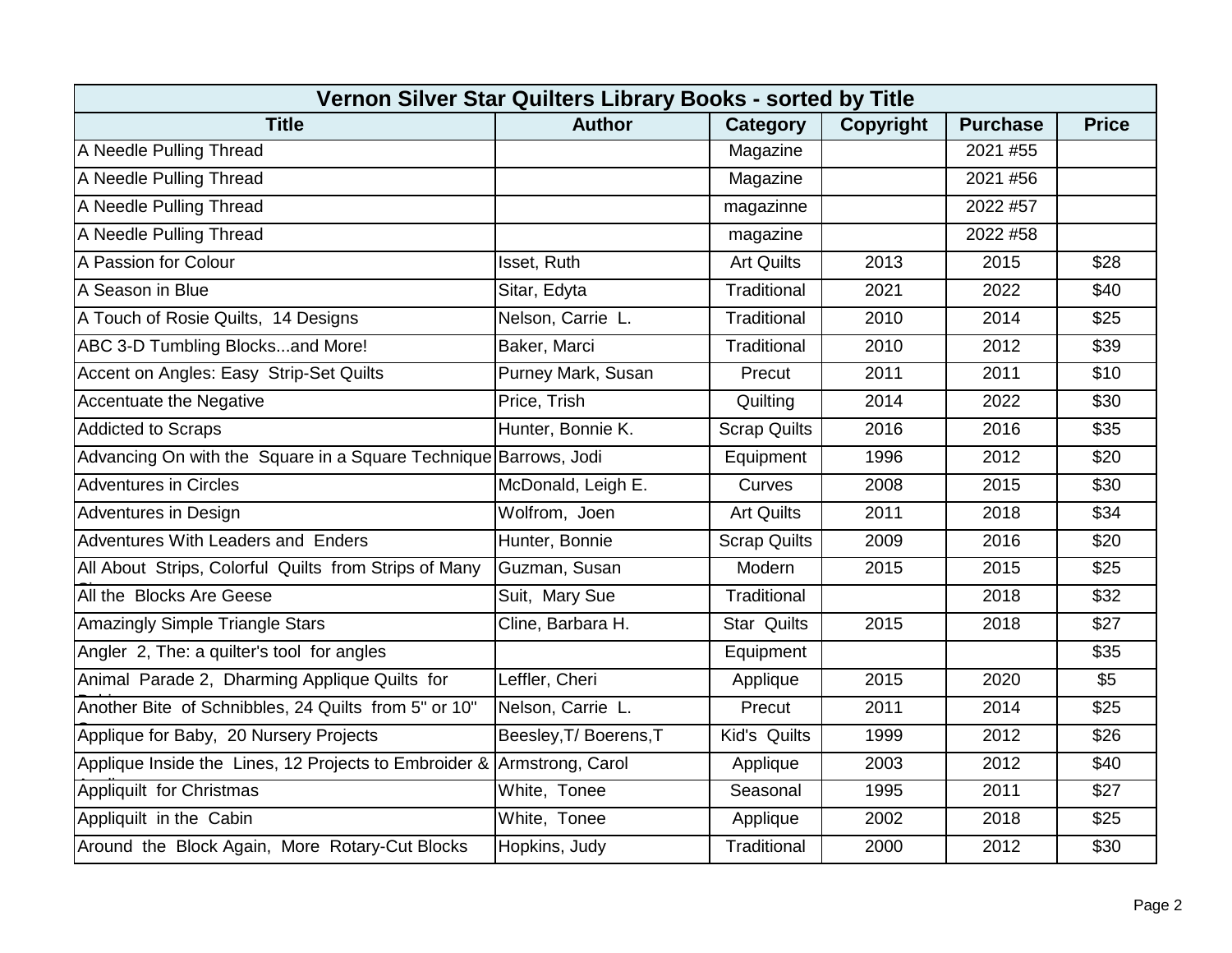| Vernon Silver Star Quilters Library Books - sorted by Title |                               |                   |                  |                 |              |  |  |  |
|-------------------------------------------------------------|-------------------------------|-------------------|------------------|-----------------|--------------|--|--|--|
| <b>Title</b>                                                | <b>Author</b>                 | Category          | <b>Copyright</b> | <b>Purchase</b> | <b>Price</b> |  |  |  |
| Art + Quilt                                                 | Kinard, Lyric                 | <b>Art Quilts</b> | 2009             | 2017            | \$25         |  |  |  |
| <b>Art Glass Quilts</b>                                     | Hirota, Julie                 | Applique          | 2004             | 2018            | \$30         |  |  |  |
| Art of Fabric Collage                                       | Eichom, Rosemary              | <b>Art Quilts</b> | 2003             |                 | \$28         |  |  |  |
| <b>Art Quilt Collage</b>                                    | Boschert, Deborah             | <b>Art Quilts</b> | 2016             | 2017            | \$36         |  |  |  |
| <b>Art Quilt Maps</b>                                       | Goodwin, Valerie S.           | <b>Art Quilts</b> | 2013             | 2016            | \$39         |  |  |  |
| Art Quilting Basics DVD                                     | Davila, J/ Waterston, E       | <b>Art Quilts</b> | 2008             | 2012            | \$30         |  |  |  |
| Artful Improv                                               | Grisdela, Cindy               | <b>Art Quilts</b> | 2016             | 2017            | \$20         |  |  |  |
| Artful Log Cabin Quilts                                     | Masopust, Katie               | <b>Art Quilts</b> | 2017             | 2021            | \$39         |  |  |  |
| Asian Elegance: Quilting with Japanese fabrics and          | Pippen, Kitty                 | Asian             | 2003             |                 | \$30         |  |  |  |
| At Home with Country Quilts, 13 Patchwork Patterns          | Wall, Cheryl                  | Traditional       | 2012             | 2014            | \$25         |  |  |  |
| Baby Quilts With Love, 12 Timeless Projects for the         | Anderson, Alex                | Kid's Quilts      | 2006             | 2015            | \$25         |  |  |  |
| Bag Making Bible, The                                       | Lam, Lisa                     | Bags & Bowls      | 2010             | 2018            | \$32         |  |  |  |
| <b>Bags For Everyday Use</b>                                | Saito, Yoko                   | Bags and          | 2012             | 2015            | \$35         |  |  |  |
| <b>Baker's Dozen Doubled</b>                                | Hopkins, Mary Ellen           | Reference         | 2000             | 2020            | \$30         |  |  |  |
| <b>Baltimore Bouquets</b>                                   | Dietrich, Mimi                | Applique          | 1992             | 2020            | \$18         |  |  |  |
| <b>Bargello Quilts</b>                                      | Edie, Marge                   | Colour Wash       | 1994             | 2005            | \$44         |  |  |  |
| Bargello Quilts & Beyond                                    | <b>Annie's Quilting</b>       | Colour            | 2015             | 2016            | \$32         |  |  |  |
| Bargello Quilts In Motion                                   | Berry, Ruth Ann               | Colour            | 2014             | 2016            | \$32         |  |  |  |
| Batik Beauties, 18 Stunning Quilts                          | Shifrin, Laurie               | Modern            | 2001             | 2015            | \$10         |  |  |  |
| Batik Gems: 29 Dazzling Quilt Projects                      | Shifrin, Laurie               | Modern            | 2008             | 2011            | \$30         |  |  |  |
| Batiks & Beyond, Quilts from Fabulous Fabrics               | Shifrin, Laurie               | Traditional       | 2003             |                 | \$30         |  |  |  |
| Bears on Parade, Pattern                                    | Monroe, Charlotte             | Kid's Quilt       |                  | 2008            |              |  |  |  |
| Beautiful Bargello, 7 beginner to Advanced Projects         | <b>House of White Birches</b> | Colour Wash       | 2009             | 2011            | \$22         |  |  |  |
| Beautiful Blooms, Quilts & Cushions to Applique             | Taylor Propst, Susan          | Applique          | 2008             | 2008            | \$36         |  |  |  |
| Beautiful Botanicals, 45 Applique Flowers & 14              | Kemball, Deborah              | Applique          | 2011             | 2012            | \$26         |  |  |  |
| Beautiful Building Block Quilts, Improv. Quilts, 12         | Walton, Lisa                  | Modern            | 2013             | 2014            | \$33         |  |  |  |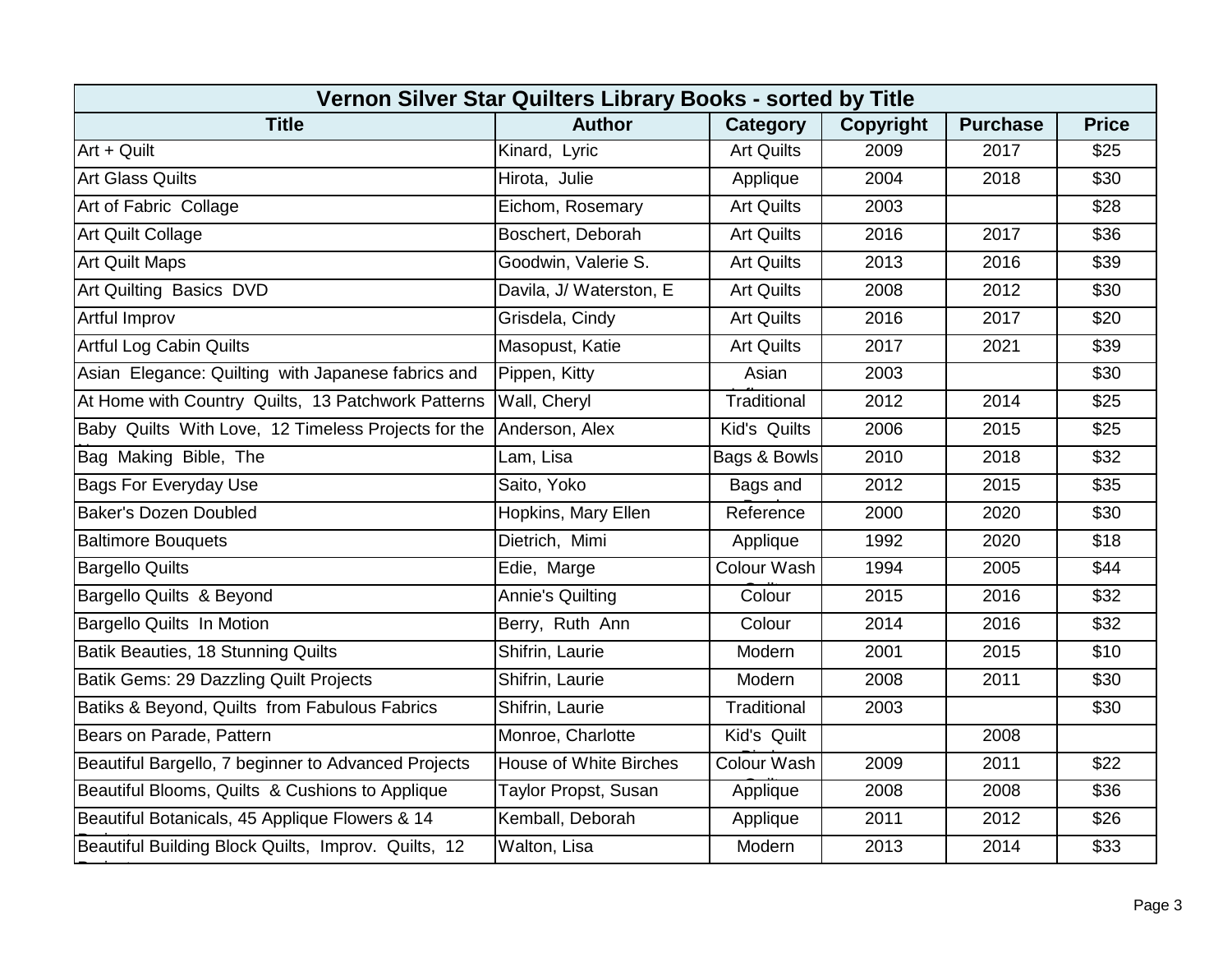| Vernon Silver Star Quilters Library Books - sorted by Title |                        |                     |           |                 |              |  |  |  |
|-------------------------------------------------------------|------------------------|---------------------|-----------|-----------------|--------------|--|--|--|
| <b>Title</b>                                                | <b>Author</b>          | Category            | Copyright | <b>Purchase</b> | <b>Price</b> |  |  |  |
| <b>Beautiful Foundation-Pieced Quilt Blocks</b>             | Hiney, Mary Jo         | Paper Pieced        | 1999      | 2012            | \$22         |  |  |  |
| <b>Beautifully Embellished Landscapes</b>                   | Becker, Joyce          | <b>Art Quilts</b>   | 2006      |                 | \$27         |  |  |  |
| Beautifully Quilted, How to Create the Best Designs         | Anderson, Alex         | Quilting            | 2003      | 2013            | \$20         |  |  |  |
| <b>Bed Runners Using Precut Fabrics</b>                     | Brown, Kathy           | Runner &            | 2010      | 2017            | \$30         |  |  |  |
| Beginner's Guide to Free-Motion Quilting, On Your           | Bonner, Natalia        | Quilting            | 2012      | 2013            | \$20         |  |  |  |
| Beginning Quiltmaking DVD                                   | McClun, D/ Nownes, L   | <b>Beginners</b>    | 2007      | 2011            | \$25         |  |  |  |
| <b>Best in Show</b>                                         | Armstrong, Carol       | Applique            | 2009      | 2019            | \$35         |  |  |  |
| Best of Fons & Porter Star Quilts                           | Nolte, Jean (ed.)      | <b>Star Quilts</b>  | 2012      | 2016            | \$33         |  |  |  |
| Best of Moda Bake Shop                                      | Calle, Lisa            | Precuts             | 2020      |                 | \$39         |  |  |  |
| Beyond Log Cabin, Drafting Log Cabin Blocks                 | Gadd, Kerry            | Log Cabin           | 1999      | 2011            | \$40         |  |  |  |
| Big Book of Fat-Quarter Quilts, The                         | Soltys, Karen (ed)     | Precut              | 2016      | 2016            | \$10         |  |  |  |
| Big Book of Scrappy Quilts, The                             | Keltner, Jennifer (ed) | <b>Scrap Quilts</b> | 2015      | 2016            | \$37         |  |  |  |
| <b>Big Book of Small Quilts</b>                             | Hickey, Mary           | Traditional         | 1997      | 2020            | \$37         |  |  |  |
| Big Book of Strip Quilts, The                               | Cook, Tina (ed)        | Precut              | 2017      | 2018            | \$28         |  |  |  |
| Big Book of Table Toppers, The                              | Cook, Tina (ed)        | Runners &           | 2017      | 2018            | \$20         |  |  |  |
| Big Print Patchwork, Quilt Patterns for Large-Scale         | Turner, Sandy          | Feature             | 2013      | 2013            | \$25         |  |  |  |
| Birds in the Air, Quilt in a Day Series                     | Burns, Eleanor         | Traditional         | 2001      | 2009            | \$26         |  |  |  |
| Black & White & Bright & Bold                               | Schaefer, Kim          | Feature             | 2013      | 2017            | \$33         |  |  |  |
| Blended Borders, Quilts with a Creative Edge                | Mostek, Pamela         | Borders &           | 2009      | 2013            | \$32         |  |  |  |
| <b>Bloom Creek Quilts</b>                                   | Bellino, Vicki         | Traditional         | 2010      | 2017            | \$10         |  |  |  |
| Borders By the Square, Using the Square in a                | Barrows, Jodi          | Equipment           | 1998      | 2007            | \$32         |  |  |  |
| <b>Brave New Quilts</b>                                     | Ricketson, Kathreen    | Modern              | 2013      | 2017            | \$35         |  |  |  |
| <b>Bundles of Fun</b>                                       | Snyder, Karen          | Precut              | 2006      | 2011            | \$30         |  |  |  |
| <b>Calendar Quilts</b>                                      | Schaefer, Kim          | Seasonal            | 2010      | 2022            | \$25         |  |  |  |
| Canadian Quilter Autumn 2019                                |                        | Magazines           |           | 2019            | \$40         |  |  |  |
| Canadian Quilter Summer 2019                                |                        | Magazines           |           | 2019            | \$30         |  |  |  |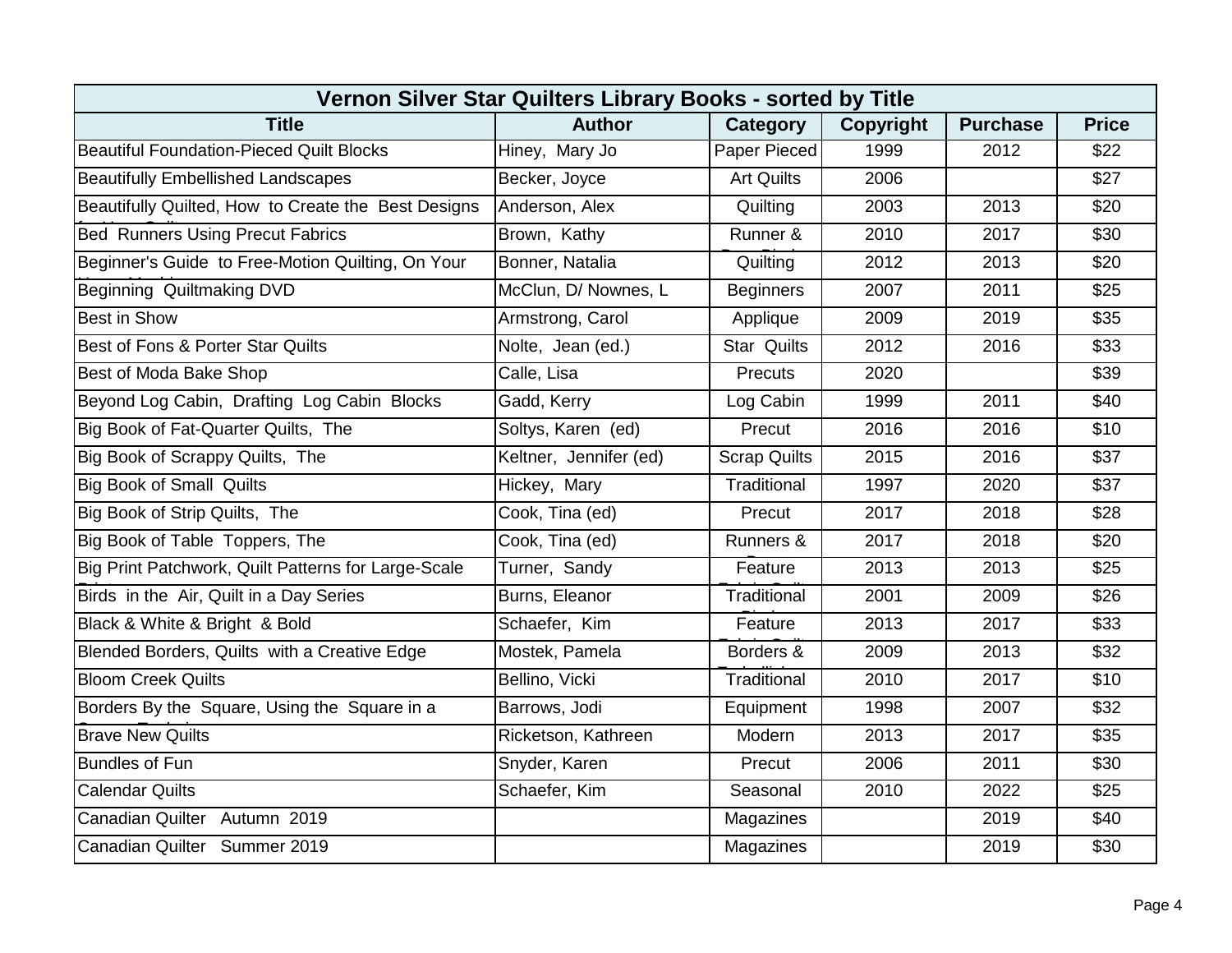| Vernon Silver Star Quilters Library Books - sorted by Title |                                                                                  |                    |      |      |                  |  |  |  |
|-------------------------------------------------------------|----------------------------------------------------------------------------------|--------------------|------|------|------------------|--|--|--|
| <b>Title</b>                                                | <b>Author</b><br><b>Category</b><br>Copyright<br><b>Purchase</b><br><b>Price</b> |                    |      |      |                  |  |  |  |
| Canadian Quilter Winter 2019                                |                                                                                  | Magazines          |      | 2020 | \$26             |  |  |  |
| <b>Caravan of Quilts</b>                                    | Fassett, Kaffe                                                                   | Modern             | 2004 |      | \$14             |  |  |  |
| <b>Carefree Quilts</b>                                      | Lily, Joy                                                                        | Modern             | 2011 | 2017 | \$32             |  |  |  |
| <b>Celtic Art, The Methods of Construction</b>              | Bain, George                                                                     | <b>Art Quilts</b>  | 1951 | 2012 | $\overline{$31}$ |  |  |  |
| Celtic Quilts, A New Look for Ancient Designs               | Williams, Beth Ann                                                               | <b>Art Quilts</b>  | 2000 | 2013 | \$45             |  |  |  |
| <b>Celtic Spirals</b>                                       | Durcan, Philomena                                                                | <b>Art Quilts</b>  | 1992 | 2019 | \$10             |  |  |  |
| Charm School, 18 quilts from 5" squares                     | Goertzen, Vanessa                                                                | Precut             | 2017 | 2020 | \$41             |  |  |  |
| Charmed & Dangerous                                         | Peterson, Heather                                                                | <b>Fat Quarter</b> | 2007 | 2009 | \$15             |  |  |  |
| Chic Bags                                                   | Enderlen-Debuisson, Marie                                                        | Bags and           | 2007 | 2015 | \$25             |  |  |  |
| Child's Play Quilts                                         | Day, Stacey                                                                      | <b>Kids Quilts</b> | 2018 | 2021 | \$40             |  |  |  |
| Christmas Favorites, Art to Heart                           | Halvorsen, Nancy                                                                 | Seasonal           | 2012 | 2013 | \$30             |  |  |  |
| Christmas in the Country                                    | McCray, Rhonda                                                                   | Seasonal           | 2020 | 2020 | \$35             |  |  |  |
| <b>Christmas Traditions in Stained Glass</b>                | Henning, Brenda                                                                  | Seasonal           | 1999 | 2010 | \$30             |  |  |  |
| Circle of Nine: 24 stunning and creative quilts             | Houts, Janet                                                                     | Traditional        | 2010 | 2018 | \$39             |  |  |  |
| Circle Pizzazz, Easy Curves, Endless Possiblitities,        | Sisneros, Judy                                                                   | Curves             | 2013 | 2013 | \$10             |  |  |  |
| Circle Quilts, Create Dramatic Medallions from Strip-       | Granger, Colleen                                                                 | Curves             | 2011 | 2015 | \$26             |  |  |  |
| City Quilts, 12 Dramatic Projects Inspired by Urban         | House, Cherri                                                                    | Modern             | 2010 | 2012 | \$25             |  |  |  |
| City Sampler, 100 Modern Quilt Blocks                       | Pink, Tula                                                                       | Modern             | 2013 | 2014 | \$50             |  |  |  |
| Color & Composition for the Creative Quilter, Easy-         | Masopust, K/Barker, B                                                            | <b>Art Quilts</b>  | 2005 | 2014 | \$20             |  |  |  |
| Color Confidence for Quilters                               | Beyer's, Jenny                                                                   | <b>Art Quilts</b>  |      |      | \$22             |  |  |  |
| Color Play                                                  | Wolfram, Joen                                                                    | <b>Art Quilts</b>  | 2000 |      | \$25             |  |  |  |
| Color Play 2nd Edition                                      | Wolfram, Joen                                                                    | Art quilts         | 2014 | 2019 | \$36             |  |  |  |
| Color Shuffle                                               | Alexander, Karla                                                                 | Modern             | 2009 | 2019 | \$37             |  |  |  |
| Color Tool, 3-in-1, Color Guide, Value Finder,              | Wolfrom, Joen                                                                    | Equipment          |      |      | \$5              |  |  |  |
| Color, Thread & Free Motion Quilting                        | Lucas, Teri                                                                      | Quilting           | 2020 | 2020 | $\overline{\$5}$ |  |  |  |
| <b>Color-Blend Applique</b>                                 | Townswick, Jane                                                                  | Applique           | 2003 | 2020 | \$36             |  |  |  |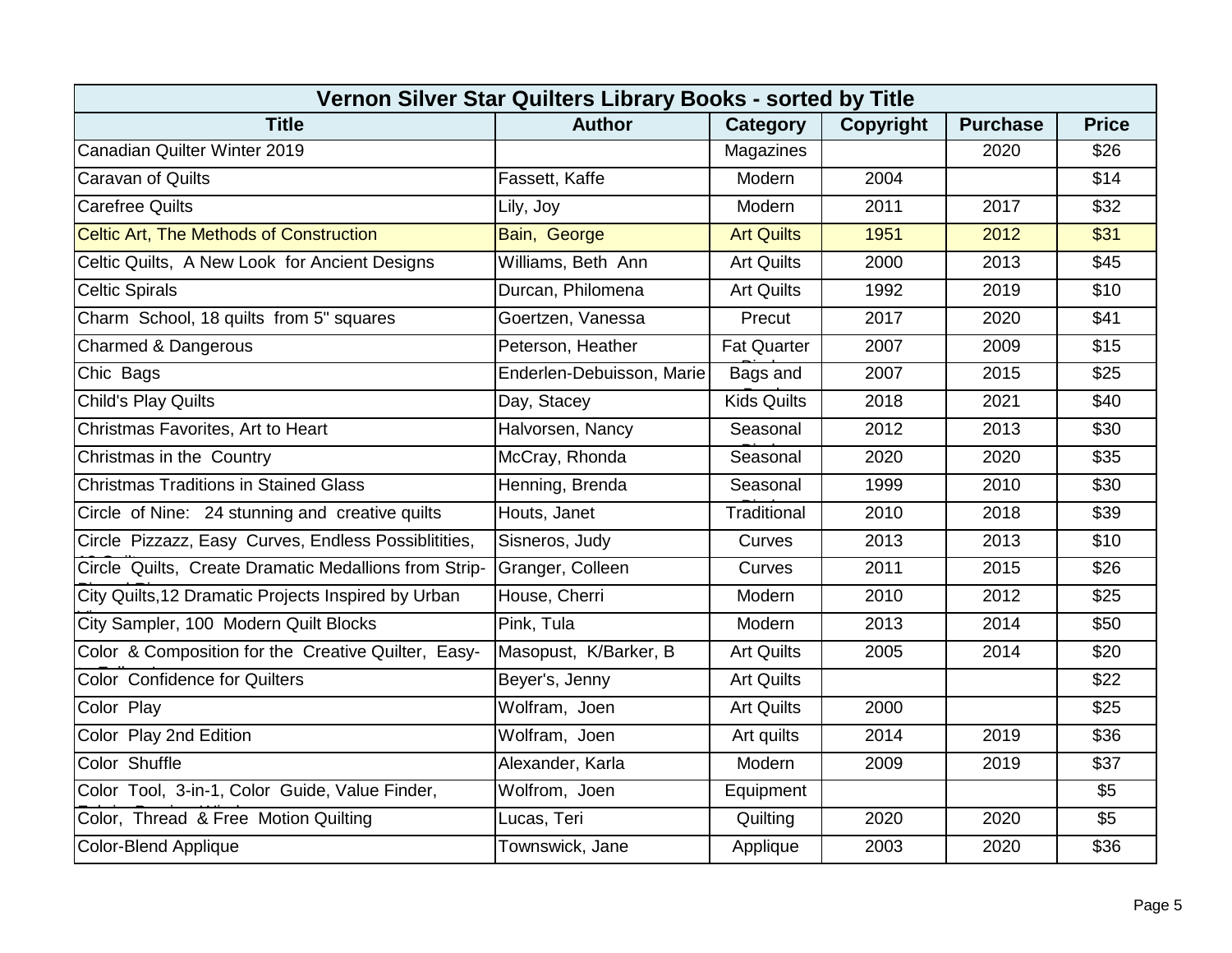| Vernon Silver Star Quilters Library Books - sorted by Title              |                       |                     |                  |                 |              |  |  |  |
|--------------------------------------------------------------------------|-----------------------|---------------------|------------------|-----------------|--------------|--|--|--|
| <b>Title</b>                                                             | <b>Author</b>         | Category            | <b>Copyright</b> | <b>Purchase</b> | <b>Price</b> |  |  |  |
| Colorful Quilts for Fabric Lovers                                        | Walsh, A/Burke, J     | Modern              | 2011             | 2014            | \$30         |  |  |  |
| Colorful Quilts for Playful Kids, 14 Projects to Mix & Pittman, Janet    |                       | Kid's Quilts        | 2012             | 2013            | \$24         |  |  |  |
| Colorific, Unlock the Secrets of Fabric Selection for                    | Dinndorf, PG          | Colour              | 2013             | 2014            | \$30         |  |  |  |
| Colorwash Bargello Quilts                                                | Williams, Beth Ann    | Colour              | 2001             | 2015            | \$30         |  |  |  |
| Colour Confidence for Quilters                                           | Beyer's, Jenny        | Colour              | 1995             | 2018            | \$30         |  |  |  |
| <b>Colour Confidence for Quilters</b>                                    | Beyer's, Jenny        | Colour              | 1995             | 2018            | \$30         |  |  |  |
| Comfort & Joy                                                            | Hickey, Mary          | Seasonal            | 2007             | 2007            | \$40         |  |  |  |
| Complete Photo Guide to Art Quilting, The                                | Stein, Susan          | <b>Art Quilts</b>   | 2012             | 2016            | \$28         |  |  |  |
| Connecting Up                                                            | Hopkins, M.E.         | Reference           | 1990             |                 | \$25         |  |  |  |
| <b>Connectors Collection</b>                                             | Hopkins, M.E.         | Reference           | 2000             |                 | \$25         |  |  |  |
| <b>Contemporary Quilts</b>                                               | Meech, Sandra         | <b>Art Quilts</b>   | 2003             | 2015            | \$29         |  |  |  |
| Continuing On                                                            | Hopkins, M.E.         | Reference           | 1991             |                 | \$25         |  |  |  |
| Convergence Quilts, Mysterious, Magical, Easy &                          | Tims, Ricky           | Modern              | 2003             | 2011            | \$36         |  |  |  |
| Cottage-Style Quilts, 16 Projects for Country Living                     | Hickey, Mary          | Traditional         | 2005             | 2014            | \$40         |  |  |  |
| Cotton Theory Quilting, Bk 1, Quilt As You Go                            | Cotton, Betty         | Reference           | 2006             | 2014            | \$33         |  |  |  |
| Country Threads Goes to Charm School, Little Quilts Etherington & Tesene |                       | <b>Fat Quarters</b> | 2010             | 2013            | \$32         |  |  |  |
| <b>Cozy Modern Quilts</b>                                                | Schaefer, Kim         | Modern              | 2011             | 2011            | \$25         |  |  |  |
| Cozy Modern Quilts, Bright & Bold                                        | Schaefer, Kim         | Modern              | 2012             | 2012            | \$25         |  |  |  |
| Crazy Eights, Fun with 8-Pointed Stars                                   | Suit, Mary Sue        | <b>Star Quilts</b>  | 2005             | 2009            | \$35         |  |  |  |
| Crazy Quilt Handbook, The                                                | Montano, Judith Baker | Traditional         | 2014             | 2017            | \$30         |  |  |  |
| <b>Creating Art Quilts with Panels</b>                                   | Hughes, Joyce         | <b>Art Quilts</b>   | 2019             | 2019            | \$28         |  |  |  |
| <b>Creating Your Perfect Quilting Space</b>                              | Hallock, Lois L.      | Reference           | 2005             | 2019            | \$20         |  |  |  |
| <b>Creative Curves Book, Curved Designs Without</b>                      | Walton, Virginia A.   | Curve Binder        | 1997             | 2008            | \$17         |  |  |  |
| Creative Curves Book, Curved Desngs With                                 | Walton, Virginia A.   | Equipment           |                  | 2019            | \$24         |  |  |  |
| <b>Creative Curves Ellipse Book</b>                                      | Walton, Virginia A.   | Curve Binder        | 1997             | 2006            | \$27         |  |  |  |
| <b>Creative Quilts</b>                                                   | Meech, Sandra         | <b>Art Quilts</b>   | 2006             | 2015            | \$40         |  |  |  |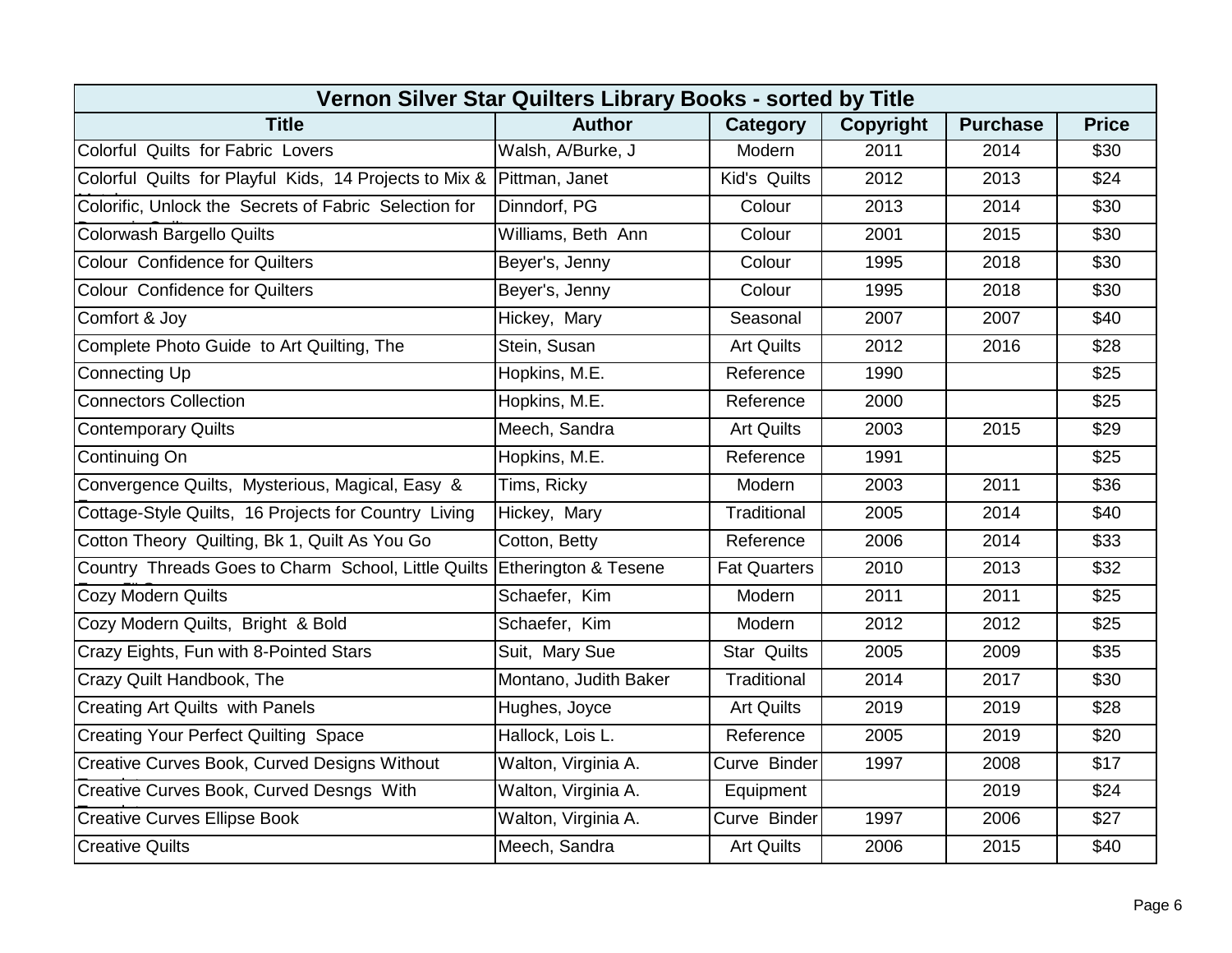| Vernon Silver Star Quilters Library Books - sorted by Title |                        |                     |                  |                 |              |  |  |  |
|-------------------------------------------------------------|------------------------|---------------------|------------------|-----------------|--------------|--|--|--|
| <b>Title</b>                                                | <b>Author</b>          | Category            | <b>Copyright</b> | <b>Purchase</b> | <b>Price</b> |  |  |  |
| Crooked Cabin Quilts, New Piecing Techniques                | Sloan, Pat             | Log Cabin           | 2005             | 2010            | \$40         |  |  |  |
| <b>Cuddly Snuggly Quilts</b>                                | Johnson, L/Wells, J    | Kid's Quilts        | 2010             | 2014            | \$28         |  |  |  |
| Curves in Motion, Quilt Designs & Techniques                | Dales, Judy            | Curves              | 1998             | 2013            | \$28         |  |  |  |
| Cut Around Tool: 6" to 17" circles                          | Phillips, Cheryl       | Equipment           | 2004             | 2015            | \$32         |  |  |  |
| Cut the Scraps! 7 Steps to Quilting Your Way                | Ford, Joan             | <b>Scrap Quilts</b> | 2011             | 2014            | \$30         |  |  |  |
| <b>Dancing Quilts</b>                                       | Bowles, Debbie         | Modern              | 2003             | 2010            | \$35         |  |  |  |
| Dancing With Thread, Your Guide to Free-Motion              | Fahl, Ann              | Quilting            | 2010             | 2014            | \$25         |  |  |  |
| Day & Night Quilt, Incl. Template                           | Burns, E/ Countess, M  | General             | 2009             | 2010            | \$30         |  |  |  |
| Dazzling Quilts, Easy Glitz & Instant Glamour               | Mostek, Pamela         | Borders &           | 2006             | 2015            | \$37         |  |  |  |
| Deck the Halls: Quilts to Celebrate Christmas               | Taylor, Cheryl Almgren | Seasonal            | 2009             | 2016            | \$39         |  |  |  |
| Deploy That Fabric, 23 Projects Use Military Uniforms       | Eskridge, Jen          | Feature             | 2011             | 2015            | \$39         |  |  |  |
| <b>Design Essentials</b>                                    | Torrence, Lorraine     | <b>Art Quilts</b>   | 2008             | 2015            | \$30         |  |  |  |
| Design Workshop                                             | McDowell, Ruth         | <b>Art Quilts</b>   | 2007             | 2009            | \$10         |  |  |  |
| Digital Fiber Art: Combine photos and fabric                | Redmond, Wen           | <b>Art Quilts</b>   | 2016             | 2018            | \$35         |  |  |  |
| <b>Distinctive Dresdens</b>                                 | Marek, Katja           | Traditional         | 2017             | 2018            | \$23         |  |  |  |
| Doodle Quilting                                             | Malkowski, Cheryl      | Quilting            | 2012             | 2013            | \$25         |  |  |  |
| Double Vision Quilts                                        | Smith, Louisa          | Applique            | 2016             | 2022            | \$30         |  |  |  |
| Down In The Valley, Paper-Pieced Houses and                 | Derksen, C & Harder, M | Paper Pieced        | 2001             | 2020            | \$36         |  |  |  |
| Dresden Quilt Blocks Reimagined                             | Copp Grisham, Candyce  | Traditional         | 2019             | 2022            | \$35         |  |  |  |
| Drunkard's Path, An Easy No-pins Technique                  | Murphy, Anita          | Curve Binder        | 1991             | 2006            | \$25         |  |  |  |
| Earthly Delights, The Perfect Finish                        | Buckley, Karen         | Borders &           | 2006             | 2013            | \$20         |  |  |  |
| <b>East-Meets-West Quilts</b>                               | Belyea, Patricia       | Asian               | 2017             | 2018            | \$42         |  |  |  |
| Easy Batick Landscape Quilts                                | Brown, Patricia        | <b>Art Quilts</b>   | 2011             | 2012            | \$18         |  |  |  |
| Easy Grid Quilts                                            | Fisher, Karen G.       | Colour              | 2012             | 2016            | \$34         |  |  |  |
| Easy Strip Tulip, Quilt in a Day Series                     | Burns, Eleanor         | Traditional         | 1999             | 2009            | \$23         |  |  |  |
| Embellishing with Anything, Fiber Art Techniques for        | Love, Gladys           | Borders &           | 2009             | 2010            | \$30         |  |  |  |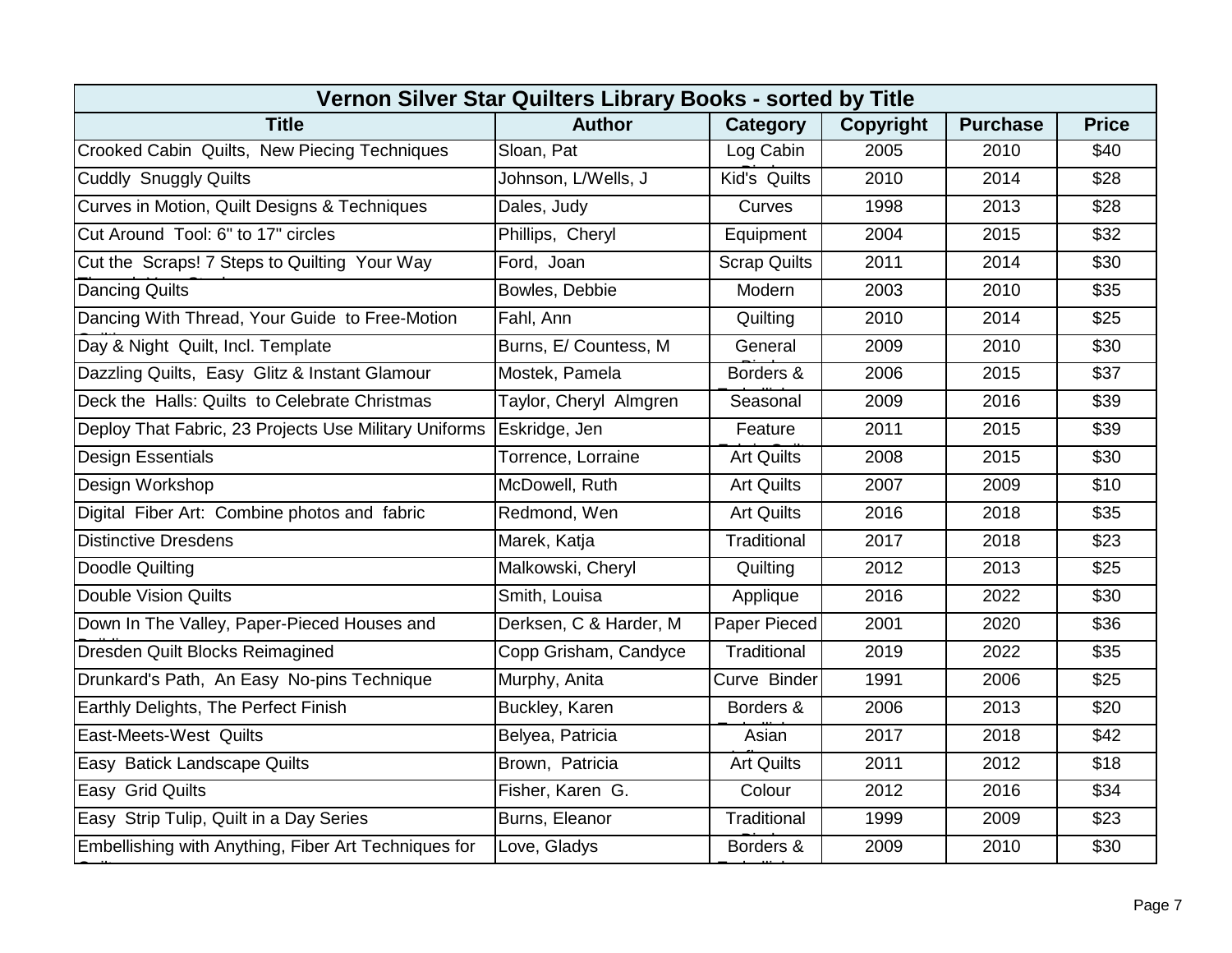| Vernon Silver Star Quilters Library Books - sorted by Title |                            |                     |                  |                 |              |  |  |  |
|-------------------------------------------------------------|----------------------------|---------------------|------------------|-----------------|--------------|--|--|--|
| <b>Title</b>                                                | <b>Author</b>              | Category            | <b>Copyright</b> | <b>Purchase</b> | <b>Price</b> |  |  |  |
| <b>Extraordinary Log Cabin Quilts</b>                       | Martin, Judy               | Log Cabin           | 2013             | 2014            | \$40         |  |  |  |
| Fabric & Paint & Thread Equals Fabulous                     | Durbin, Pat                | <b>Art Quilts</b>   | 2009             | 2012            | \$25         |  |  |  |
| Fabric Makes the Quilt, (The)                               | Horton, Roberta            | Feature             | 1995             | 2012            | \$27         |  |  |  |
| <b>Fabulous Facades</b>                                     | Loughman, Gloria           | <b>Art Quilts</b>   | 2017             | 2018            | \$28         |  |  |  |
| <b>Fabulous Fat Quarter Bags</b>                            | Briscoe, Susan             | Bags and            | 2009             | 2011            | \$10         |  |  |  |
| <b>Fabulous Fat Quarter Bags</b>                            | Hawley, M'Liss Rae         | Bags and            | 2008             | 2009            | \$25         |  |  |  |
| Fabulous Feathers & Fillers, Design & Machine               | Nickels, Sue               | Quilting            | 2013             | 2014            | \$45         |  |  |  |
| <b>Fantasies and Flowers</b>                                | Sudo, Kumiko               | Asian               | 1999             | 2015            | \$25         |  |  |  |
| Fantastic Fabric Folding, Innovative Quilting Projects      | Wat, Rebecca               | Borders &           | 2000             | 2013            | \$25         |  |  |  |
| <b>Fantiful Quilts to Paper Piece</b>                       | Vosters, Wendy             | Paper Pieced        | 2005             | 2020            | \$32         |  |  |  |
| Farm Girl Vintage                                           | Holt, Lori                 | Traditional         | 2015             | 2019            | \$30         |  |  |  |
| Fast & Free, Vol. 0.5, DVD, Beginner's Free Motion          | Thompson, Patsy            | Quilting            | 2008             | 2012            | \$28         |  |  |  |
| Fast & Free, Vol. 2, DVD, Innovative & Intriquing           | Thompson, Patsy            | Quilting            | 2007             | 2012            | \$25         |  |  |  |
| Fast & Fun First Quilts, 18 Projects for Instant            | Diepersloot, Sara          | <b>Quick Quilts</b> | 2011             | 2014            | \$24         |  |  |  |
| Fast & Fun Machine Quilting                                 | Soltys, K, (Ed)            | Quilting            | 1997             | 2015            |              |  |  |  |
| Fast Fat Quarter Baby Quilts                                | Hawley, M'Liss Rae         | Kid's Quilts        | 2009             | 2010            |              |  |  |  |
| Fat Quarter Cut-Ups 2                                       | Henning, Brenda            | <b>Fat Quarter</b>  | 2011             | 2016            | \$10         |  |  |  |
| <b>Firm Foundations</b>                                     | Halland, Jane/Haywood      | Reference           | 1996             | 2020            | \$34         |  |  |  |
| First Steps to Free-Motion Quilting                         | Cameli, Christina          | Quilting            | 2013             | 2015            | \$32         |  |  |  |
| Floorquilts, Fabric Decoupaged Floorcloths- No-sew          | Silver, Ellen              | Quick Quilts        | 2007             | 2013            | \$28         |  |  |  |
| <b>Floral Illusions for Quilters</b>                        | Combs, Karen               | Paper Pieced        | 2003             | 2013            | \$23         |  |  |  |
| <b>Flower Pounding</b>                                      | Freschkornea, A./ Sandrin, | <b>Art Quilts</b>   | 2000             | 2002            | \$36         |  |  |  |
| Flower Show Quilts, Stunning Applique on Patchwork          | Majidimehr, Lynn Ann       | Applique            | 2010             | 2015            | \$37         |  |  |  |
| Flying Colors, Design Q. with Freeform Shapes &             | Garber, Gail               | <b>Art Quilts</b>   | 2010             | 2010            | \$15         |  |  |  |
| Folded Fabric Fun, Pillows, Purses, Totes & More            | Martin, Nancy              | Seasonal            | 1997             | 2011            | \$22         |  |  |  |
| Folded Log Cabin Quilts, Create Depth in a Classic          | Kaufman, Sarah             | Log Cabin           | 2010             | 2013            | \$35         |  |  |  |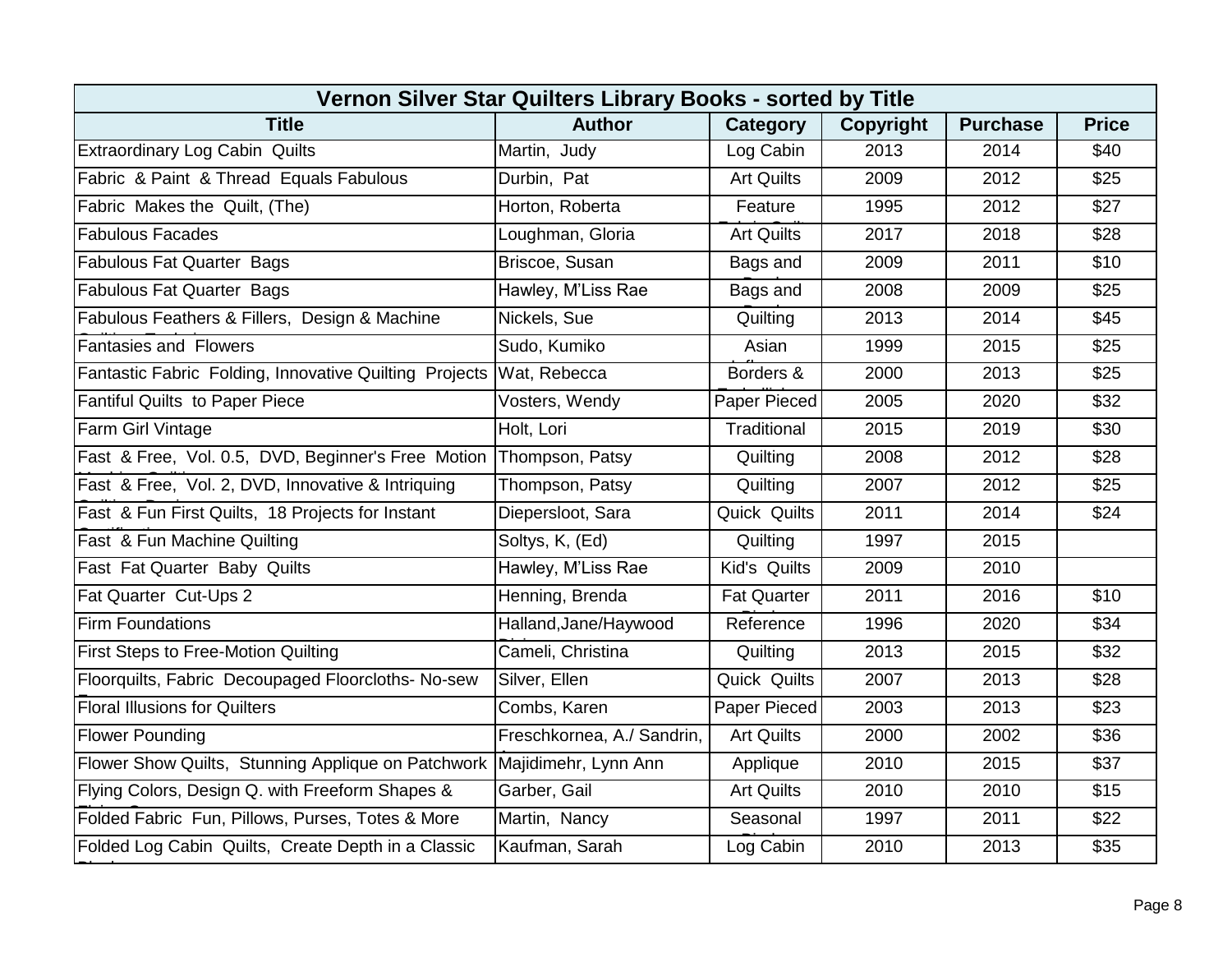| Vernon Silver Star Quilters Library Books - sorted by Title |                         |                     |                  |                 |              |  |  |  |
|-------------------------------------------------------------|-------------------------|---------------------|------------------|-----------------|--------------|--|--|--|
| <b>Title</b>                                                | <b>Author</b>           | Category            | <b>Copyright</b> | <b>Purchase</b> | <b>Price</b> |  |  |  |
| <b>Foolproof Machine Quilting</b>                           | Mashuta, Mary           | Quilting            | 2008             | 2009            | \$28         |  |  |  |
| Foolproof Walking-Foot Quilting Designs                     | Mashuta, Mary           | Quilting            | 2015             | 2016            | \$40         |  |  |  |
| <b>Foundation Borders</b>                                   | Hall, J/ Hayward, D     | Borders &           | 2002             |                 | \$50         |  |  |  |
| <b>Foundation Piecer</b>                                    |                         | Paper Pieced        | 2001             | 2018            | \$30         |  |  |  |
| <b>Fractured Landscape Quilts</b>                           | Pasquini Masopust, K    | <b>Art Quilts</b>   |                  | 1996            | \$25         |  |  |  |
| Free Expressions, Art & Confessons of a                     | Eklow, Robbi Joy        | <b>Art Quilts</b>   | 2005?            | 2007            | \$40         |  |  |  |
| <b>Free-Motion Machine Quilting</b>                         | Linn, Don               | Quilting            | 2011             | 2015            | \$28         |  |  |  |
| Free-Motion Machine Quilting 1-2-3                          | Kennedy, Lori           | Quilting            | 2017             | 2018            | \$29         |  |  |  |
| Free-Motion Machine Sketching DVD                           | Glendening, Candy       | Quilting            | 2014             | 2016            | \$23         |  |  |  |
| <b>Free-Motion Meandering</b>                               | Walters, Angela         | Quilting            | 2017             | 2018            | \$33         |  |  |  |
| <b>Freemotion Quilting</b>                                  | Woodworth, Judy         | Quilting            | 2010             | 2013            | \$25         |  |  |  |
| Free-Motion Quilting Idea Book                              | Murphy, Amanda          | Quilting            | 2015             | 2016            | \$30         |  |  |  |
| Free-Motion Quilting With Angela Walters                    | Walters, Angela         | Quilting            | 2012             | 2013            | \$27         |  |  |  |
| Free-Style Quilts, A "No Rules" Approach                    | Carlson, Susan          | <b>Art Quilts</b>   | 2000             | 2012            | \$28         |  |  |  |
| French Braid Transformation, 12 Spectacular Strip-          | Miler, Jane Hardy       | Traditional         | 2011             | 2012            | \$25         |  |  |  |
| Fresh from the Prairies                                     | Lavigne Denon/Smith     | Traditional         | 2013             | 2019            | \$10         |  |  |  |
| Fresh Perspectives, Reinventing 18 Classic Quilts           | Jones, CG/ Finley, B    | Traditional         | 2012             | 2012            | \$27         |  |  |  |
| Friendship Strips & Scraps, 18 Projects Using Strip         | Sitar, Edyta            | <b>Scrap Quilts</b> | 2010             | 2012            | \$20         |  |  |  |
| Fun & Easy Scrap Quilting                                   |                         | <b>Scrap Quilts</b> |                  | 2018            | \$38         |  |  |  |
| Fun Quilts For Kids                                         | Nolte, Jean (ed.)       | Kid's Quilts        | 2012             | 2016            | \$20         |  |  |  |
| <b>Fussy Cutters Club</b>                                   | Wilson, Angie           | Feature             | 2017             | 2022            | \$35         |  |  |  |
| Garden Lattice Quilts, Quilt in a Day Series                | Burns, Eleanor          | General             | 2002             | 2010            | \$23         |  |  |  |
| <b>Gemology Transforming Fabrics into Facets</b>            | Jackson, Andrea Tsang   | Paper Pieced        | 2019             | 2020            | \$35         |  |  |  |
| Geometric Gems: quilts from diamonds, circles, and          | Wierzbicki, Cathy       | Modern              | 2010             | 2018            | \$30         |  |  |  |
| <b>Get Addicted To Free-Motion Quilting</b>                 | Snyder, Shelia Sinclair | Quilting            | 2013             | 2016            | \$22         |  |  |  |
| Ghost Layers & Color Washes, Three Steps to                 | Pasquini Masopust, K    | <b>Art Quilts</b>   | 2000             | 2015            | \$20         |  |  |  |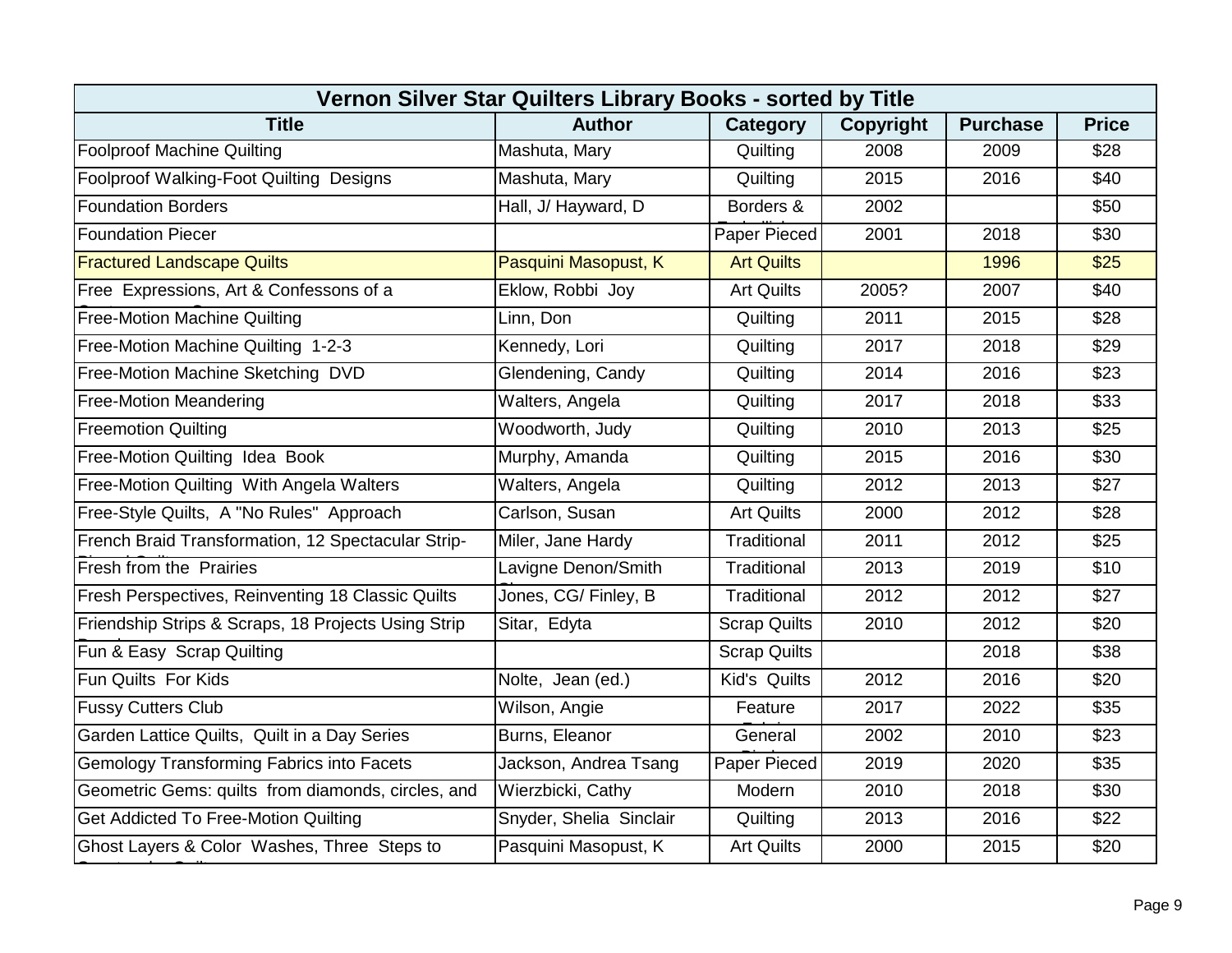| Vernon Silver Star Quilters Library Books - sorted by Title |                        |                    |                  |                 |              |  |  |  |
|-------------------------------------------------------------|------------------------|--------------------|------------------|-----------------|--------------|--|--|--|
| <b>Title</b>                                                | <b>Author</b>          | Category           | <b>Copyright</b> | <b>Purchase</b> | <b>Price</b> |  |  |  |
| Global Expressions, decorating with fabrics from            | Shepard, Lisa          | <b>Art Quilts</b>  | 2001             | 2019            | \$5          |  |  |  |
| <b>Glorious Patchwork</b>                                   | Fasset, Kaffe          | Modern             | 1997             |                 | \$5          |  |  |  |
| Going Postal, Easy Fabric Postcards                         | Lauder, Billie         | Art Quilt          | 2005             | 2006            | \$20         |  |  |  |
| Grand Finale, DVD, Machine Quilting & Finishing             | Tims, Ricky            | Quilting           | 2005             | 2015            | \$40         |  |  |  |
| Grunge Love - Table Runner Club                             | Skomp, K, Pipes, B     | Runners            | 2018             | 2021            | \$35         |  |  |  |
| Grunge Love - Vintage                                       | Skomp, K, Pipes, B     | Applique           | 2018             | 2021            | \$35         |  |  |  |
| Hand Dyed Fabric Made Easy                                  | Buffington, Adriene    | <b>Art Quilts</b>  | 1996             | 2018            | \$10         |  |  |  |
| <b>Hand Quilting</b>                                        | Anderson, Alex         | Reference          | 1998             | 2020            | \$44         |  |  |  |
| Happy Hour, Relax & Enjoy                                   | Atkinson, Terry        | Modern             | 2007             | 2010            | \$15         |  |  |  |
| Harmonies & Hurricanes, Color & Line in Japanese            | Sudo, Kumiko           | Asian              | 1998             | 2012            | \$35         |  |  |  |
| Hawaiian Quilt Cushion Patterns & Designs                   | Poakalani/ Seeao, J    | Applique           | 1999             | 2012            | \$10         |  |  |  |
| <b>Heartland Zoo Babies</b>                                 | Christensen, Lisa      | Kid's Quilt        |                  |                 | \$25         |  |  |  |
| Helen's Copy & Use Quilting Patterns                        | Squire, Helen          | Quilting           | 2002             |                 | \$15         |  |  |  |
| Here Comes Santa, Art to Heart                              | Halvorsen, Nancy       | Seasonal           | 1997             | 2003            | \$10         |  |  |  |
| <b>Hexagon Happenings</b>                                   | Forster, Carolyn       | Traditional        | 2014             | 2016            | \$22         |  |  |  |
| <b>Hidden Block Quilts</b>                                  | Nevarti, Lerlene       | Traditional        | 2002             | 2008            | \$25         |  |  |  |
| Ho Ho Ho Let It Snow, Art to Heart                          | Halvorsen, Nancy       | Seasonal           | 2013             | 2013            | \$27         |  |  |  |
| <b>Holiday Collage Quilts</b>                               | Goldstein, Joanne      | Seasonal           | 2001             | 2020            | \$32         |  |  |  |
| Holiday Wrappings, Quilts to Welcome the Season             | Manwaring, L/Nelson, S | Seasonal           | 2008             | 2010            | \$23         |  |  |  |
| Hooked on Feathers: Clever, No Backtracking                 | Terry, Sally           | Quilting           | 1987             | 2006            | \$25         |  |  |  |
| Hunter Star Quilts & Beyond                                 | Krentz, Jan            | <b>Star Quilts</b> | 2003             | 2012            | \$35         |  |  |  |
| I Love Houses                                               | Saito, Yoko            | Bags and           | 2019             | 2020            | \$45         |  |  |  |
| <b>Improv Patchwork</b>                                     | Shell, Maria           | Scrappy            | 2017             | 2021            | \$35         |  |  |  |
| In the Studio of Judy Murrah                                | Murrah, Judy           | Modern             | 1997             |                 | \$24         |  |  |  |
| In the Studio With Angela Walters                           | Walters, Angela        | Quilting           | 2012             | 2012            | \$24         |  |  |  |
| Inspired to Quilt, Creative Experiments In Art Quilt        | Testa, Melanie         | <b>Art Quilts</b>  | 2009             | 2012            | \$30         |  |  |  |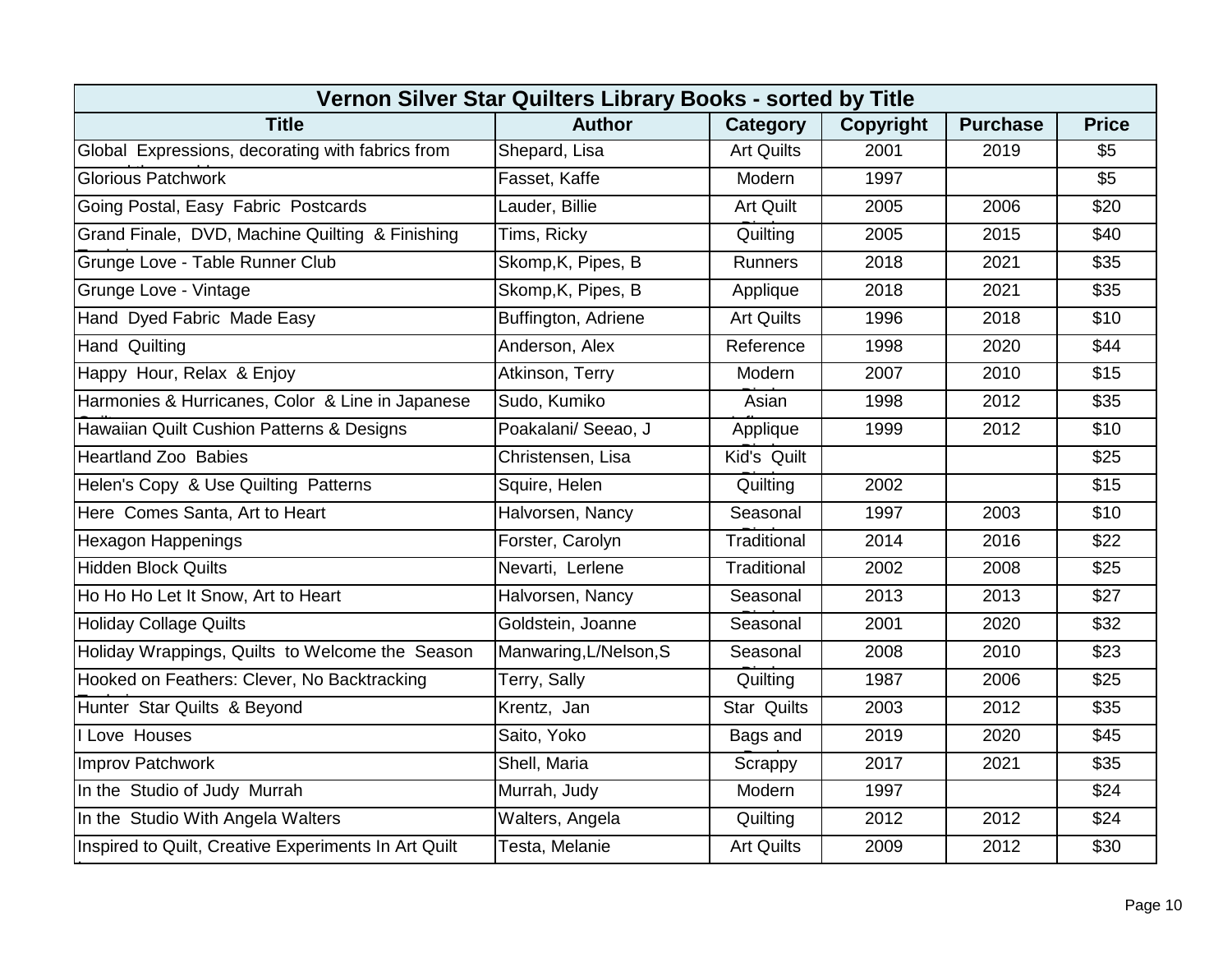| Vernon Silver Star Quilters Library Books - sorted by Title |                         |                    |           |                 |                  |  |  |  |
|-------------------------------------------------------------|-------------------------|--------------------|-----------|-----------------|------------------|--|--|--|
| <b>Title</b>                                                | <b>Author</b>           | Category           | Copyright | <b>Purchase</b> | <b>Price</b>     |  |  |  |
| Inspiring Improv                                            | <b>Ball, Nicholas</b>   | Reference          | 2019      | 2020            | \$30             |  |  |  |
| Intuitive Color & Design                                    | Wells, Jean             | <b>Art Quilts</b>  | 2009      | 2010            | \$34             |  |  |  |
| Intuitive Color & Design: Updated 2nd edition               | Wells, Jean             | <b>Art Quilts</b>  | 2017      | 2018            | \$39             |  |  |  |
| It's a Wrap II, Sewing New Shapes, Exploring New            | Breier, Susan           | Bags and           | 2010      | 2013            | \$30             |  |  |  |
| It's a Wrap, Sewing Fabric Purses, Baskets & Bowls          | Breier, Susan           | Bags and           | 2006      | 2013            | \$25             |  |  |  |
| It's OK To Sit On My Quilt Book, The                        | Hopkins, M.E.           | Reference          | 1989      |                 | \$25             |  |  |  |
| Jacket Jazz                                                 | Murrah, Judy            | Wearables          | 1993      |                 | $\overline{$32}$ |  |  |  |
| Japanese Inspirations, 18 Quilted Projects                  | Haigh, Janet            | Asian              | 2000      | 2012            | \$40             |  |  |  |
| Jelly Roll Dreams                                           | Lintott, P & N          | Precut             | 2012      | 2017            | \$26             |  |  |  |
| Jelly Roll Quilt Magic                                      | Einmo, Kimberly         | Precut             | 2011      | 2014            | \$33             |  |  |  |
| Jelly Roll Sampler Quilts, 10 Quilts, 50 Blocks             | Lintott, P & N          | Precut             | 2011      | 2013            | \$30             |  |  |  |
| <b>Jelly Roll Quilts</b>                                    | Lintott, Pam & Nicky    | Precut             | 2008      | 2009            | \$25             |  |  |  |
| <b>Jiffy Quick Quilts</b>                                   | Annie's Quilting (ed.)  | Quick Quilts       | 2015      | 2017            | \$12             |  |  |  |
| Journey of an Art Quilter, creative Strategies &            | Olson, Barbara          | <b>Art Quilts</b>  | 2004      | 2013            | \$30             |  |  |  |
| Journey to Inspired Art Quilting                            | Wells, Jean             | <b>Art Quilts</b>  | 2012      | 2014            | \$22             |  |  |  |
| Joy to the World                                            | Milligan, L./ Smith, N. | Seasonal           | 1999      | 2008            | \$36             |  |  |  |
| Just Can't Cut It! Quilts From Fabulous Fabrics             | Mostek, Pamela          | Feature            | 2003      | 2012            | \$33             |  |  |  |
| Kake-Jiku                                                   | Sudo, Kumiko            | Asian              | 2006      | 2015            | \$33             |  |  |  |
| Kaleido-Ruler: 6" to 16" block size                         |                         | Equipment          |           | 2016            | \$30             |  |  |  |
| Kaleidoscope ABC's                                          | Michell, Marti          | Equipment          | 2007      | 2016            | \$22             |  |  |  |
| Kaleidoscope of Quilts, 20 Designs for Patchwork &          | Fasset, Kaffe           | Modern             | 2006      | 2015            | \$30             |  |  |  |
| <b>Kansas Connections</b>                                   | Hopkins, M.E.           | Reference          | 1996      |                 | \$25             |  |  |  |
| Keepsake Quilts For Baby                                    | Higgins, Julie          | Kid's Quilt        | 2006      | 2009            | \$15             |  |  |  |
| Kids Quilt Together The ABCs of Group Quilts                | Emmel, Kathy            | <b>Kids Quilts</b> | 2005      | 2019            | \$30             |  |  |  |
| Lady Bug & Friends Quilts, Using the Easy Outline           | Scott, C/ Smith, L      | Kid's Quilts       | 2011      | 2015            | \$25             |  |  |  |
| Landscape Quilting, DVD                                     | Becker, Joyce           | <b>Art Quilts</b>  |           | 2011            | \$30             |  |  |  |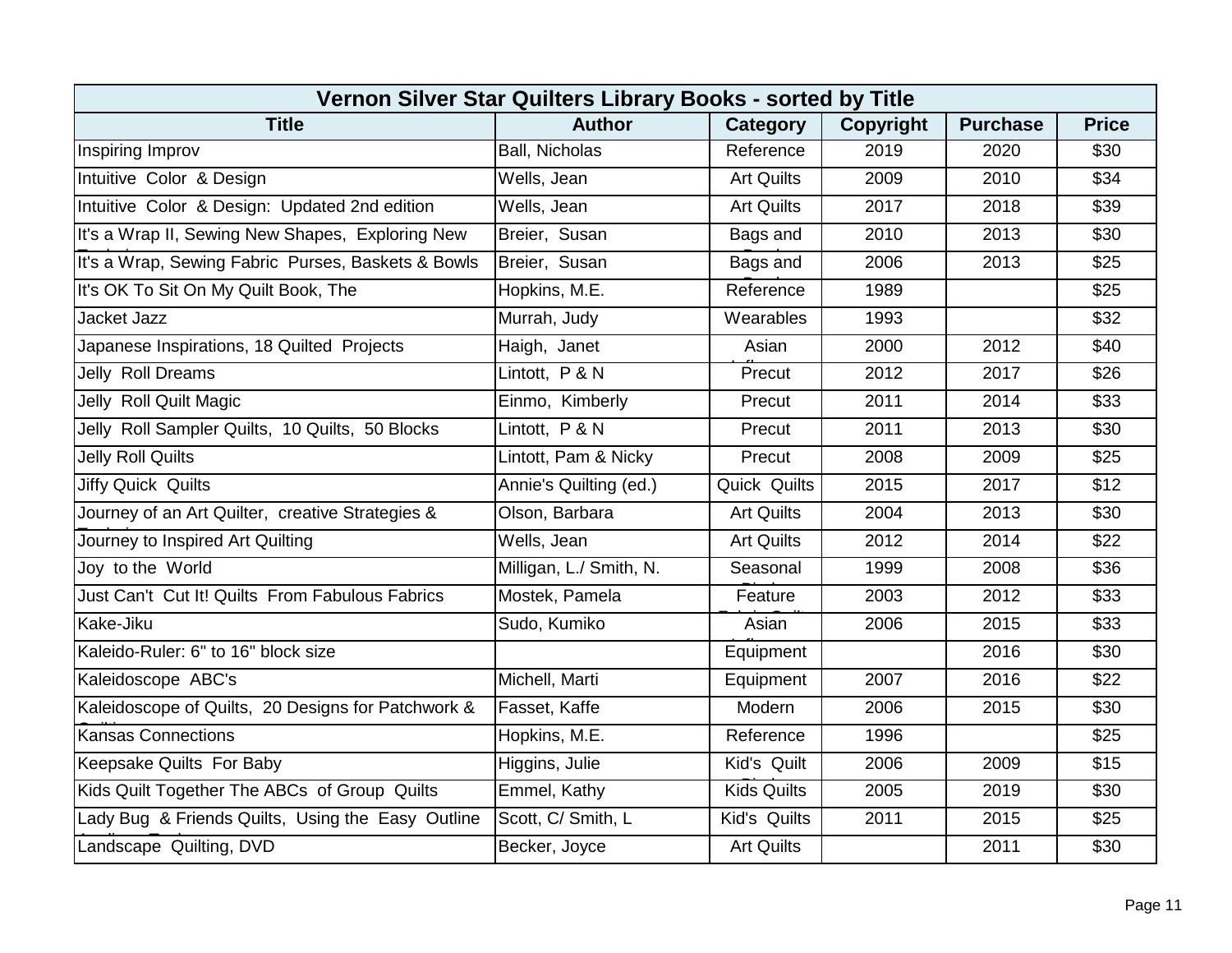| Vernon Silver Star Quilters Library Books - sorted by Title  |                               |                     |                  |                 |              |  |  |  |
|--------------------------------------------------------------|-------------------------------|---------------------|------------------|-----------------|--------------|--|--|--|
| <b>Title</b>                                                 | <b>Author</b>                 | Category            | <b>Copyright</b> | <b>Purchase</b> | <b>Price</b> |  |  |  |
| Landscape in Contemporary Quilts, Design &                   | Berlyn, Ineke                 | <b>Art Quilts</b>   | 2006             | 2014            | \$30         |  |  |  |
| Landscape Quilts, Create Stunning Fabric Paintings           | Zieman, N/Sewell, N           | <b>Art Quilts</b>   | 2001             | 2012            | \$40         |  |  |  |
| Lap Quilting Lives                                           | Bonesteel, Georgia            | Quilting            | 1999             | 2012            | \$23         |  |  |  |
| Layer Cake Recipe Book, Fast & Easy Quilts for 10"           | Stout/Dell'Orco               | <b>Fat Quarter</b>  | 2008             | 2009            | \$20         |  |  |  |
| Layered Waves                                                | Eckmeier, Karen               | Curves              | 2009             | 2018            | \$5          |  |  |  |
| Layered Waves                                                | Eckmeier, Karen               | Curves              | 2009             | 2018            | \$17         |  |  |  |
| Layer'em Up, Vol 1, Quilts That Are Fast, Fun &              | Craig, Sharyn                 | <b>Quick Quilts</b> | 2009             | 2013            | \$5          |  |  |  |
| Learn to Machine Quilt                                       | Sloan, Pat                    | Quilting            | 2007             | 2012            | \$16         |  |  |  |
| Learn To Make Quilted Mug Rugs                               | Vagts, Carolyn S.             | Runners &           | 2017             | 2018            | \$25         |  |  |  |
| Learn To Quilt-As-You-Go                                     | Erla, Gudrun                  |                     | 2015             | 2020            | \$30         |  |  |  |
| Legends, 9 Quilts Inspired by Earth, Sea & Sky               | Burch, Laurel                 | <b>Art Quilts</b>   | 2007             | 2010            | \$22         |  |  |  |
| Let's Do Lunch                                               | <b>Atkinson Designs</b>       | Runner &            | 2008             | 2009            | \$20         |  |  |  |
| Let's TwistAgain, More PinwheelsMore FunMore Bergren, Marsha |                               | Equipment           | 2011             | 2012            | \$24         |  |  |  |
| <b>Lines by Design Quilts</b>                                | Grifka, Debbie                | Modern              | 2016             | 2019            | \$25         |  |  |  |
| Listen to Your Quilt, 4 Simple Steps to Select the           | Persing, Barbara              | Quilting            | 2012             | 2012            | \$30         |  |  |  |
| <b>Little Book of Little Quilts</b>                          | Guerrier, Katharine           | General             | 1998             | 2011            | \$21         |  |  |  |
| Log Cabin ABC                                                | Michell, Marti                | Log Cabin           | 2006             | 2007            | \$15         |  |  |  |
| Log Cabin Borders & Corners                                  | Causee, Linda                 | Borders &           | 2003             | 2009            | \$38         |  |  |  |
| Log Cabin Fever, Innovative Designs for Traditional          | Sloppy, Evelyn                | Log Cabin           | 2002             | 2006            | \$28         |  |  |  |
| Log Cabin Quilts With Attitude                               | Rotz, Sharon V.               | Log Cabin           | 2006             | 2018            | \$14         |  |  |  |
| Log Cabin Treasures, 5 Treasured Blocks                      | <b>House of White Birches</b> | Log Cabin           | 2005             | 2007            | \$24         |  |  |  |
| Log Cabin With A Twist                                       | Kaempher, Barbara T.          | Curves              |                  | 2018            | \$32         |  |  |  |
| Love Flying Geese                                            | Love Patchwork & Quilting     | Modern              | 2019             | 2020            | \$27         |  |  |  |
| Love Flying Geese (2)                                        | Love Patchwork                | Modern              | 2019             | 2022            | \$35         |  |  |  |
| Lovely Landscape Quilts                                      | Geier, Cathy                  | <b>Art Quilts</b>   | 2014             | 2019            | \$10         |  |  |  |
| Machine Applique Made Easy                                   | Wells, Jean                   | Applique            | 2005             | 2020            | \$10         |  |  |  |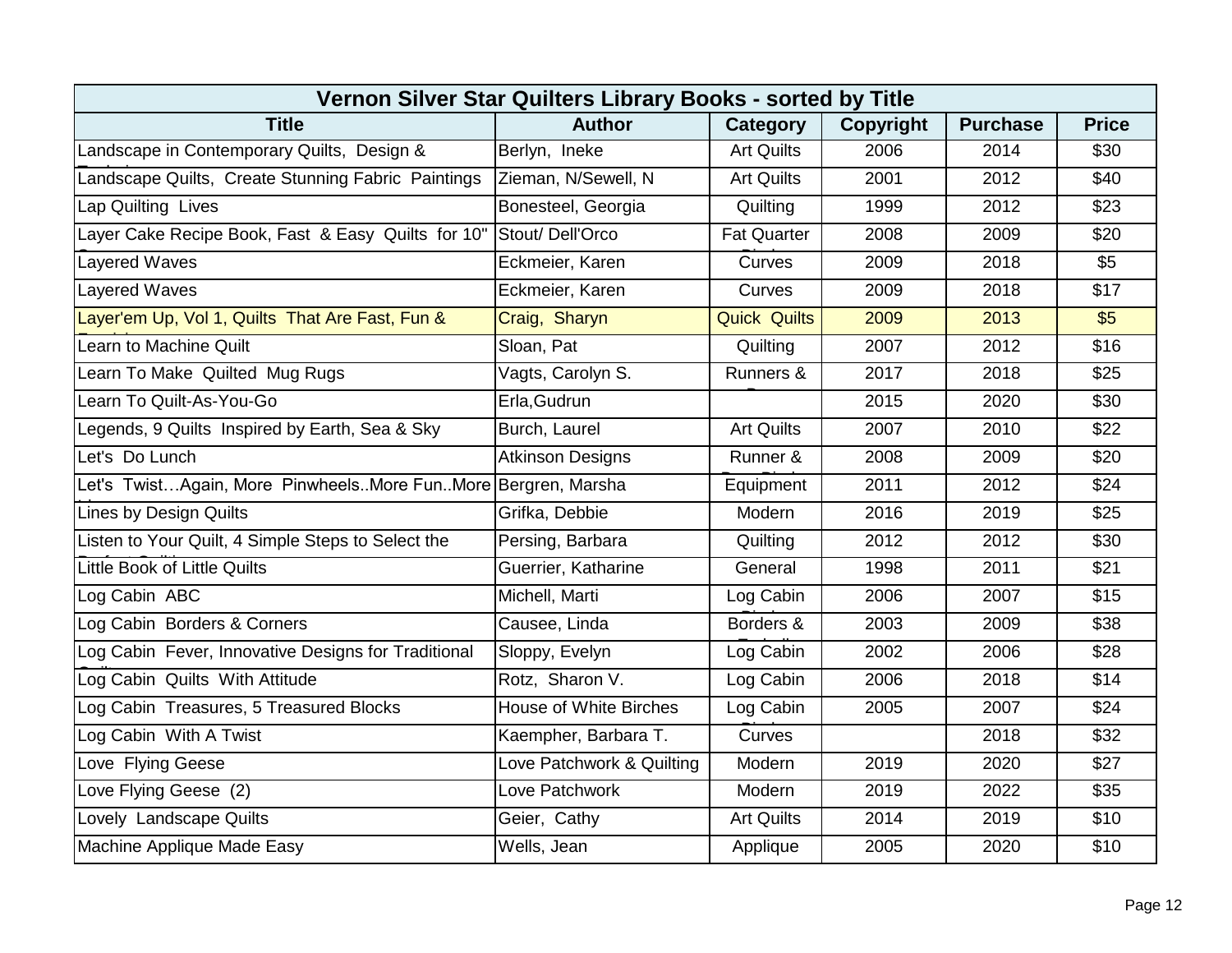| Vernon Silver Star Quilters Library Books - sorted by Title |                        |                     |                  |                 |              |  |  |  |
|-------------------------------------------------------------|------------------------|---------------------|------------------|-----------------|--------------|--|--|--|
| <b>Title</b>                                                | <b>Author</b>          | Category            | <b>Copyright</b> | <b>Purchase</b> | <b>Price</b> |  |  |  |
| <b>Machine Freehand Patterns</b>                            | Moore, Nan             | Quilting            | 2009             | 2010            | \$30         |  |  |  |
| Machine Quilting Primer                                     | Martin, Cynthia        | Quilting            | 1996             | 2018            | \$32         |  |  |  |
| Machine Quilting with Decorative Threads                    | Noble, M/ Hendricks, E | Quilting            | 1998             | 2001            | \$30         |  |  |  |
| Mad About Plaid! Quilts from Classic Fabrics                | Bacon, Debbie          | <b>Scrap Quilts</b> | 2004             | 2013            | \$39         |  |  |  |
| Magic of Crazy Quilting, (The), Embellished Quilting        | Michler, J. Marsha     | <b>Scrap Quilts</b> | 1998             | 2012            | \$24         |  |  |  |
| Magic Stack-n-Whack Quilts                                  | Reynolds, Bethany      | Modern              | 1998             | 2016            | \$30         |  |  |  |
| <b>Magic Tiles</b>                                          | Bassett, Kathleen      | Modern              | 1995             |                 | \$10         |  |  |  |
| Magical Hexagons, Simple Steps to Dynamic Quilts            | Thompson, Martha       | Modern              | 2002             | 2007            | \$36         |  |  |  |
| Magical Machine Quilting & Embellishment                    | Stangness, Lorraine    | Quilting            |                  | 2019            | \$25         |  |  |  |
| Make + Love Quilts                                          | Fons, Mary Katherine   | <b>Scrap Quilts</b> | 2014             | 2016            | \$20         |  |  |  |
| Make Any Block Any Size                                     | Wolfrom, Joen          | Reference           | 1999             | 2018            | \$19         |  |  |  |
| Make Star Quilts                                            | Nakanishi, Alice (ed.) | <b>Star Quilts</b>  | 2016             | 2017            | \$35         |  |  |  |
| Make Your Bed, Bed Runners, Pillows & More to               | Evans, Leslee          | Runners &           | 2011             | 2013            | \$20         |  |  |  |
| Making a Sampler Quilt                                      | Edwards, Lynne         | Traditional         | 1996             | 2006            | \$35         |  |  |  |
| Maple Leaf Quilts, 12 Projects, 9 Triangle                  | Baros, Ilene           | Seasonal            | 2008             | 2008            | \$20         |  |  |  |
| Mariner's Compass Quilts: New Directions                    | Mathieson, Judy        | Traditional         | 1995             | 2018            | \$15         |  |  |  |
| Market Fresh Quilts, 4 Quilt Designs                        | Tadd, Tammy            | Traditional         | 2004             | 2013            | \$28         |  |  |  |
| <b>Marvelous Miters</b>                                     | Cleveland, Susan K     | Reference           | 2009             | 2020            | \$20         |  |  |  |
| Maverick Quilts: Using Large-Scale Prints& Panels           | Ballard, Alethea       | Feature             | 2011             | 2011            | \$20         |  |  |  |
| Me & My Sisters Fun Quilts, 9 Color-Splashed                | Groves & Jacobson      | Kid's Quilts        |                  | 2013            | \$12         |  |  |  |
| Measure the Possibilities with Omnigrid                     | Johnson-Srebro, Nancy  | Reference           | 1993             |                 | \$32         |  |  |  |
| Memory Quilts in the Making                                 | Wyatt, N.              | Traditional         | 1999             | 2018            | \$22         |  |  |  |
| <b>Merry Christmas Quilting</b>                             | Clayton, Barbara       | Seasonal            | 2006             | 2018            | \$30         |  |  |  |
| <b>Merry Christmas Quilts</b>                               | Martingale & Co.       | Seasonal            | 2005             | 2012            | \$20         |  |  |  |
| <b>Midnight Quilts</b>                                      | Nevaril, Lerlene       | Traditional         | 2012             | 2018            | \$28         |  |  |  |
| Midnight Quilts, 11 Sparkling Projects to Light Up the      | Nevaril, Lerlene       | Modern              | 2012             | 2009            | \$30         |  |  |  |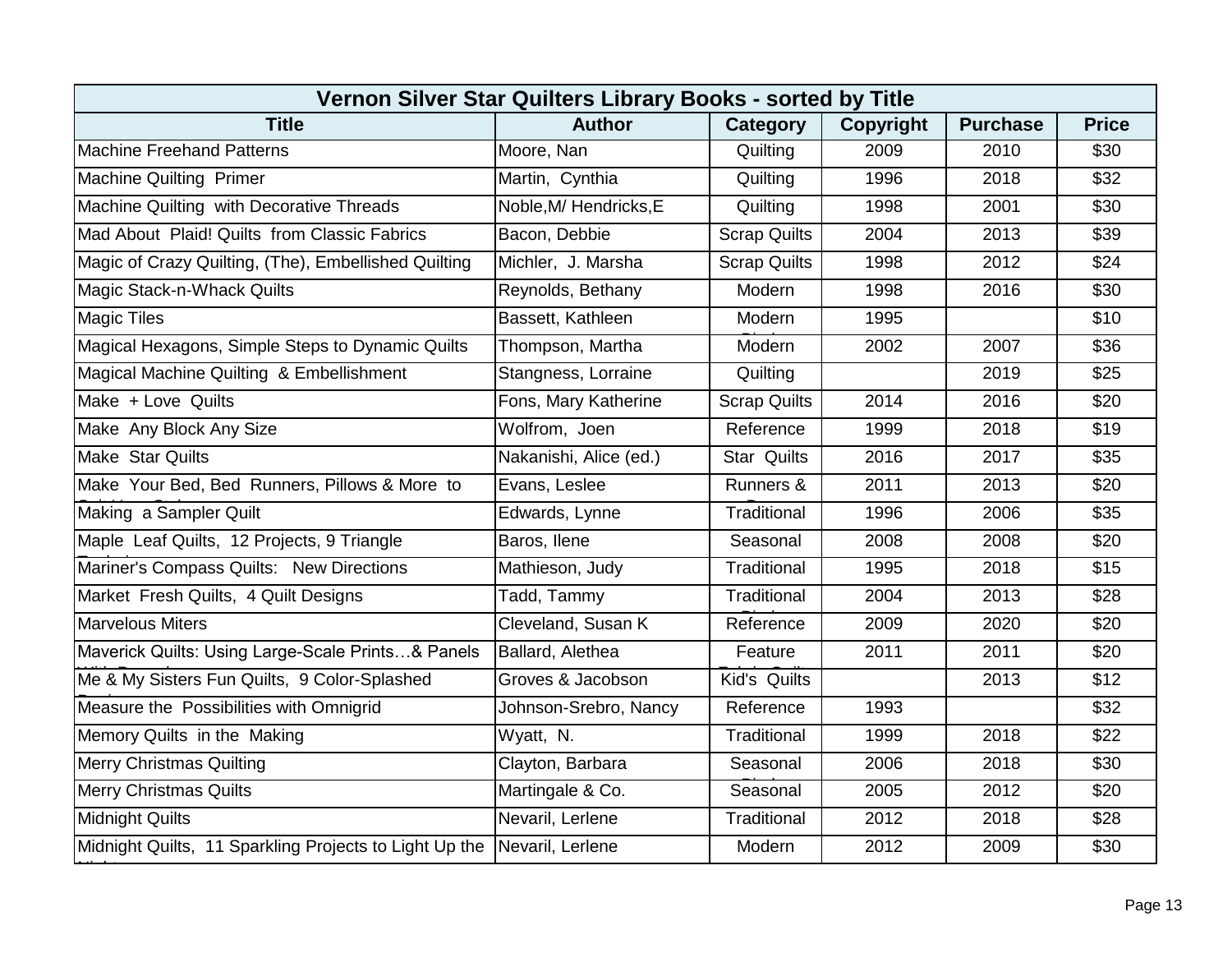| Vernon Silver Star Quilters Library Books - sorted by Title         |                           |                     |           |                 |                  |  |  |  |
|---------------------------------------------------------------------|---------------------------|---------------------|-----------|-----------------|------------------|--|--|--|
| <b>Title</b>                                                        | <b>Author</b>             | Category            | Copyright | <b>Purchase</b> | <b>Price</b>     |  |  |  |
| Minimal Quiltmaking                                                 | Marston, Gwen             | Modern              | 2014      | 2009            | \$38             |  |  |  |
| Miss Rosie's Spice of Life Quilts                                   | Nelson, Carrie L.         | Traditional         | 2010      | 2016            | \$25             |  |  |  |
| Moda All-Stars All in a Row, updated                                | Alexander, Lissa          | Applique            | 2015      | 2020            | \$25             |  |  |  |
| Moda All-Stars Two Four, Six Eight fat quarter quilts               | Alexander, Lissa          | <b>Fat Quarters</b> | 2020      | 2020            | \$35             |  |  |  |
| <b>Modern Applique Illusions</b>                                    | York, Casey               | Applique            | 2014      | 2021            | \$30             |  |  |  |
| Modern Appliqué Workbook, The                                       | Dick, Jenifer             | Modern              | 2013      | 2016            | \$28             |  |  |  |
| Modern Art Quilts                                                   | Bleweiss, Sue             | Art                 | 2018      | 2021            | \$39             |  |  |  |
| <b>Modern Blocks</b>                                                | Woods, Suzanne            | Modern              | 2011      | 2016            | \$31             |  |  |  |
| Modern Heritage Quilts                                              | Ellis, Amy                | Modern              | 2016      | 2012            | \$32             |  |  |  |
| Modern Log Cabin Quilting, 25 Quilts & Patchwork                    | Beal, Susan               | Log Cabin           | 2010      | 2016            | $\overline{$22}$ |  |  |  |
| Modern Machine Quilting DVD                                         | Redford, Catherine        | Quilting            | 2015      | 2012            | \$32             |  |  |  |
| <b>Modern Memory Quilts</b>                                         | Paquette, Susan           | Modern              | 2019      | 2021            | \$33             |  |  |  |
| <b>Modern Mix</b>                                                   | Levitt, Jessica           | Modern              | 2011      | 2013            | \$28             |  |  |  |
| Modern Neutrals, A Fresh Look at Neutral Quilt                      | Ellis, Amy                | Modern              | 2013      | 2014            | \$30             |  |  |  |
| Modern One-Block Quilts, 22 Fresh Patchwork                         | Bonner/ Whiting           | Modern              | 2013      | 2013            | \$46             |  |  |  |
| Modern Patchwork Home                                               | Denegre, Vivika Hansen    | Quilting            | 2018      | 2019            | \$25             |  |  |  |
| Modern Patchwork, 12 Quilts Beyond the Basics                       | Hartman, Elizabeth        | Modern              | 2012      | 2014            | \$32             |  |  |  |
| Modern Quilting Designs, 90 Free-Motion Inspirations Pease, bethany |                           | Quilting            | 2011      | 2015            | \$28             |  |  |  |
| Modern Quilts, Designs of the New Century                           | <b>Modern Quilt Guild</b> | Reference           | 2017      | 2020            | \$30             |  |  |  |
| <b>Modern Rainbow</b>                                               | Bryan, rebecca            | Modeern             | 2015      | 2020            | \$35             |  |  |  |
| <b>Modern Selvage Quilting</b>                                      | Nason, Riel               | Feature             | 2016      | 2016            | \$35             |  |  |  |
| <b>Modern Triangle Quilts</b>                                       | Bryan, Rebecca            | Modern              | 2017      | 2020            | \$45             |  |  |  |
| More Adventures With Leaders and Enders                             | Hunter, Bonnie            | <b>Scrap Quilts</b> | 2014      | 2011            | \$15             |  |  |  |
| More Celtic Quilting, 25 Projects for Patchwork,                    | Lawther, Gail             | Quilting            | 2004      |                 | \$24             |  |  |  |
| More Fat Quarter Quilts                                             | Hawley, M'Liss Rae        | Precut              | 2001      | 2016            | $\overline{$32}$ |  |  |  |
| More Jelly Roll Quilts                                              | Annie's Quilting (ed.)    | Precut              | 2016      | 2013            | \$16             |  |  |  |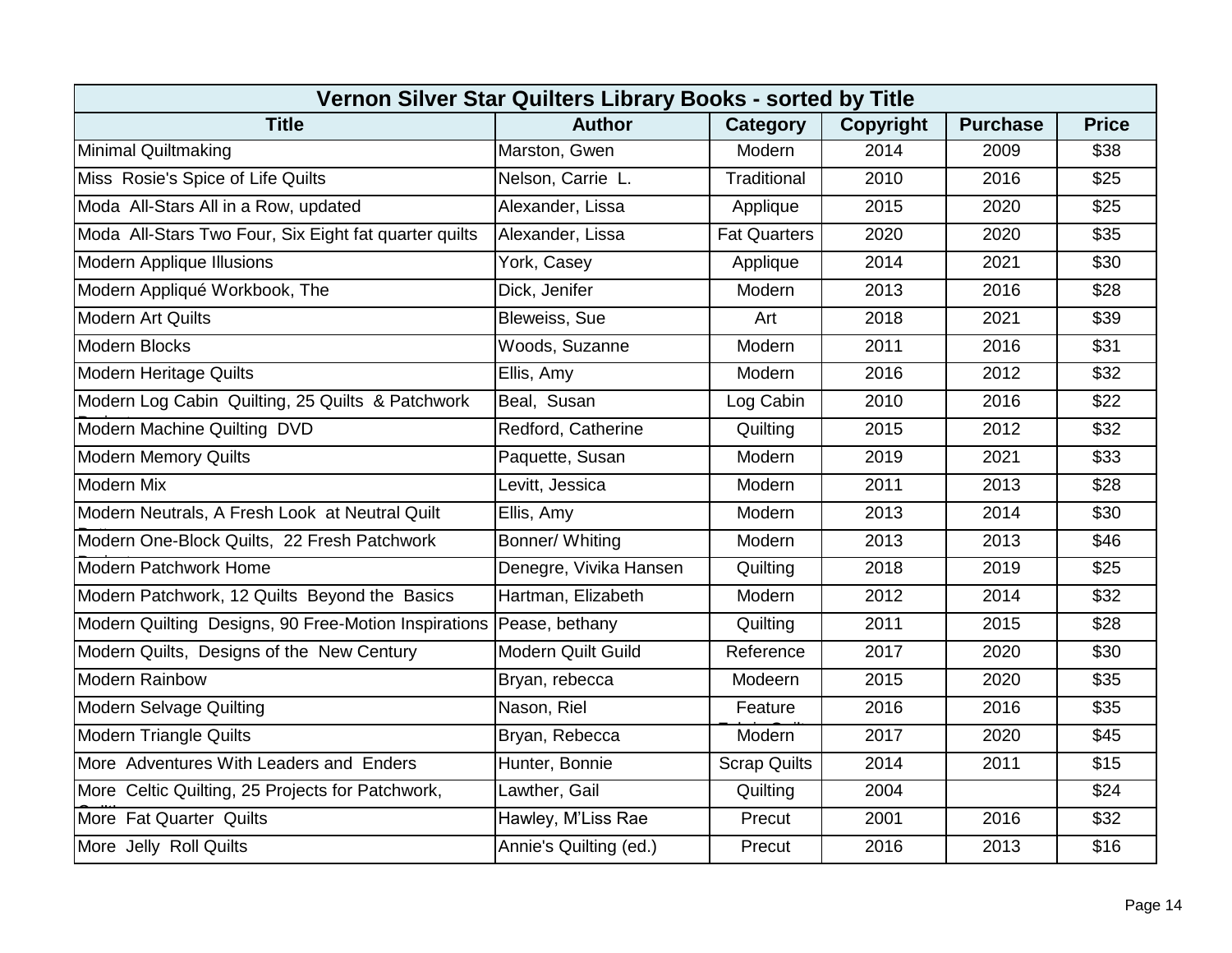| Vernon Silver Star Quilters Library Books - sorted by Title |                          |                    |                  |                 |                  |  |  |  |
|-------------------------------------------------------------|--------------------------|--------------------|------------------|-----------------|------------------|--|--|--|
| <b>Title</b>                                                | <b>Author</b>            | Category           | <b>Copyright</b> | <b>Purchase</b> | <b>Price</b>     |  |  |  |
| More Joy to the World                                       | Smith, N./ Millgan, L.   | Seasonal           | 2007             | 2017            | \$43             |  |  |  |
| More Loose Change                                           | Plett, Claudia           | Precut             | 2010             | 2005            | \$20             |  |  |  |
| More Quick & Easy Quilts for Kids                           | Annie's Quilting (ed.)   | Kid's Quilts       | 2017             | 2018            | \$25             |  |  |  |
| More Reversible Quilts                                      | Pederson, Sharon         | Modern             | 2004             | 2010            | \$25             |  |  |  |
| More Strip Clubbing, Using Jelly Rolls & 2 1/2"             | Stout/Dell'Orco          | <b>Fat Quarter</b> | 2007             | 2017            | \$40             |  |  |  |
| More! Hand Appliqué By Machine                              | Ferrier, Beth            | Applique           | 2009             | 2007            | \$22             |  |  |  |
| Moving on With Diamonds, Square in a Square                 | Barrows, Jodi            | Equipment          | 2007             | 2007            | \$30             |  |  |  |
| My Best Sunday Bloomers                                     | Cribbs, Tricia           | Kid's Quilt        | 2005             | 2016            | \$12             |  |  |  |
| My Enchanted Garden, Applique Quilts in Cotton and          | Gibbins, Gretchen        | Applique           | 2014             | 2020            | \$28             |  |  |  |
| My Life In Fabric                                           | Wells, Valori            | <b>Art Quilts</b>  | 2014             | 2013            | \$25             |  |  |  |
| My Runners Keep Going, 12 Fun Table Runners                 | Disa, Asdis Erla         | Runner &           | 2012             | 2015            | \$25             |  |  |  |
| My Stars VI, Patterns from The Kansas City Star,            | Kansas City Star         | <b>Stars</b>       | 2011             | 2015            | \$25             |  |  |  |
| <b>Mystical Quilts</b>                                      | Yenter, Jason            | Scrappy            | 2018             | 2021            | \$26             |  |  |  |
| Natural World, Art Quilt Portfolio, Inspiring Works,        | Sielman, Martha          | <b>Art Quilts</b>  | 2012             | 2007            | \$30             |  |  |  |
| Nature Trail                                                | Spargo                   | Modern             | 2018             | 2019            | \$30             |  |  |  |
| Nature's Elegance, 8 Wall Hangings & Pillows                | Kornfeind, Jan           | Applique           | 2005             | 2015            | $\overline{$22}$ |  |  |  |
| <b>Necktie Quilts Reinvented</b>                            | Copenhaver, Christine    | Feature            | 2014             | 2017            | \$33             |  |  |  |
| <b>Neutral Essentials</b>                                   | Anderson, Alex           | Feature            | 2007             | 2016            | \$24             |  |  |  |
| <b>New Classic Patchwork</b>                                | Saito, Yoko              | Traditional        | 2014             | 2010            | \$31             |  |  |  |
| <b>New Cuts for New Quilts</b>                              | Alexander, Karla         | Modern             | 2006             | 2000            | \$28             |  |  |  |
| New Hexagon, The                                            | Marek, Katja             | Traditional        | 2014             | 2006            | \$30             |  |  |  |
| New Lone Star Quilt Handbook                                | Young, B./ Young, F.     | Traditional        | 1989             |                 | \$30             |  |  |  |
| <b>New Sampler Quilt</b>                                    | Leone, Diana             | General            | 1993             | 2009            | \$25             |  |  |  |
| <b>New York Beauty</b>                                      | Stone, Karen K.          | Paper Pieced       | 1995             | 2018            | \$5              |  |  |  |
| New York Beauty, Includes Templates                         | Phillips, C./ Schulz, K. | Equipment          | 2006             | 2016            | \$20             |  |  |  |
| Next Steps In Machine Quilting                              | Bonner, Natalia          | Quilting           | 2015             | 2002            | \$30             |  |  |  |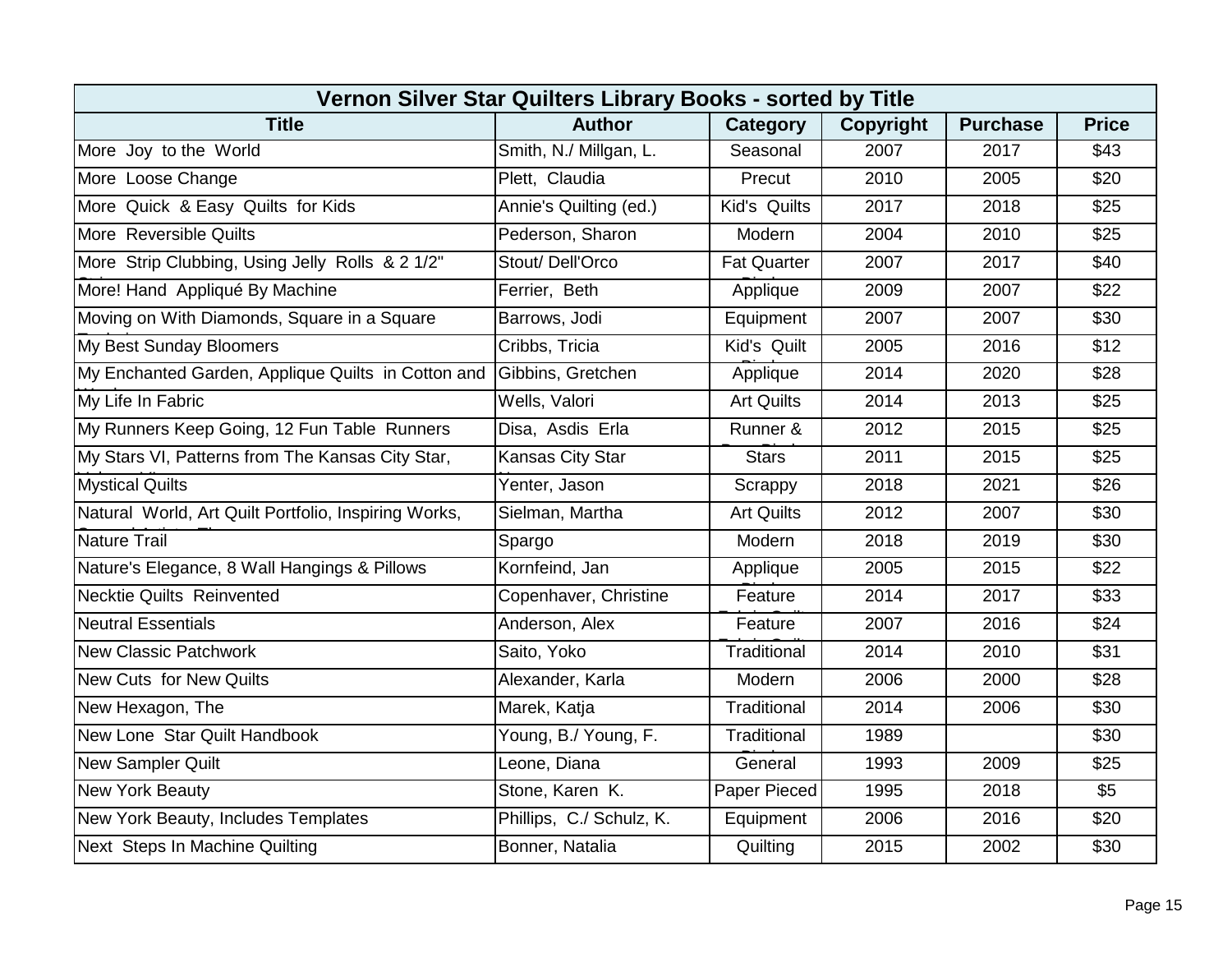| Vernon Silver Star Quilters Library Books - sorted by Title          |                               |                     |                  |                 |              |  |  |  |
|----------------------------------------------------------------------|-------------------------------|---------------------|------------------|-----------------|--------------|--|--|--|
| <b>Title</b>                                                         | <b>Author</b>                 | Category            | <b>Copyright</b> | <b>Purchase</b> | <b>Price</b> |  |  |  |
| Nickel Quilts, Designs From 5" Scraps                                | Speth, Pat/ Thode, C.         | scrappy             | 2002             | 2011            | \$40         |  |  |  |
| Nine Patch Panache, 40+ Nine-Patch Projects                          | <b>House of White Birches</b> | Traditional         | 2012             | 2008            | \$30         |  |  |  |
| No Scrap Left Behind                                                 | Nyberg, Amanda Jean           | <b>Scrap Quilts</b> | 2017             | 2018            | \$35         |  |  |  |
| No Stress Paper Piecing, Using Flannel or Cotton                     | McCormick, Caroyn C.          | Paper Pieced        | 2007             | 2012            | \$30         |  |  |  |
| Northern Star Quilt, Quilt in a Day Series                           | Bouchard, Sue                 | Star Binder         |                  | 2010            | \$15         |  |  |  |
| Not Your Grandmother's Log Cabin                                     | Nephew, Sara                  | Log Cabin           | 2008             |                 | \$40         |  |  |  |
| Oh, Scrap!                                                           | Alexander, Lissa              | <b>Scrap Quilts</b> | 2018             | 2018            | \$39         |  |  |  |
| Ombré                                                                | Sampou, Jennifer              | Modern              | 2019             | 2020            | \$22         |  |  |  |
| Omiyage, Handmade Gifts from Fabric in the                           | Sudo, Jumiko                  | Asian               | 2001             | 2010            | \$32         |  |  |  |
| On A Roll                                                            | Alexander, Lissa              | Precut              | 2019             | 2019            | \$33         |  |  |  |
| On the Run, 12 Runners Using Your Favorite Precuts Peterson, Heather |                               | Runner &            | 2009             | 2010            | \$20         |  |  |  |
| Once upon a time in X-Blocks Land 61/2" X-Block                      |                               | Equipment           |                  |                 | \$28         |  |  |  |
| One Block Wonder Cubed                                               | Rosenthal/Pelzmann            | Modern              | 2010             | 2009            | \$30         |  |  |  |
| One Block Wonders Encore                                             | Rosenthal/Pelzmann            | Modern              | 2008             | 2007            | \$10         |  |  |  |
| One Block Wonders Encore!                                            | Rosenthal M Pelzmann j        | Traditional         | 2008             | 2018            | \$28         |  |  |  |
| One Block Wonders, One Fabric, One Shape                             | Rosenthal/Pelzmann            | Modern              | 2005             | 2014            | \$25         |  |  |  |
| One Line at a Time, Encore                                           | Anderson, CW                  | Quilting            | 2011             |                 | \$40         |  |  |  |
| One Block Wonder Panel Quilts                                        | Rosenthal, M & Miller, N      | Feature             | 2021             | 2022            | \$35         |  |  |  |
| Organic free-motion Quilting Idea Bood                               | Amanda Murphy                 | Quilting            | 2019             | 2019            | \$38         |  |  |  |
| Out of the Box, Unleash Your Creativity Through                      | Weidman, Mary Lou             | <b>Art Quilts</b>   | 2009             | 2011            | \$20         |  |  |  |
| Over Easy Creative Ideas for Pieced Quilt Backs                      | Nevaril, Lerlene              | reference           | 2004             | 2005            | \$20         |  |  |  |
| P.S. I Love You Two                                                  | Smith, N./ Millgan, L.        | Kid's Quilt         | 1996             | 2009            | \$23         |  |  |  |
| Paper Piece the Quick-Strip Way                                      | Martin, Peggy                 | Paper Pieced        | 2007             | 2009            | \$24         |  |  |  |
| Paper Piecing Perfect Points                                         | Kratovil, Debbie              | Paper Pieced        | 2013             | 2020            | \$25         |  |  |  |
| Paper Piecing the Seasons                                            | Schwartz, L & Seifert, S      | Paper Pieced        | 1998             | 2018            | \$39         |  |  |  |
| Paper Piecing With Alex Anderson                                     | Anderson, Alex                | Paper Pieced        | 2002             | 2017            | \$36         |  |  |  |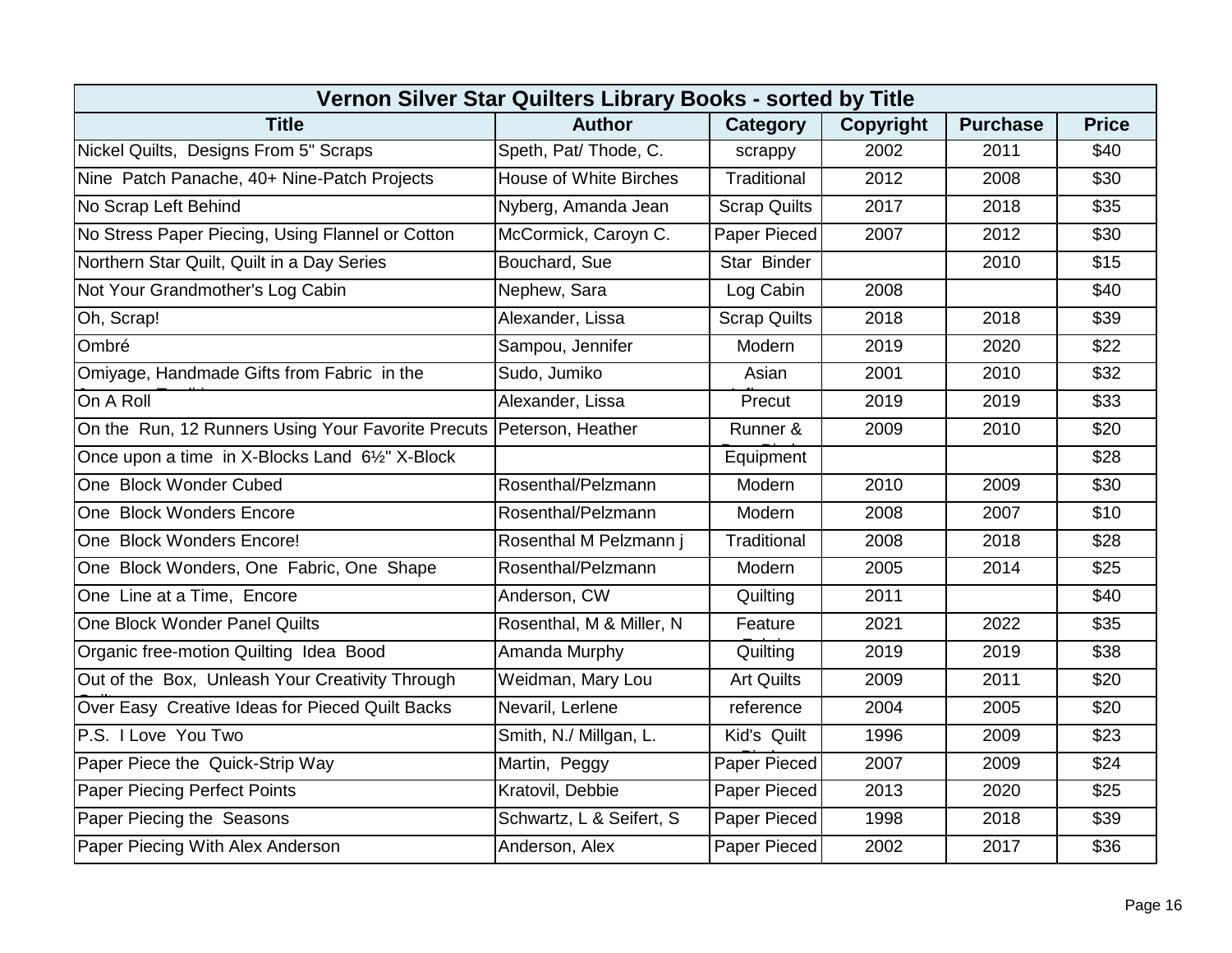| Vernon Silver Star Quilters Library Books - sorted by Title |                          |                     |           |                 |              |  |  |  |
|-------------------------------------------------------------|--------------------------|---------------------|-----------|-----------------|--------------|--|--|--|
| <b>Title</b>                                                | <b>Author</b>            | Category            | Copyright | <b>Purchase</b> | <b>Price</b> |  |  |  |
| Pat Sloan's Teach Me To Machine Quilt                       | Sloan, Pat               | Quilting            | 2016      |                 | \$35         |  |  |  |
| Patchwork & Quilting, Book 1, 13 Designs                    | Fassett, Kaffe           | Modern              | 2010      | 2009            | \$22         |  |  |  |
| Patchwork Table Runners                                     | Stauffer, J./ Hatch, S.  | Runners &           | 2009      | 2013            | \$25         |  |  |  |
| Perfect-Fit Pieced Borders                                  | Snyder, Sheila Sinclair  | <b>Borders</b>      |           | 2019            | \$32         |  |  |  |
| Photo Fun, Print Your Own Fabric for Quilts & Crafts        | Rymer, CL, ed.           | <b>Art Quilts</b>   | 2004      | 2016            | \$30         |  |  |  |
| <b>Picture Play Quilts</b>                                  | Simms, Ami               | Kid's Quilts        | 2000      | 2018            | \$25         |  |  |  |
| Piece & Love                                                | Brinton & Mann           | <b>Kids Quilts</b>  | 2022      | 2022            | \$40         |  |  |  |
| Piece By Piece Machine Applique                             | Schamber, Sharon         | Applique            | 2007      | 2006            | \$30         |  |  |  |
| Piece of Cake, A                                            | Peace, Peta              | Precut              | 2017      | 2018            | \$30         |  |  |  |
| <b>Pieced Borders</b>                                       | Martin, J/ McCloskey, M  | Borders &           | 1994      | 2006            | \$30         |  |  |  |
| Pieceful Scenes, Easy Perspective for Patchworkers          | Madden, Angela           | <b>Art Quilts</b>   | 1997      | 2013            | \$30         |  |  |  |
| Piecing Workshop, Step-by-Step Guide                        | McDowell, Ruth B         | <b>Art Quilts</b>   | 2007      | 2017            | \$32         |  |  |  |
| Piecing: Expanding the Basics                               | McDowell, Ruth B         | Paper               | 1998      | 2015            | \$28         |  |  |  |
| Pillow Pop                                                  | Bostic, Heather          | Modern              | 2013      | 2007            | \$35         |  |  |  |
| Playtime Naptime Anytime Quilts                             | Schaefer, Kim            | Kid's Quilts        | 2016      | 2018            | \$35         |  |  |  |
| Point, Click, Quilt: Turn Your Photos into Fabulous         | Brubaker Knapp, S        | <b>Art Quilts</b>   | 2011      | 2015            | \$24         |  |  |  |
| Points of View                                              | Hearder, Valerie         | <b>Art Quilts</b>   | 2007      | 2009            | \$13         |  |  |  |
| Positively Postcards, Quilted Keepsakes to Save Or          | Sabel, B/O'Donell, P     | <b>Art Quilts</b>   | 2007      | 2012            | \$25         |  |  |  |
| <b>Postcard Quilts</b>                                      | Rearden, Caroline        | <b>Art Quilts</b>   | 2005      | 2019            | \$28         |  |  |  |
| Potholders, Pinchers & More                                 | Malone, Chris            | Applique            | 2012      | 2016            | \$27         |  |  |  |
| <b>Potting Shed Patchwork</b>                               | Martin, Nancy, J         | Applique            | 2002      | 2020            | \$24         |  |  |  |
| Precut Bonanza!                                             | Einmo, Kimberly          | Precut              | 2012      | 2014            | \$30         |  |  |  |
| Precut Combo Quilts, 14 Quilts Blending Jelly Rolls,        | Greenway, DF             | Precut              | 2012      | 2017            | \$30         |  |  |  |
| <b>Precut Primer</b>                                        | Groves, B. & M. Jacobson | <b>Fat Quarters</b> | 2015      | 2013            | \$30         |  |  |  |
| Precut Quilts, Fresh Patchwork Designs Using Fat            | Hawley, M'Liss Rae       | Precut              | 2011      | 2013            | \$30         |  |  |  |
| Precut Table Runners & Toppers                              | Annie's Quilting (ed.)   | Runners &           | 2017      | 2018            | \$16         |  |  |  |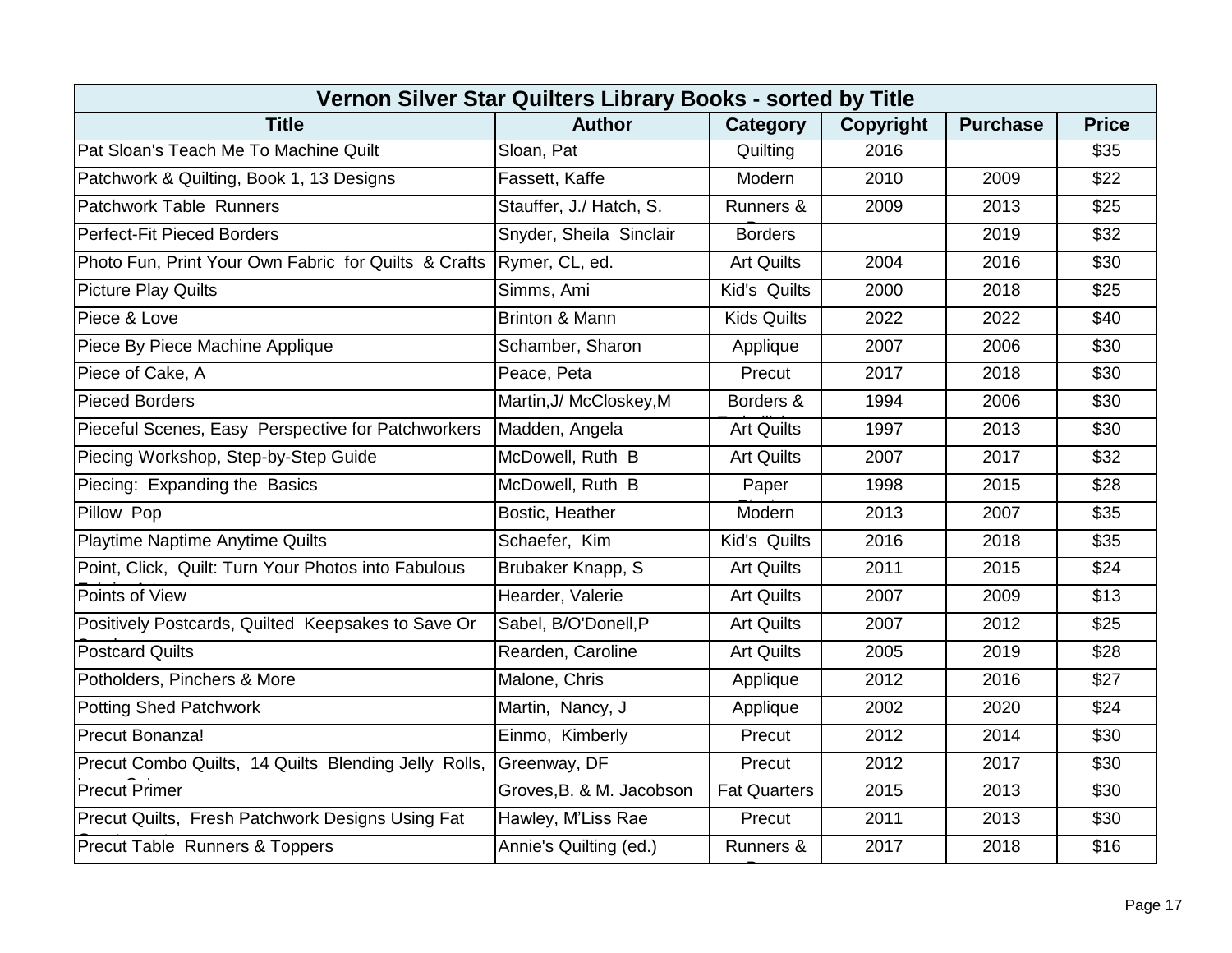| Vernon Silver Star Quilters Library Books - sorted by Title                       |                            |                     |                  |                 |              |  |  |  |
|-----------------------------------------------------------------------------------|----------------------------|---------------------|------------------|-----------------|--------------|--|--|--|
| <b>Title</b>                                                                      | <b>Author</b>              | Category            | <b>Copyright</b> | <b>Purchase</b> | <b>Price</b> |  |  |  |
| Purses, Bags & Totes                                                              | Moya's Workshop            | Bags and            | 2012             | 2010            | \$25         |  |  |  |
| Put Some Charm in your Quilts                                                     | Kauffman, Connie           | Precut              | 2001             | 2020            | \$30         |  |  |  |
| <b>Puzzle Quilts</b>                                                              | Nadelstern, P              | Modern              | 2005             | 2009            | \$20         |  |  |  |
| Q is for Quilts                                                                   | Mcclun, D/ Nownes, L       | Modern              | 2002             | 2009            | \$20         |  |  |  |
| Quick & Colorful Quilts For Babies & Toddlers                                     | <b>Wilkinson, Rosemary</b> | Kid's Quilts        | 2006             | 2017            | \$28         |  |  |  |
| Quick & Easy Projects for the Weekend Quilter                                     | Wilkinson, Rosemary        | Quick Quilts        | 2002             | 2018            | \$36         |  |  |  |
| Quick & Easy Projects for the Weekend Quilter                                     | Wilkinson, Rosemary        | Quick Quilts        | 2002             | 2018            | \$37         |  |  |  |
| Quick & Easy Quilts For Kids                                                      | Ewbank, Connie             | Kid's Quilts        | 2015             | 2015            | \$20         |  |  |  |
| Quick and Easy Scrap Quilts                                                       | Wilens, Patricia           | <b>Scrap Quilts</b> | 1995             | 2015            | \$5          |  |  |  |
| Quick Quilting, Machine Piecing, Applique & Quilting                              | Ritter, Kim                | Quick Quilts        | 1996             | 2007            | \$21         |  |  |  |
| Quick Star Quilts & beyond, 20 Dazzling Projects                                  | Krentz, Jan                | <b>Star Quilts</b>  | 2009             |                 | \$30         |  |  |  |
| Quick Strip Paper Piecing                                                         | Martin, Peggy              | Paper Pieced        | 2003             | 2008            | \$27         |  |  |  |
| Quick Strip Paper Piecing DVD                                                     | Martin, Peggy              | Paper Pieced        | 2008             | 2012            | \$18         |  |  |  |
| Quick Strip Paper Piecing DVD                                                     | Martin, Peggy              | Paper Pieced        | 2003             | 2018            | \$30         |  |  |  |
| Quick Watercolor Quilts, The Fuse, Fold & Stitch                                  | Pappas, Dina               | Colour Wash         | 1999             |                 | \$28         |  |  |  |
| <b>Quilt A New Christmas</b>                                                      | Goldsmith, Becky           | Seasonal            | 2011             | 2015            | \$27         |  |  |  |
| Quilt As You Go Made Modern                                                       | Brandvig, Jera             | Quilting            | 2014             | 2014            | \$10         |  |  |  |
| Quilt As You Go Made Vintage                                                      | Brandvig, Jera             | Quilting            | 2017             | 2018            | \$40         |  |  |  |
| Quilt As You Go, Reimagined, Clean. Simple.                                       | McManus, M/Raffuse, S      | Quilting            | 2012             | 2013            | \$14         |  |  |  |
| <b>Quilt Batik</b>                                                                | Brown, Cheryl              | Modern              | 2012             | 2013            | \$40         |  |  |  |
| <b>Quilt Big</b>                                                                  | Flendt, Jemima             | Modern              | 2018             | 2019            | \$18         |  |  |  |
| Quilt Block Bonanza, 50 Paper-Pieced Designs                                      | Mahoney, Nancy             | Paper Pieced        | 2005             | 2020            | \$17         |  |  |  |
| Quilt Colour Workshop, Fat Quarterly                                              | Bruecher, T/Plus 3         | <b>Art Quilts</b>   | 2014             | 2009            | \$28         |  |  |  |
| <b>Quilt Designs for Postcards</b>                                                | Am. School of Needlework   | Art Quilt           | 2005             | 2014            | \$40         |  |  |  |
| Quilt Inspirations from Africa, Caravan of Ideas, Motifs England, K, & Johnson, E |                            | Reference           | 2000             | 2021            | \$45         |  |  |  |
| Quilt Inspirations from Africa, Caravan of Ideas, Motifs England, K/ Johnson, ME  |                            | Feature             | 2000             | 2016            | \$30         |  |  |  |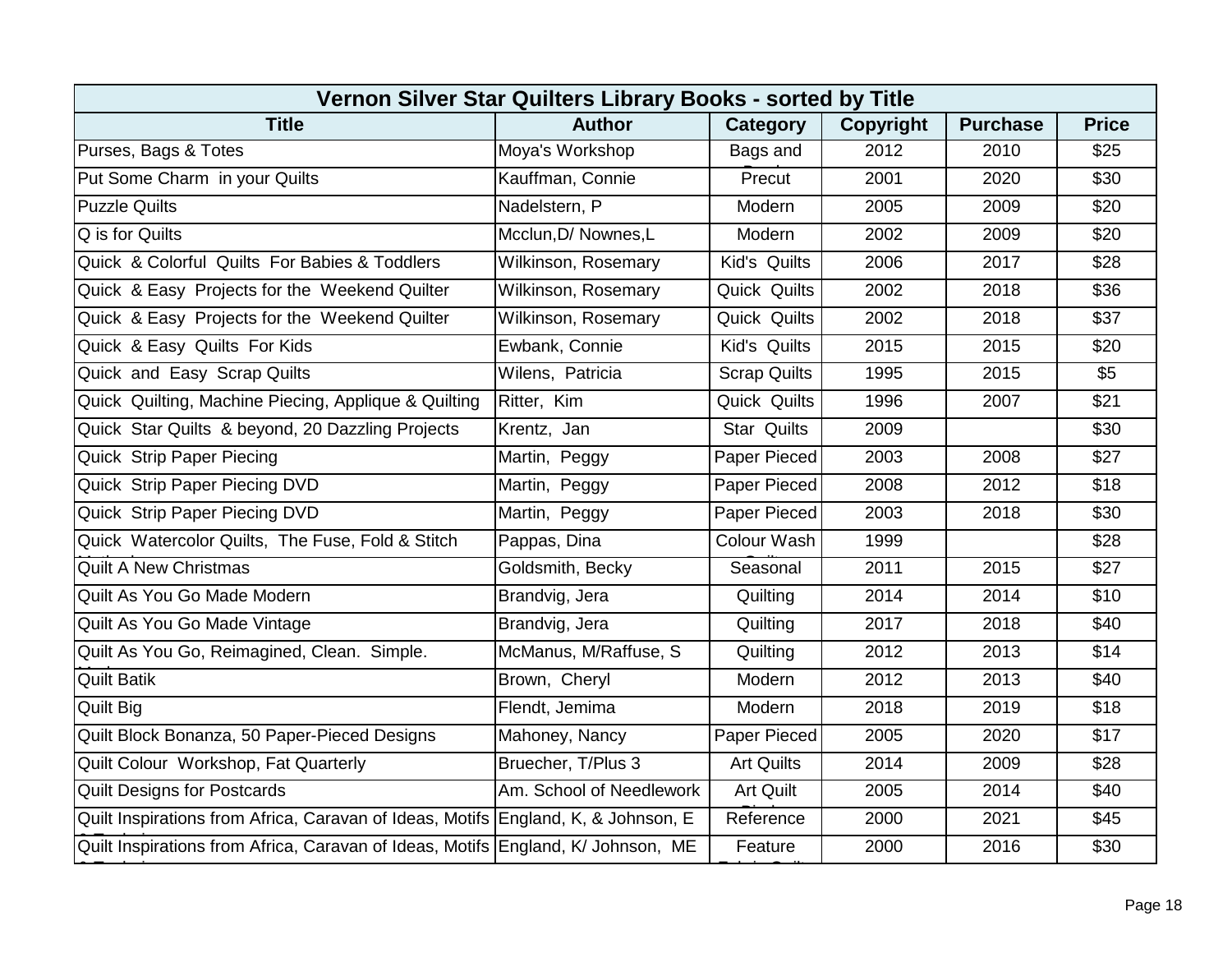| Vernon Silver Star Quilters Library Books - sorted by Title |                           |                      |                  |                 |              |  |  |  |
|-------------------------------------------------------------|---------------------------|----------------------|------------------|-----------------|--------------|--|--|--|
| <b>Title</b>                                                | <b>Author</b>             | Category             | <b>Copyright</b> | <b>Purchase</b> | <b>Price</b> |  |  |  |
| Quilt It As You Go                                          | Vagts, Carolyn (ed.)      | Quilting             | 2013             |                 | \$10         |  |  |  |
| <b>Quilt Labels, Foundation-Pieced</b>                      | Causee, Linda             | Reference            | 2004             | 2003            | \$20         |  |  |  |
| Quilt Modern Curves and Bold Stripes                        | Black, H; Aschehoug, D    | <b>Curved Quilts</b> | 2020             | 2020            | \$20         |  |  |  |
| Quilt of Belonging, The Invitation Project                  | Bryan, Esther             | Reference            | 2005             | 2012            | \$25         |  |  |  |
| Quilt Romance, 20 Designs for Patchwork & Quilting          | Fassett, Kaffe            | Modern               | 2009             | 2016            | \$43         |  |  |  |
| Quilt Sashings & Settings: The basics and beyond            | Wright, Jean Ann          | Borders &            | 2012             | 2012            | \$25         |  |  |  |
| Quilt Savvy, Hand Quilting                                  | Hedrick, Virginia "Rusty" | Reference            | 2003             | 2020            | \$34         |  |  |  |
| <b>Quilt Studio</b>                                         | Brubidge, Pauline         | <b>Art Quilts</b>    | 2000             | 2018            | \$40         |  |  |  |
| Quilt Style, Cool & Cozy Coverlets                          | Tadd, Tammy               | Quick Quilts         | 2007             | 2017            | \$30         |  |  |  |
| <b>Quilt the Seasons</b>                                    | Baker, Barbara & J. Boe   | Seasonal             | 2004             | 2007            | \$30         |  |  |  |
| Quilt Toppings, Embellishment Techniques                    | Crust, Melody             | Borders &            | 2005             | 2017            | \$30         |  |  |  |
| Quilt with Tulla And Angela                                 | Pink, Tula and A Walters  | Modern               | 2016             | 2016            | \$10         |  |  |  |
| Quilted Bags and Gifts                                      | Shita, Akemi              | Bags and             | 2016             | 2009            | \$30         |  |  |  |
| Quilted Symphony                                            | Loughman, Gloria          | <b>Art Quilts</b>    | 2010             | 2016            | \$35         |  |  |  |
| Quilter's Academy Vol.1-Freshman Year                       | Hargrave, H.              | Reference            | 2009             | 2016            | \$32         |  |  |  |
| Quilter's Academy Vol.2-Sophomore Year                      | Hargrave, H.              | Reference            | 2010             | 2016            | \$36         |  |  |  |
| Quilter's Academy Vol.3-Junior Year                         | Hargrave, H               | Reference            | 2011             | 2016            | \$36         |  |  |  |
| Quilter's Academy Vol.4-Senior Year                         | Hargrave, H               | Reference            | 2012             | 2011            | \$30         |  |  |  |
| Quilter's Color Workbook                                    | Olsen, Kristin            | Colour               | 1990             | 2018            | \$10         |  |  |  |
| Quilter's Color Club: The Secrets of Value, Temp. &         | Barnes, Christine         | Colour               | 2011             | 2007            | \$10         |  |  |  |
| Quilter's Complete Guide                                    | Fons, Maryanne & Porter,  | Reference            |                  |                 | \$10         |  |  |  |
| Quilter's Favorites, Timeless Projects for All Skill        | ed. C&T Pub               | Traditional          | 2009             | 2007            | \$25         |  |  |  |
| Quilter's Home - Spring                                     | Fletcher, Lois K.         | Seasonal             | 2005             |                 | \$25         |  |  |  |
| Quilter's Home - Winter                                     | Fletcher, Lois K.         | Seasonal             | 2003             | 2012            | \$32         |  |  |  |
| Quilter's Playtime, Games With Fabrics                      | Hire, Dianne              | Modern               | 2004             | 2012            | \$40         |  |  |  |
| <b>Quilter's Press Bars</b>                                 |                           | Equipment            |                  |                 | \$36         |  |  |  |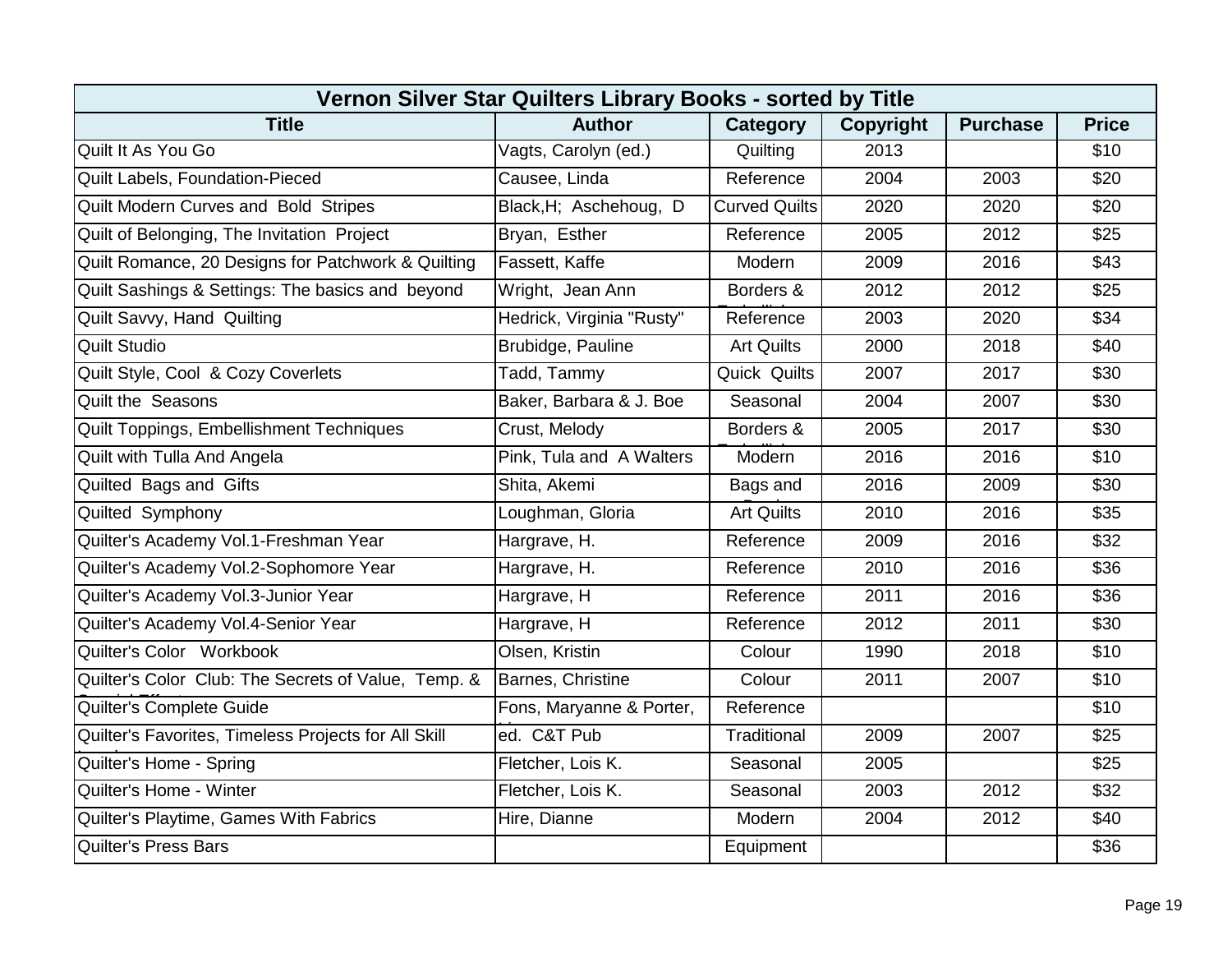| Vernon Silver Star Quilters Library Books - sorted by Title              |                               |                     |                  |                 |              |  |  |  |
|--------------------------------------------------------------------------|-------------------------------|---------------------|------------------|-----------------|--------------|--|--|--|
| <b>Title</b>                                                             | <b>Author</b>                 | Category            | <b>Copyright</b> | <b>Purchase</b> | <b>Price</b> |  |  |  |
| Quilting Arts (The), Idea Book                                           | Denegre, Vivika H             | <b>Art Quilts</b>   | 2018             | 2019            | \$26         |  |  |  |
| Quilting Arts Book, (The), Tech. & Inspiration for One- Bolton, Patricia |                               | <b>Art Quilts</b>   | 2008             | 2017            | \$26         |  |  |  |
| Quilting Arts Magazine August/September                                  |                               | Magazines           |                  | 2019            | \$23         |  |  |  |
| Quilting Arts Magazine December/January                                  |                               | Magazines           |                  | 2019            | \$10         |  |  |  |
| Quilting Arts Magazine February/March 2020                               |                               | Magazines           |                  | 2020            | \$26         |  |  |  |
| Quilting Arts Magazine October/November                                  |                               | Magazines           |                  | 2019            | \$35         |  |  |  |
| Quilting Bible, The                                                      | Creative Publishing Itn'l     | <b>Beginners</b>    | 2010             | 2012            | \$26         |  |  |  |
| Quilting Curves, Machine-Piecing Curves with Ease                        | Pignatelli, Vicki             | Curves              | 2001             | 2014            | \$26         |  |  |  |
| Quilting Dot to Dot                                                      | Barnes, Cheryl                | Quilting            | 2006             | 2018            | \$26         |  |  |  |
| Quilting for Christmas, 17 Projects                                      | <b>House of White Birches</b> | Seasonal            | 2012             | 2015            | \$26         |  |  |  |
| Quilting For The Men In Your Life                                        | Krush, Pearl Louise           | General             | 2005             | 2016            | \$26         |  |  |  |
| Quilting Illusions                                                       | Eddy, Celia                   | Traditional         | 2004             | 2018            | \$26         |  |  |  |
| Quilting in Black and White                                              | Sullivan, Susan (ed.)         | Feature             | 2012             | 2012            | \$26         |  |  |  |
| Quilting Line & Color, Tech. & Designs for Abstract                      | Jinzenji, Yoshiko             | Asian               | 2011             | 2013            | \$30         |  |  |  |
| Quilting Makes the Quilt                                                 | Cleland, Lee                  | Quilting            |                  | 2018            | \$10         |  |  |  |
| Quilting Masterclass, Inspirations & Techniques from                     | Guerrier, Katharine           | <b>Art Quilts</b>   | 2000             | 2014            | \$35         |  |  |  |
| Quilting the Garden                                                      | Adams/ Allen/ Creamer         | Applique            | 2004             |                 | \$25         |  |  |  |
| Quilting Wide Open Spaces                                                | Madsen, Judi                  | Quilting            | 2013             | 2016            | \$33         |  |  |  |
| Quilting With A Modern Slant                                             | May, Rachel                   | Modern              | 2014             | 2007            | \$25         |  |  |  |
| Quilting Wide Open Spaces Vol 2                                          | Madsen, Judi                  | Quilting            | 2013             | 2021            | \$20         |  |  |  |
| Quiltmaker's Color Workshop, Guide to Color &                            | Ringle, W/Kerr, B             | <b>Art Quilts</b>   | 2002             | 2012            | \$35         |  |  |  |
| Quiltmaking by Hand, Simple Stitches, Exquisite                          | Beyer, Jinny                  | Quilting            | 2004             | 2009            | \$30         |  |  |  |
| Quilts for Guys                                                          | Rymer, Cyndy Lyle             | <b>Kids Quilts</b>  | 2001             | 2019            | \$32         |  |  |  |
| <b>Quilts For Scrap Lovers</b>                                           | Gauthier, Judy                | <b>Scrap Quilts</b> | 2016             | 2006            | \$25         |  |  |  |
| <b>Quilts From Nature</b>                                                | Colvin, Joan                  | <b>Art Quilts</b>   | 1993             | 2008            | \$18         |  |  |  |
| <b>Quilts From Neckties</b>                                              | Newman, Sharon                | <b>Scrap Quilt</b>  | 1995             | 2013            | \$38         |  |  |  |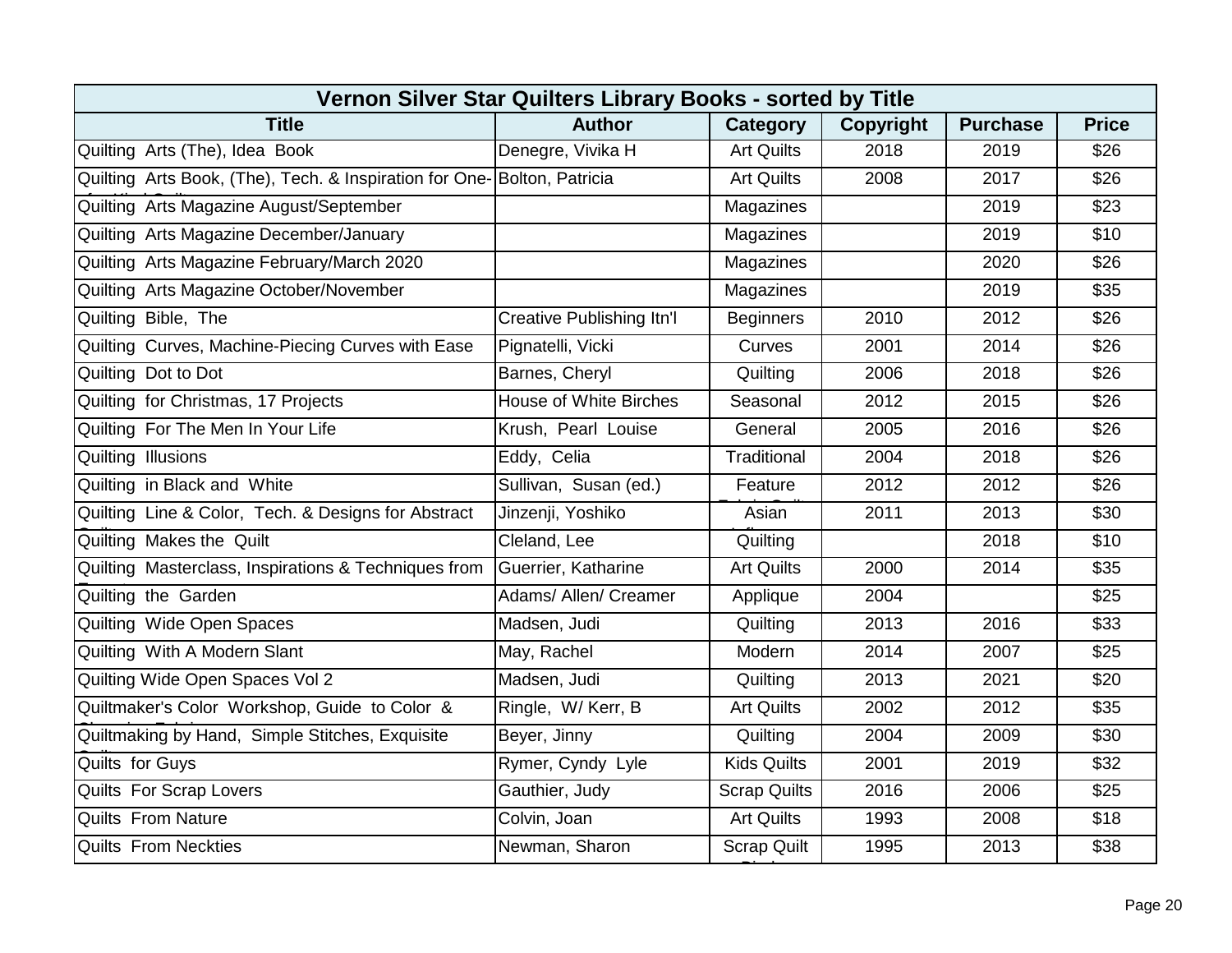| Vernon Silver Star Quilters Library Books - sorted by Title |                          |                   |                  |                 |                  |  |  |  |
|-------------------------------------------------------------|--------------------------|-------------------|------------------|-----------------|------------------|--|--|--|
| <b>Title</b>                                                | <b>Author</b>            | Category          | <b>Copyright</b> | <b>Purchase</b> | <b>Price</b>     |  |  |  |
| <b>Quilts From Paradise</b>                                 | Tomaszewski, Cynthia     | Applique          | 2009             | 2012            | \$30             |  |  |  |
| Quilts From Textured Solids, Rich Projects to Piece         | Schaefer, Kim            | Modern            | 2011             | 2012            | \$30             |  |  |  |
| Quilts From the Heart                                       | Renaud                   | Scrappy           | 2006             | 2019            | \$38             |  |  |  |
| Quilts From the Quilt Makers Gift                           | Brumbeau, J./ deMarcken, | Kid's Quilts      |                  | 2016            | \$35             |  |  |  |
| Quilts from The House of Tula Pink, 20 Projects             | Pink, Tula               | Modern            | 2012             |                 | \$20             |  |  |  |
| Quilts of the Winter Solstice                               | Yenter, Jason            | Seasonal          | 2011             | 2011            | \$26             |  |  |  |
| Quilts on the Double                                        | Hooworth, J/Rolfe, M     | Modern            | 2008             | 2006            | \$32             |  |  |  |
| <b>Quilts Without Corners</b>                               | Phillips, Cheryl         | Curve Binder      | 2000             | 2014            | \$20             |  |  |  |
| Quilts in an English Village                                | Fassett, Kaffe           | Modern            | 2021             | 2022            | \$45             |  |  |  |
| Quilts with an Angle                                        | Christensen, Sheila      | <b>Stars</b>      | 2019             | 2022            | $\overline{$40}$ |  |  |  |
| Quiltscapes 11                                              | Barker, Rebecca          | Art               |                  | 2019            | \$40             |  |  |  |
| Radiant Landscapes, Use Tiled Colors & Textures to          | Loughman, Gloria         | <b>Art Quilts</b> | 2013             | 2015            | \$18             |  |  |  |
| <b>Radiant New York Beauties</b>                            | Wells, Valori            | Paper Pieced      | 2003             | 2018            | \$20             |  |  |  |
| Rag Quilt Scissors                                          |                          | Equipment         |                  | 2009            | \$22             |  |  |  |
| <b>Reversible Quilts</b>                                    | Pederson, Sharon         | Modern            | 2002             | 2018            | \$23             |  |  |  |
| <b>Ribbon Star Quilts</b>                                   | Mahoney, Nancy           | Star Binder       | 2008             | 2007            | \$40             |  |  |  |
| <b>Rock Solid</b>                                           | Burns, Karen M           | Modern            | 2017             | 2020            | \$30             |  |  |  |
| Romantic Quilts, Lush & Lovely Projects for Your            | Aust. Patch & Quilt Mag. | Traditional       | 2004             | 2011            | \$30             |  |  |  |
| Row Quilts, Longitudes & Latitudes                          | Vagts, C (ed)            | Modern            | 2014             |                 | \$28             |  |  |  |
| Rubbing Plates, 6 Leaves, 6 Abstract                        | <b>Paintstik Place</b>   | Equipment         |                  | 2016            | \$10             |  |  |  |
| Ruler Work For the Sit-Down Quilter DVD                     | Thompson, Patsy          | Quilting          | 2015             |                 | \$10             |  |  |  |
| Ruler: 12" Clearview Triangle 60°                           |                          | Equipment         |                  | 2019            | \$25             |  |  |  |
| Ruler: Setting triangle                                     |                          | Equipment         |                  | 2019            | \$10             |  |  |  |
| Ruler: Tall triangle                                        |                          | Equipment         |                  | 2019            | \$10             |  |  |  |
| Ruler: 12" triangle                                         |                          | Equipment         |                  |                 | $\overline{$25}$ |  |  |  |
| Ruler: 8" bias square                                       |                          | Equipment         |                  |                 | \$10             |  |  |  |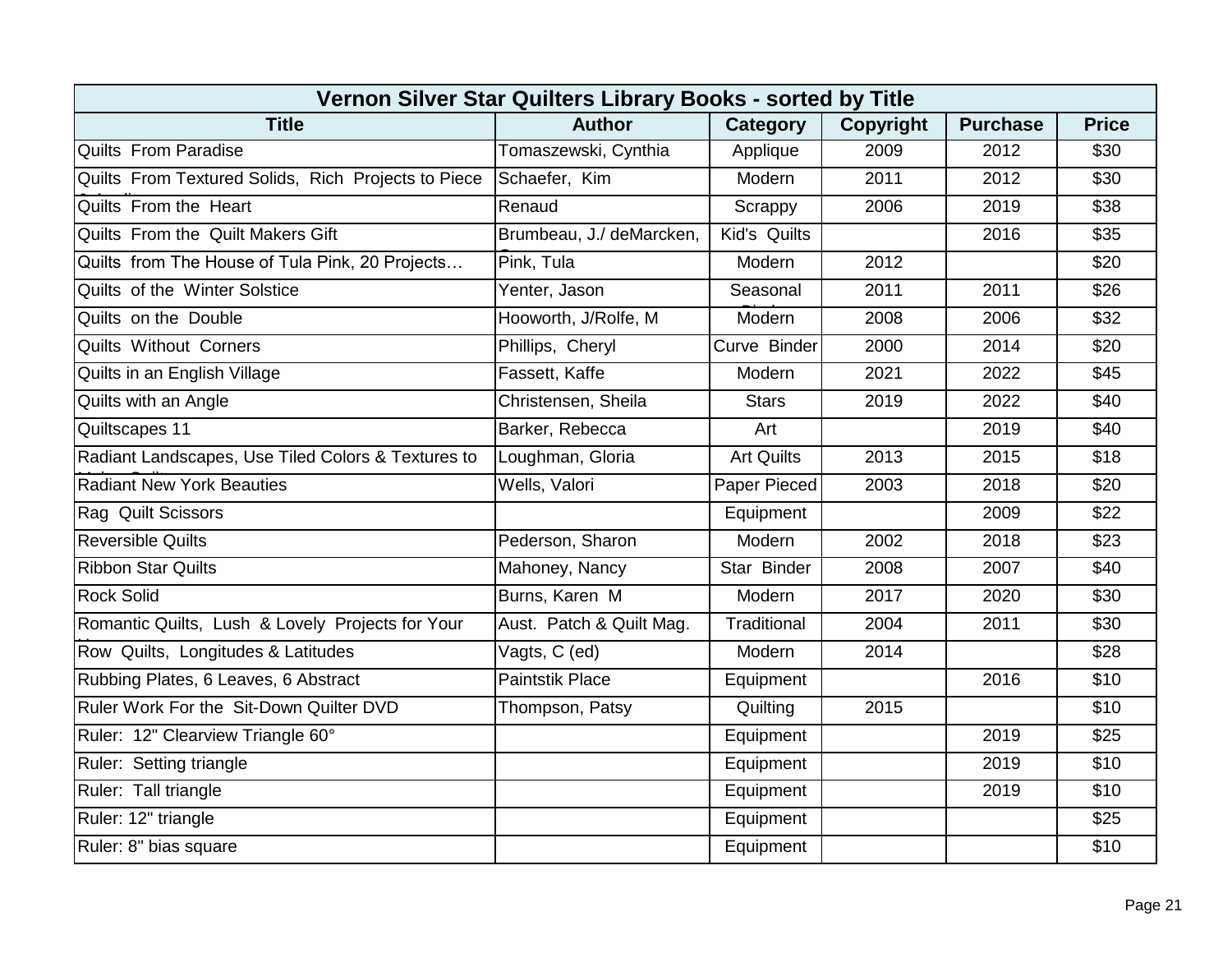| Vernon Silver Star Quilters Library Books - sorted by Title |                   |                 |           |                 |              |  |  |  |
|-------------------------------------------------------------|-------------------|-----------------|-----------|-----------------|--------------|--|--|--|
| <b>Title</b>                                                | <b>Author</b>     | <b>Category</b> | Copyright | <b>Purchase</b> | <b>Price</b> |  |  |  |
| Ruler: Creative Curves 3"                                   |                   | Equipment       |           |                 | \$16         |  |  |  |
| Ruler: Double Wedding Ring, Miniature                       |                   | Equipment       |           |                 | \$16         |  |  |  |
| Ruler: Double Wedding ring, Regular                         |                   | Equipment       |           |                 | \$10         |  |  |  |
| Ruler: Easy Angle II with range of 3" to 10 1/2"            |                   | Equipment       |           |                 | \$20         |  |  |  |
| Ruler: Easy Six                                             |                   | Equipment       |           |                 | \$31         |  |  |  |
| Ruler: Flying Geese 3 x 6 finished size                     |                   | Equipment       |           |                 | \$23         |  |  |  |
| Ruler: Flying Geese, Large                                  |                   | Equipment       |           |                 | \$12         |  |  |  |
| Ruler: Flying Geese, Small                                  |                   | Equipment       |           |                 | \$10         |  |  |  |
| Ruler: Grandmother's Fan                                    |                   | Equipment       |           |                 | \$10         |  |  |  |
| Ruler: Hexa-cut                                             |                   | Equipment       |           |                 | \$10         |  |  |  |
| Ruler: House                                                |                   | Equipment       |           | 2014            | \$10         |  |  |  |
| Ruler: Hunter's Star, 5,6,7 & 8" Blocks                     | Tucker, Deb       | Equipment       |           | 2012            | \$10         |  |  |  |
| Ruler: Lil' Twister, Small Tool for Easy Pinwheel           | <b>CS Designs</b> | Equipment       | 2008      |                 | \$26         |  |  |  |
| Ruler: Magic Star-8 with instruction book                   |                   | Equipment       |           |                 | \$35         |  |  |  |
| Ruler: Pathfinder, Help Conquer the Curves                  |                   | Equipment       |           |                 | \$25         |  |  |  |
| <b>Ruler: Point Trimmer</b>                                 |                   | Equipment       |           |                 | \$25         |  |  |  |
| Ruler: Right Angle Half-Square Triangle                     |                   | Equipment       |           |                 | \$12         |  |  |  |
| Ruler: ScrapMaster                                          |                   | Equipment       |           |                 | \$15         |  |  |  |
| Ruler: Square in a Square                                   |                   | Equipment       |           | 2012            |              |  |  |  |
| Ruler: Starmaker 5, Instructions for Fan & Wedge            | Wood, Kaye        | Equipment       | 1999      |                 |              |  |  |  |
| Ruler: Storm at Sea                                         |                   | Equipment       |           |                 |              |  |  |  |
| Ruler: Tri Recs                                             |                   | Equipment       |           | 2010            |              |  |  |  |
| <b>Rulerwork Quilting</b>                                   | Murphy, Amanda    | Quilting        | 2018      | 2019            | \$25         |  |  |  |
| Rulerwork Quilting, The ultimate guide                      | Murphy, Amnada    | Quilting        | 2020      | 2021            | \$40         |  |  |  |
| <b>Runners Etc.</b>                                         | Squibb/ Jacobs    | Runner &        | 2009      | 2013            |              |  |  |  |
| <b>Runners Rock</b>                                         | Squibb/ Jacobs    | Runner &        | 2013      | 2011            |              |  |  |  |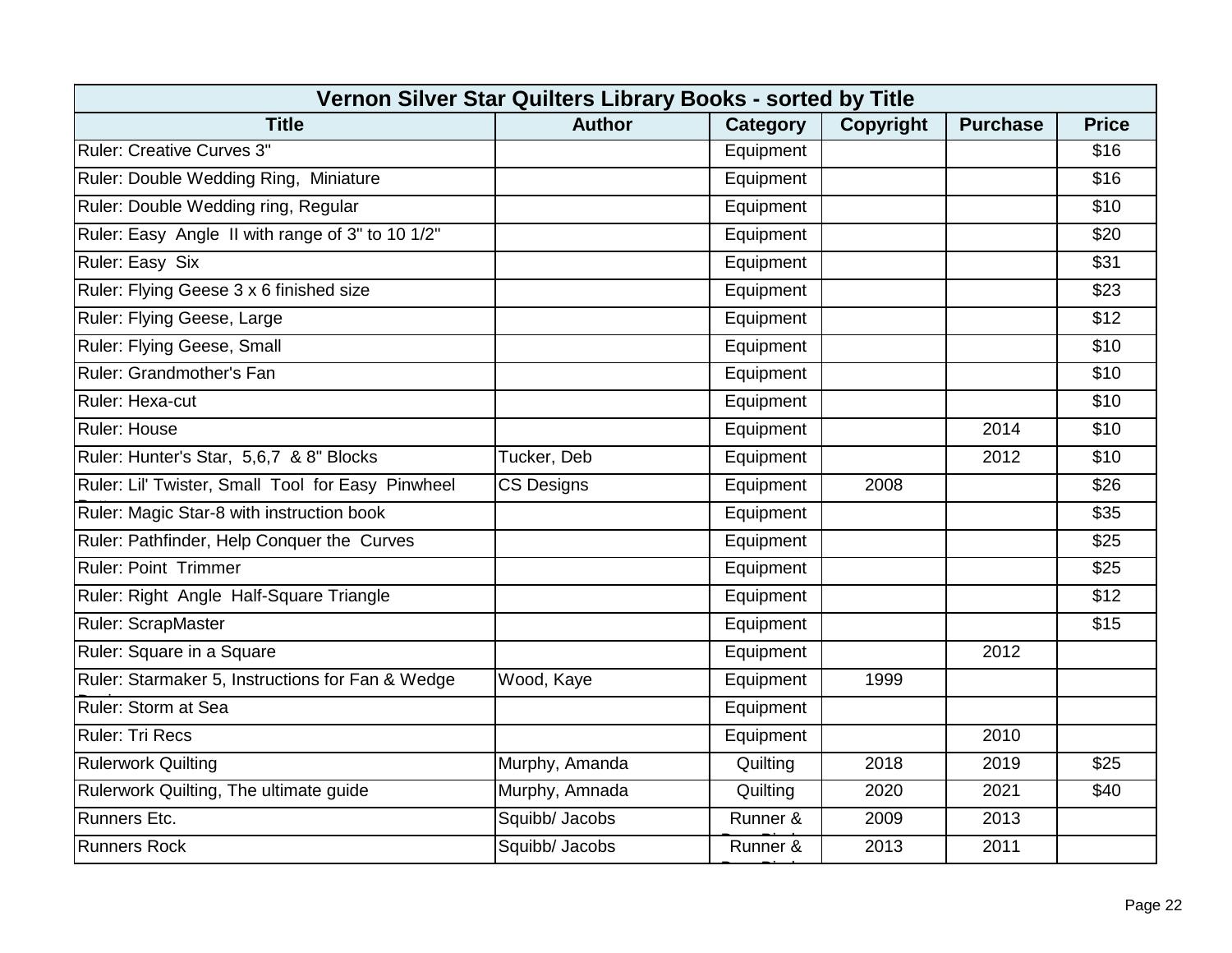| Vernon Silver Star Quilters Library Books - sorted by Title       |                      |                     |                  |                 |              |  |  |  |
|-------------------------------------------------------------------|----------------------|---------------------|------------------|-----------------|--------------|--|--|--|
| <b>Title</b>                                                      | <b>Author</b>        | Category            | <b>Copyright</b> | <b>Purchase</b> | <b>Price</b> |  |  |  |
| S is for Scraps                                                   | Bong, Gayle          | <b>Scrap Quilts</b> | 2010             | 2011            | \$35         |  |  |  |
| Sashiko, Easy & Elegant Japanese Designs for                      | Parker, Mary         | Asian               | 1999             | 2006            | \$20         |  |  |  |
| Save the Selvages, The Ultimate Small Project Book                | Thompson, Sandy      | Runner &            | 2012             | 2007            | \$32         |  |  |  |
| Scallop Tool: 2 tools for scallops from 4" to 12"                 |                      | Equipment           |                  |                 | \$10         |  |  |  |
| Schnibbles Times Two, Quilts from 5" or 10"                       | Nelson, Carrie       | Precut              | 2010             | 2011            | \$35         |  |  |  |
| <b>Scrap Basket Sensations</b>                                    | Brackett, Kim        | <b>Scrap Quilts</b> | 2011             | 2009            | \$30         |  |  |  |
| <b>Scrap Quilt Secrets</b>                                        | Knott, Diane         | <b>Scrap Quilts</b> | 2016             | 2020            | \$35         |  |  |  |
| <b>Scrap Quilts</b>                                               | Nolte, J (ed.)       | <b>Scrap Quilts</b> | 2010             | 2013            | \$25         |  |  |  |
| <b>Scrap-Basket Beauties</b>                                      | Brackett, Kim        | <b>Scrap Quilts</b> | 2013             | 2019            | \$20         |  |  |  |
| Scrap-Basket Strips and Squares                                   | Brackett, Kim        | Precut              | 2016             | 2012            | \$30         |  |  |  |
| <b>Scrappy and Happy Quilts</b>                                   | Henderson, Kate      | Scrappy             | 2018             | 2021            | \$35         |  |  |  |
| Scrappy Patches, Pinwheels & more!                                | England, Kaye        | <b>Scrap Quilt</b>  | 2003             | 2012            | \$30         |  |  |  |
| Scrappy Quilts, 29 Favorite Projects                              | ed. Am Patchwork &   | <b>Scrap Quilts</b> | 2011             | 2009            | \$30         |  |  |  |
| <b>Scraps</b>                                                     | Martin, Judy         | <b>Scrap Quilts</b> | 2006             | 2013            | \$26         |  |  |  |
| Scraps & Shirttails II, Continuuing the Art of Quilting           | Hunter, Bonnie       | <b>Scrap Quilts</b> | 2010             | 2015            | \$28         |  |  |  |
| <b>Scraps and Shirttails</b>                                      | Hunter, Bonnie       | <b>Scrap Quilts</b> | 2008             | 2016            | \$30         |  |  |  |
| Scraps Inc.                                                       | Woods, Suzanne       | <b>Scrap Quilts</b> | 2014             | 2006            | \$30         |  |  |  |
| <b>Scraps Organized to Perfection</b>                             | Jones, DeLoa         | <b>Scrap Quilts</b> | 2002             | 2015            | \$30         |  |  |  |
| Scraps Plus One! New Patterns to Quilt Through                    | Ford, Joan           | <b>Scrap Quilts</b> | 2013             |                 | \$5          |  |  |  |
| Scraps to You, Too                                                | Caffrey, Debbie      | <b>Scrap Quilt</b>  | 1998             | 2018            | \$12         |  |  |  |
| Seasonal Quilts using Quick Bias                                  | Hudock, Gretchen K   | Seasonal            |                  | 2018            | \$38         |  |  |  |
| Seasons of Friendship Tablerunners                                | Anna, B/Crukovich, D | Runner &            | 1997             | 2006            | \$28         |  |  |  |
| Sensational Sashiko, Japanese Applique & Quilting                 | Pederson, Sharon     | Asian               | 2005             | 2009            | \$17         |  |  |  |
| <b>Sew Bags</b>                                                   | Dayton, Hilarie      | Bags and            | 2019             | 2021            | \$34         |  |  |  |
| Sew Embellished!                                                  | Lynch, Cheryl        | Borders &           | 2012             |                 | \$27         |  |  |  |
| Sew Simple Attic Windows, Patchwork Techniques for Hellaby, Karin |                      | Modern              | 2009             | 2011            | \$20         |  |  |  |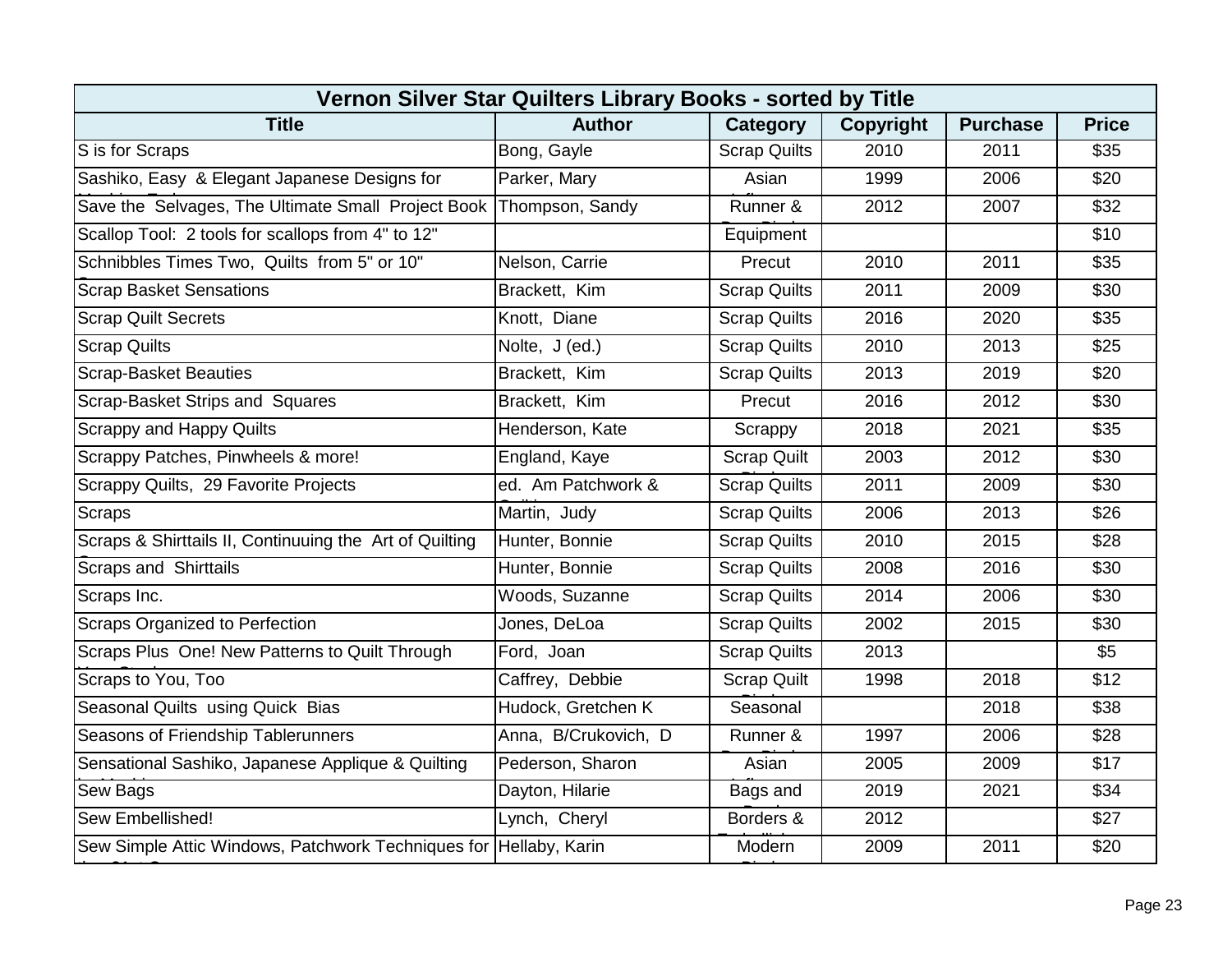| Vernon Silver Star Quilters Library Books - sorted by Title |                          |                     |                  |                 |              |  |  |  |
|-------------------------------------------------------------|--------------------------|---------------------|------------------|-----------------|--------------|--|--|--|
| <b>Title</b>                                                | <b>Author</b>            | Category            | <b>Copyright</b> | <b>Purchase</b> | <b>Price</b> |  |  |  |
| Sew Wild, Creating with Stitch & Mixed Media,               | Burke, Alisa             | <b>Art Quilts</b>   | 2011             | 2016            | \$30         |  |  |  |
| Sew, Slice, Spin & Sash                                     | Ward, Theresa            | <b>Fat Quarters</b> | 2016             | 2016            | \$32         |  |  |  |
| Sewing Pottery By Machine                                   | Warholic, Barbara        | Bags and            | 2011             | 2016            | \$25         |  |  |  |
| Shape By Shape Collection 2                                 | Walters, Angela          | Quilting            | 2016             | 2022            | \$35         |  |  |  |
| Shape by Shape Collection 2: Free-Motion Quilting           | Walters, Angela          | Quilting            | 2016             | 2015            | \$30         |  |  |  |
| Shape by Shape Free-Motion Quilting With Angela             | Walters, Angela          | Quilting            | 2014             | 2010            | \$33         |  |  |  |
| <b>Shifting Perspectives</b>                                | Torrence, Lorraine       | Modern              | 2006             | 2009            | \$22         |  |  |  |
| Show Me How To Create Quilting Designs                      | Sandbach, S              | <b>Art Quilts</b>   | 2004             | 2015            | \$23         |  |  |  |
| Simple Stitches Quilting: 18 Projects For the New           | Pattison, Emma           | Reference           | 2010             | 2009            | \$23         |  |  |  |
| Simple Strategies For Scrap Quilts                          | Roddy Brown, Lynn        | <b>Scrap Quilts</b> | 2006             |                 | \$43         |  |  |  |
| Simply Strips & Squares, Quilts Using Charm                 | McNeill, Suzanne         | <b>Fat Quarter</b>  | 2008             | 2018            | \$26         |  |  |  |
| <b>Sister Sampler Quilts</b>                                | Chany, AnneMarie         | Modern              | 2015             | 2010            | \$34         |  |  |  |
| <b>Sisterhood of Scraps</b>                                 | Alexander, Lissa         | <b>Scrap Quilts</b> | 2020             | 2020            | \$30         |  |  |  |
| Sizzle 'n Pop, 6 Designs Using Bali Pops                    | Stuart, Trish            | <b>Fat Quarter</b>  | 2009             | 2012            | \$30         |  |  |  |
| Skinny Quilts & Table Runners, from Today's Top             | Levie, Eleanor (ed)      | Runners &           | 2008             | 2014            | \$29         |  |  |  |
| Skip the Borders: Easy Patterns for Modern Quilts           | Herman, Julie            | Modern              | 2020             | 2020            | \$35         |  |  |  |
| <b>Sky Quilts</b>                                           | Lawler, Mickey           | <b>Art Quilts</b>   | 2011             | 2007            | \$35         |  |  |  |
| Slow Down, Curves Ahead                                     | Walton, Virginia A.      | Curve Binder        | 2004             | 2011            | \$30         |  |  |  |
| Small Art Quilts - Explorations in Paint and Stitch         | O'Hare, Deborah          | <b>Art Quilts</b>   | 2018             | 2018            | \$30         |  |  |  |
| Smashing Sets, Exciting Ways to Arrange Quilt               | Miller, Margaret         | Borders &           | 2000             |                 | \$28         |  |  |  |
| Snowflake Follies, Quilts to Make in a Winter               | Martin, Terry            | Seasonal            | 2003             | 2014            | \$32         |  |  |  |
| Snuggle Up, 8 Lap Quilts to Warm Your Home                  | Kovich, BM/ Warehime, R  | Traditional         | 2002             | 2016            | \$30         |  |  |  |
| Solids, Stripes, Circles, and Squares                       | Armbrester, Pippa Eccles | Modern              | 2012             | 2011            | \$34         |  |  |  |
| <b>Spectacular Rectangles</b>                               | Bartos, Ilene            | Modern              | 2010             | 2015            | \$35         |  |  |  |
| Spectacular Scraps, A Simple Approach to Stunning           | Hooworth, J/Rolfe, M     | <b>Scrap Quilts</b> | 2000             | 2011            | \$10         |  |  |  |
| Splash of Color                                             | Kunkel, Jackie           | Feature             | 2015             | 2012            | \$25         |  |  |  |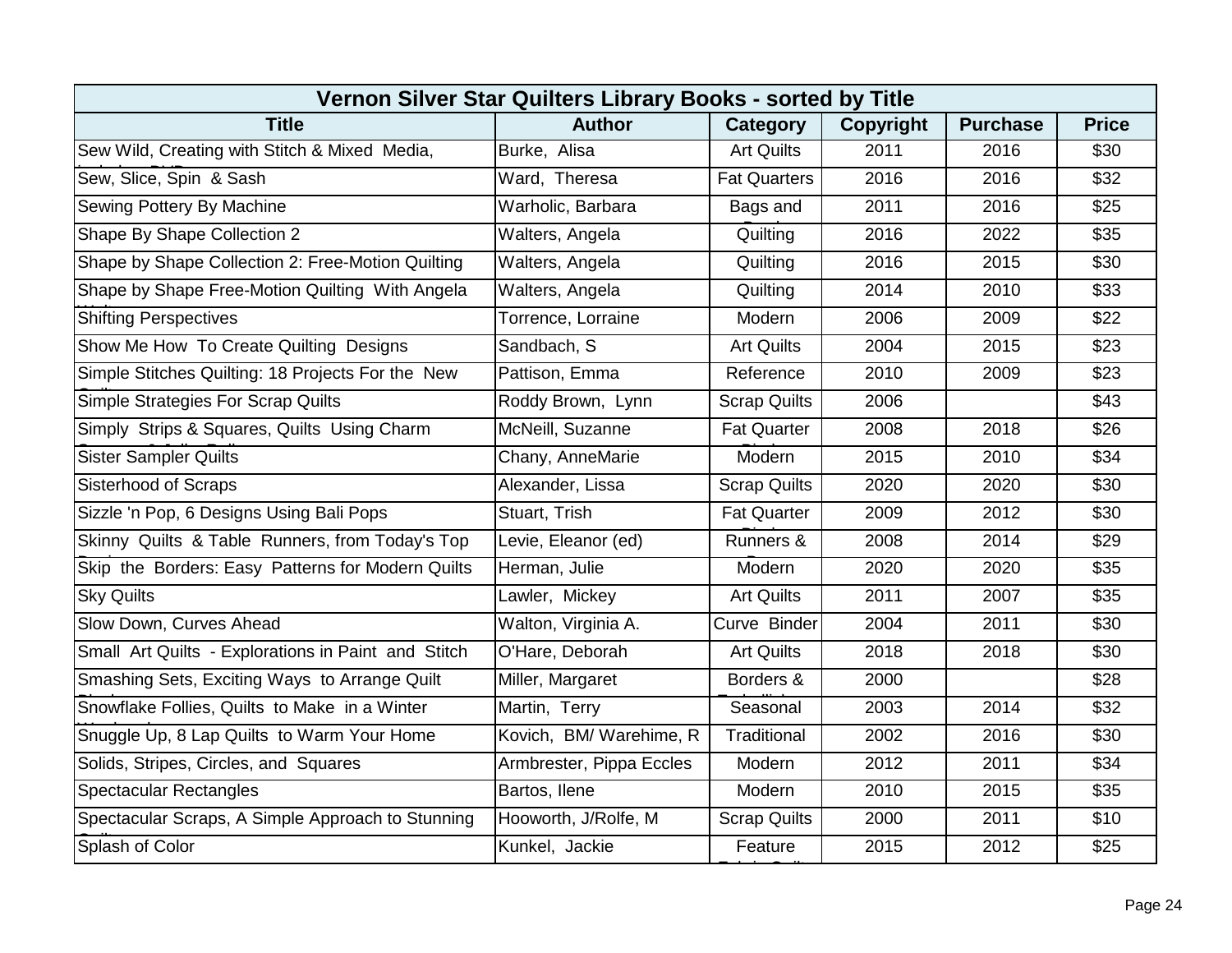| Vernon Silver Star Quilters Library Books - sorted by Title |                            |                     |                  |                 |              |  |
|-------------------------------------------------------------|----------------------------|---------------------|------------------|-----------------|--------------|--|
| <b>Title</b>                                                | <b>Author</b>              | Category            | <b>Copyright</b> | <b>Purchase</b> | <b>Price</b> |  |
| Spotlight on Neutrals, Quilts & More for any Décor          | Wys, Pat                   | Modern              | 2011             |                 | \$37         |  |
| Square in a Square                                          | Barrows, Jodi              | Equipment           | 1996             | 2012            | \$35         |  |
| Squares & Triangles, 13 Patterns for Innovating &           | Campbell, Elsie M          | <b>Scrap Quilts</b> | 2011             |                 | \$28         |  |
| <b>Stack a New Deck</b>                                     | Alexander, Karla           | Modern              | 2004             | 2016            | \$22         |  |
| Stack, Shuffle, and Slide                                   | Alexander, Karla           | Modern              | 2014             | 2016            | \$25         |  |
| <b>Stacked &amp; Stiched</b>                                | Morgan, Christine          | <b>Art Quilts</b>   | 2012             | 2008            | \$34         |  |
| Star of Wonder, Art to Heart                                | Halvorsen, Nancy           | Seasonal            | 2007             | 2011            | \$10         |  |
| <b>Star Savvy Laps From Fats</b>                            | Replogle, Ellen            | Star Binder         | 2009             | 2010            | \$43         |  |
| <b>Star Struck Quilts</b>                                   | Cline, Barbara H.          | <b>Star Quilts</b>  | 2010             | 2018            | \$10         |  |
| Stars a la Carte                                            | Reynolds, Bethany          | <b>Star Quilts</b>  | 2000             | 2016            |              |  |
| <b>Stars By Magic</b>                                       | Johnson-Srebo, Nancy       | <b>Star Quilts</b>  | 2004             | 2018            |              |  |
| <b>Star-Studded Quilts</b>                                  | Carter, Roxanne            | <b>Star Quilts</b>  | 2004             | 2018            | \$18         |  |
| Start Quilting With Alex Anderson                           | Anderson, Alex             | Reference           | 2001             | 2012            |              |  |
| Stash Magic, Make the Most of Your Fabric                   | Huff, Janette              | <b>Scrap Quilts</b> | 2009             | 2008            | \$37         |  |
| Stashtastic! 12 patterns for Fat-Quarter Quilts             | Leko, Doug                 | <b>Scrap Quilts</b> | 2017             | 2019            | \$30         |  |
| Stencils: for Machine Quilting (9 pieces)                   |                            | Equipment           |                  | 2018            | \$28         |  |
| Step-By-Step Free Motion Quilting                           | Cameli, Christina          | Quilting            | 2015             | 2008            | \$26         |  |
| Stitch 'n Flip Quilts                                       | Wells, Valori              | Modern              | 2000             | 2001            | \$30         |  |
| Stitch, Fabric & Thread                                     | Healey, Elizabeth          | Reference           | 2017             | 2018            | \$25         |  |
| Stitching to Dye in Quilt Art                               | Barnes, Christine          | <b>Art Quilts</b>   | 2018             | 2019            | \$37         |  |
| Storm at Sea Quilts, One Block, An Ocean of                 | Mathson, Wendy             | Traditional         | 2009             | 2012            | \$32         |  |
| StrataVarious Quilts, 9 Fabulous Strip Quilts From          | Persing, Barb/Hoover,      | Precut              | 2008             | 2016            | \$30         |  |
| String Fling                                                | Hunter, Bonnie K.          | <b>Scrap Quilts</b> | 2012             | 2009            | \$35         |  |
| <b>String Frenzy</b>                                        | Hunter, Bonnie K.          | <b>Scrap Quilts</b> | 2018             | 2019            | \$36         |  |
| String Quilts from Classic to Contemeporary                 | Hogan, Mary                | scrappy             | 2019             | 2021            | \$36         |  |
| Strip Clubbing, Perfect for Jelly Rolls                     | Stout/ Dell'Orco/ Zeigler/ | <b>Fat Quarter</b>  | 2007             | 2015            | \$20         |  |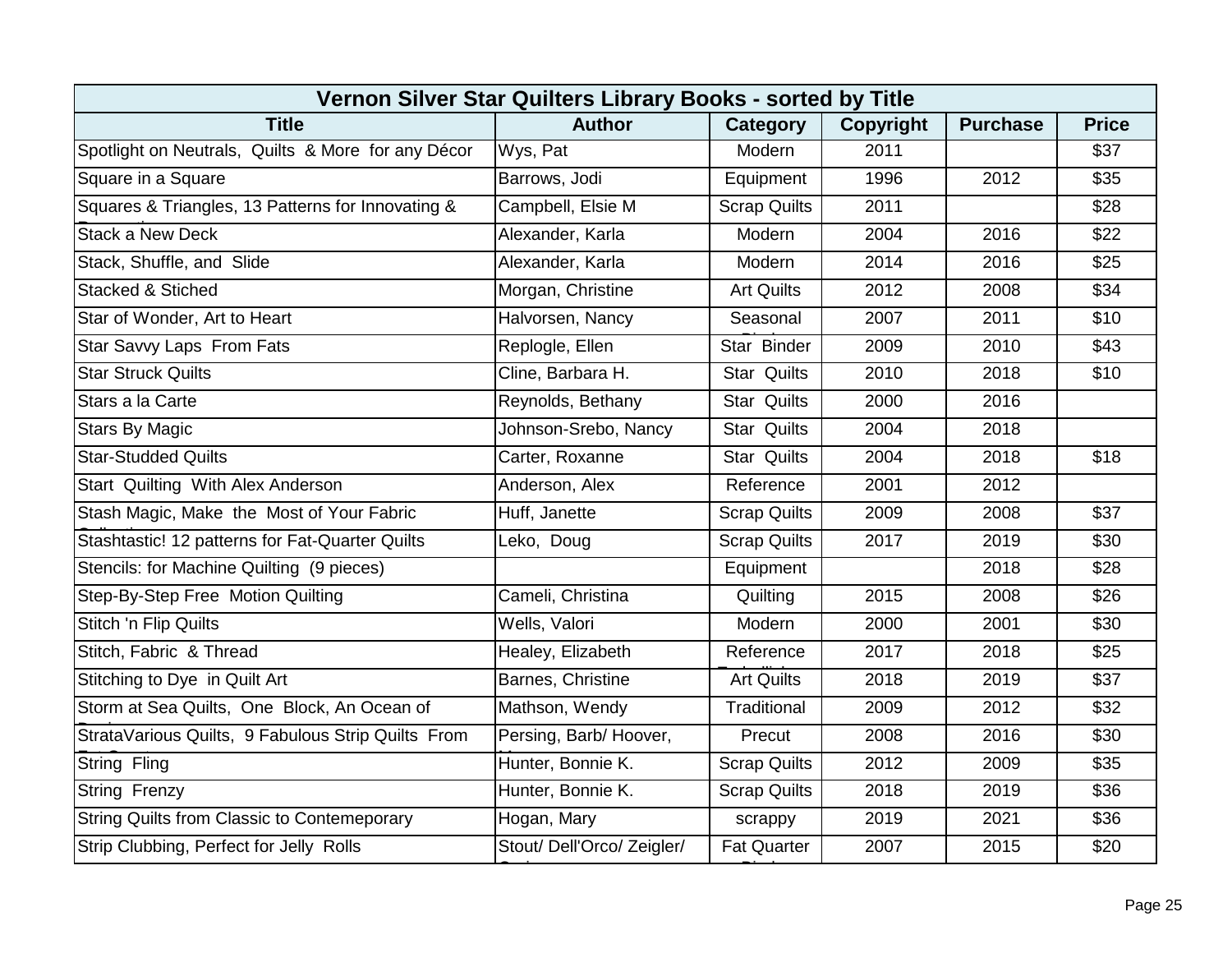| Vernon Silver Star Quilters Library Books - sorted by Title |                      |                     |           |                 |              |  |
|-------------------------------------------------------------|----------------------|---------------------|-----------|-----------------|--------------|--|
| <b>Title</b>                                                | <b>Author</b>        | Category            | Copyright | <b>Purchase</b> | <b>Price</b> |  |
| Strip Delight, 10 Fabulous Quilts from Jelly Rolls          | McNeill, Suzanne     | <b>Fat Quarter</b>  | 2009      | 2014            | \$28         |  |
| Strip Savvy, 2 1/2" Strip Quilting Designs                  | Henderson, Kate      | Precut              | 2014      | 2009            | \$26         |  |
| Strip Therapy 3: Bali Pop Obsession                         | Henning, Brenda      | <b>Fat Quarter</b>  | 2009      |                 | \$26         |  |
| <b>Strips &amp; Strings</b>                                 | Sloppy, Evelyn       | <b>Scrap Quilts</b> | 2003      | 2009            | \$25         |  |
| <b>Stunning 3D Quilts Simplfied</b>                         | Berry, Ruth Ann      | Traditional         | 2020      | 2020            | \$45         |  |
| Super Simple Quilts #4, 9 Applique Projects                 | Anderson & Anelski   | Applique            | 2009      | 2009            | \$12         |  |
| Super Simple Quilts, 9 Pieced Projects from Strips,         | Anderson & Anelski   | Modern              | 2008      | 2014            | \$20         |  |
| Supersize 'Em!: 22 quilts from oversize blocks              | Kratovil, Debby      | Quick Quilts        | 2009      | 2018            | \$32         |  |
| SuperStrata Quilts, Celebrating the Colors of Bali          | Mostek, P/Nelson, S  | Feature             | 2010      | 2013            | \$30         |  |
| Sweet Celebrations, 35 Projects from Fat Quarters,          | Ed. Lissa Alexander, | Precut              | 2012      | 2011            | \$23         |  |
| Table Runners, A Quilter's Dozen                            | Henning, Brenda      | Runner &            | 2005      | 2014            | \$30         |  |
| Table Top Quilts, 34 Projects                               | Fons & Porter        | Runners &           | 2010      | 2012            | \$28         |  |
| Tea In The Garden, Quilts for a Summer Afternoon            | Tomaszewski, Cynthia | Applique            | 2005      | 2010            | \$27         |  |
| <b>Teach Yourself Visually: Quilting</b>                    | Hakala, Sonja        | Reference           | 2008      | 2016            | \$10         |  |
| Templates for Applique (6 pieces)                           | Taylor, June         | Equipment           |           | 2018            | \$22         |  |
| <b>Terrific T-Shirt Quilts</b>                              | Burns, Karen M.      | Feature             | 2016      | 2015            | \$25         |  |
| Text It                                                     | Noel, Sherri         | Applique            | 2019      | 2020            | \$25         |  |
| The Art of Manipulating Fabric                              | Wolff, Colette       | Reference           | 1996      | 2019            | \$30         |  |
| The Ultimate Sashiko Source book                            | Briscoe, Susan       | Asian               | 2005      | 2019            | \$30         |  |
| <b>Thoroughly Modern Dresden</b>                            | Belden, Anelie       | Modern              | 2009      | 2010            | \$25         |  |
| <b>Thread Painting</b>                                      | Wiener, L.L.         | <b>Art Quilts</b>   | 2007      |                 | \$34         |  |
| <b>Thread Painting A Garden Quilt</b>                       | Hughes, Joyce        | Art                 | 2020      | 2021            | \$36         |  |
| Threadplay, Mastering Machine Embroidery                    | Lehman, Libby        | <b>Art Quilts</b>   | 1997      | 2016            | \$5          |  |
| Threads: The basics and beyond                              | <b>Bates Debbie</b>  | Reference           | 2015      | 2012            | \$20         |  |
| Through the Garden Gate                                     | Wells, Jean & Valori | Applique            | 1999      | 2018            | \$28         |  |
| <b>Time-Crunch Quilts</b>                                   | Martin, Nancy        | Quick Quilts        | 2000      | 2016            | \$18         |  |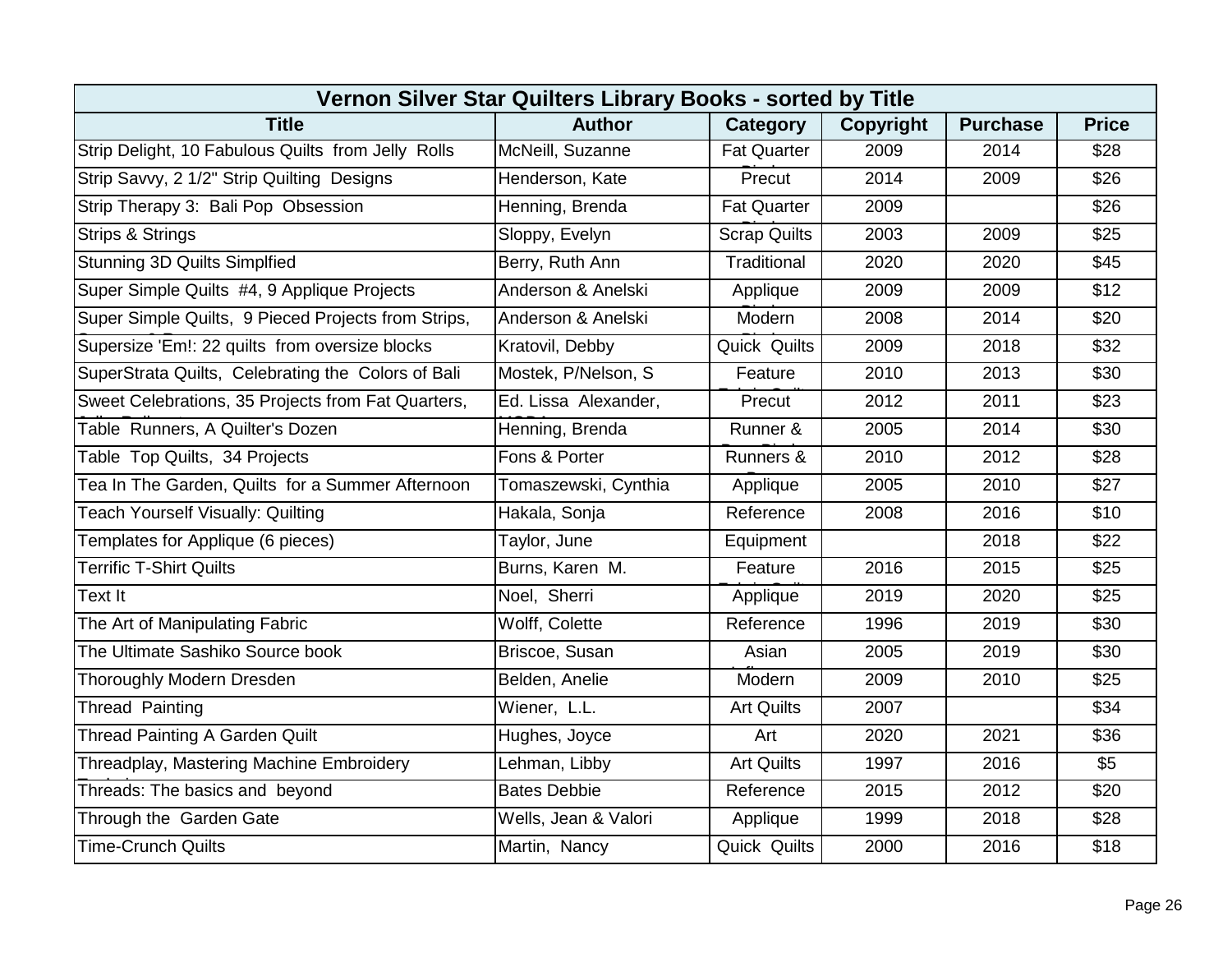| Vernon Silver Star Quilters Library Books - sorted by Title            |                          |                     |                  |                   |                  |
|------------------------------------------------------------------------|--------------------------|---------------------|------------------|-------------------|------------------|
| <b>Title</b>                                                           | <b>Author</b>            | Category            | <b>Copyright</b> | <b>Purchase</b>   | <b>Price</b>     |
| <b>Tips and Techniques</b>                                             | Nolte, J (ed.)           | Reference           | 2012             | 2015              | \$20             |
| Tis the Autumn Season                                                  | Large, Jeanne            | Seasonal            | 2013             | 2016              | \$30             |
| <b>Top Your Table</b>                                                  | Martingdale & Company    | Runner &            | 2015             | 2014              | \$10             |
| Traditional Fat Quarter Quilts, 11 Projects from Open Dillard, Monique |                          | Precut              | 2012             | 2015              | $\overline{$37}$ |
| <b>Traditional Two Block Quilts</b>                                    | Saulmon, Sally           | Traditional         | 2005             | 2020              | \$36             |
| Traditions from Elm Street Quilts, 13 Projects to                      | Chiaverini, Jennifer     | Traditional         | 2011             | 2006              | \$20             |
| Transforming Fabric, Creative Ways to Paint, Dye &                     | Dahl, Carolyn            | <b>Art Quilts</b>   | 2004             | 2014              | \$10             |
| Transparency Quilts, 10 Projects, Success in Fabric                    | Ringle, W/Kerr, B        | Modern              | 2011             | 2011              | \$10             |
| <b>Tree of Life Quilts</b>                                             | Price, Trish             | Traditional         | 2015             | 2022              | \$35             |
| Trendy Table 3                                                         | Petersen, Heather        | <b>Runners</b>      | 2021             | 2011              | \$35             |
| Trip to Ireland                                                        | Carlson, Elizabeth Hamby | Traditional         | 2002             | 2018              | \$20             |
| <b>T-Shirt Quilt Book</b>                                              | Conner, L Crim, C.H.     | Feature             | 2017             | 2020              | \$25             |
| T-Shirt, Memories & More                                               | Scott, Nancy             | Feature             | 2014             | 2018              | \$23             |
| T-Shirt, Memories & More                                               | Scott, Nancy             | Feature             | 2014             | 2018              | \$32             |
| Turning Twenty --Again                                                 | Cribbs, Tricia           | Turning 20          |                  | 2009              | \$10             |
| Turning Twenty Around the Block, Book 3 in the                         | Cribbs, Tricia           | Turning 20          |                  | 2010              | \$24             |
| Turning Twenty Feelin' Groovy, Book 4 in the Series                    | Cribbs, Tricia           | Turning 20          | 2007             | 2009              | \$40             |
| Turning Twenty Just Got Better                                         | Cribbs, Tricia           | Turning 20          |                  |                   | \$20             |
| <b>Turning Twenty Slappique</b>                                        | Cribbs, Tricia           | Turning 20          | 2011             | $\overline{2}014$ | \$30             |
| Two Fabric Applique Quilts, Instructional DVD &                        | Chong, Nancy Lee         | Applique            | 2005             | 2013              | \$30             |
| Ultimate Guide to Art Quilting, 1000+ Step-by-Step                     | Seward, Linda            | <b>Art Quilts</b>   | 2014             | 2016              | \$20             |
| Ultimate Guide to Machine Quilting, The                                | Walters, A. & C. Watson  | Quilting            | 2016             |                   | \$43             |
| Ultimate Scrap Quilt, (The)                                            | Mori, Joyce              | <b>Scrap Quilts</b> | 1997             | 2010              |                  |
| Undercover Strip, 6 Patterns for Strip Quilts & Bali                   | Stuart, Trish            | <b>Fat Quarter</b>  | 2008             | 2017              |                  |
| <b>Underground Railroad Sampler</b>                                    | Burns, Eleanor           | Traditional         | 2003             | 2015              |                  |
| Versatile Nine Patch, The                                              | Ford, Joan               | <b>Scrap Quilts</b> | 2017             | 2018              | \$37             |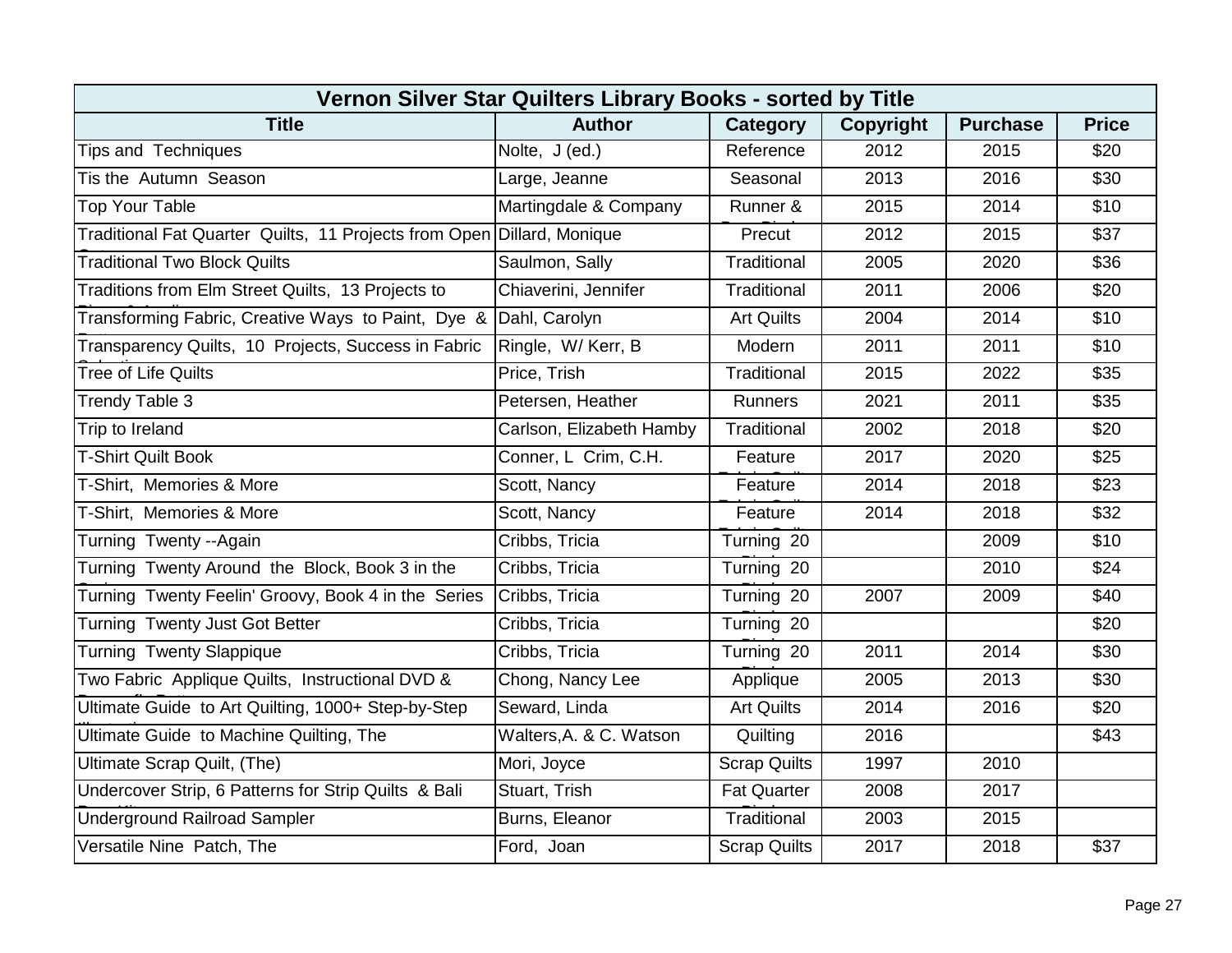| Vernon Silver Star Quilters Library Books - sorted by Title |                               |                     |                  |                 |                  |
|-------------------------------------------------------------|-------------------------------|---------------------|------------------|-----------------|------------------|
| <b>Title</b>                                                | <b>Author</b>                 | Category            | <b>Copyright</b> | <b>Purchase</b> | <b>Price</b>     |
| Vintage Christmas                                           | Holt, Lori                    | Seasonal            | 2018             | 2019            | \$31             |
| Vintage Quilt Revival                                       | <b>Blakesley, Katie Clark</b> | Modern              | 2013             | 2014            | \$30             |
| Vintage Tablecloth Quilts, kitchen kitsch to bedroom        | Sheifer, R/Aneloski, L        | Feature             | 2012             | 2015            | \$30             |
| Vintage-Style Quilts, 25 Projects Using New & Old           | Roberts, Flora                | Traditional         | 2004             | 2015            | \$30             |
| Visual Coloring, A Foolproof Approach to Color-rich         | Wolfrom, Joen                 | <b>Art Quilts</b>   | 2007             | 2010            | \$32             |
| Visual Guide to Creative Straight-Line Quilting             | Bonner, Natalia Whiting       | Quilting            | 2019             | 2020            | \$35             |
| Visual Guide to Free-Motion Quilting Feathers               | Bonner, Natalia               | Quilting            | 2017             | 2018            | $\overline{$32}$ |
| Viva Venezia                                                | Porter, Christine             | Modern              | 2009             | 2008            | \$20             |
| Wacky Pinwheel Quilting Wizard                              | Causee, Linda                 | Modern              | 2001             | 2009            | \$30             |
| Walking Foot Quilting Designs                               | Marginet, Melissa             | Quilting            | 2018             | 2019            | \$30             |
| <b>Watercolor Impressions</b>                               | Margaret, P/Slusser, D        | Colour Wash         | 1995             | 2013            | \$20             |
| <b>Watercolor Quilts</b>                                    | Margaret, P/Slusser, D        | Colour Wash         | 1993             | 2011            | \$24             |
| <b>Wearable Quilts</b>                                      | Gadia-Smitley                 | Wearable            |                  | 2019            | \$20             |
| <b>Weekend Scrap Quilting</b>                               | Stauffer, J./ Hatch, S.       | <b>Scrap Quilts</b> | 2004             | 2016            | \$24             |
| Welcome to the North Pole                                   | Goldsmith, Becky              | Seasonal            | 1997             | 2014            | \$36             |
| What a Novel Idea! 12 Quick Quilts from Novelty             | Sloan, Pat                    | Feature             | 2011             | 2013            | \$36             |
| When the Cold Wind Blows, Quilts & Projects to              | <b>Adams/Allen</b>            | <b>Applique</b>     |                  | 2009            | \$16             |
| <b>Wild Blooms and Colorful Creatures</b>                   | Williams, Wendy               | Applique            | 2013             | 2022            | \$35             |
| Wild Wool and Colorful Cottonns                             | Kaprow, Erica                 | Applique            | 2019             | 2022            | \$30             |
| Winners Bouquet (3 Templates)                               | <b>Atkinson Designs</b>       | Equipment           |                  | 2009            | \$30             |
| Wonder Blocks, Stack, Cut, Sew & Go                         | Martin, Terry                 | <b>Fat Quarter</b>  | 2008             | 2009            | \$36             |
| Wonderful "1" Fabric Quilts                                 | Nichols, Kay                  | Feature             | 2007             | 2014            | \$10             |
| <b>Word Play Quilts</b>                                     | Ricucci, Tonya                | Art                 |                  | 2019            | \$15             |
| Workshops from Quilt Skills, Australian Quilters' Guild     | Sullivan, C, ed.              | <b>Art Quilts</b>   | 1998             | 2011            | \$35             |
| <b>Woven Quilted</b>                                        | Caplinger, Mary Anne          | Traditional         | 1995             | 2018            | \$30             |
| Zen Quilting Workbook                                       | Ferguson, P/McNeill, S        | Quilting            | 2011             |                 | \$35             |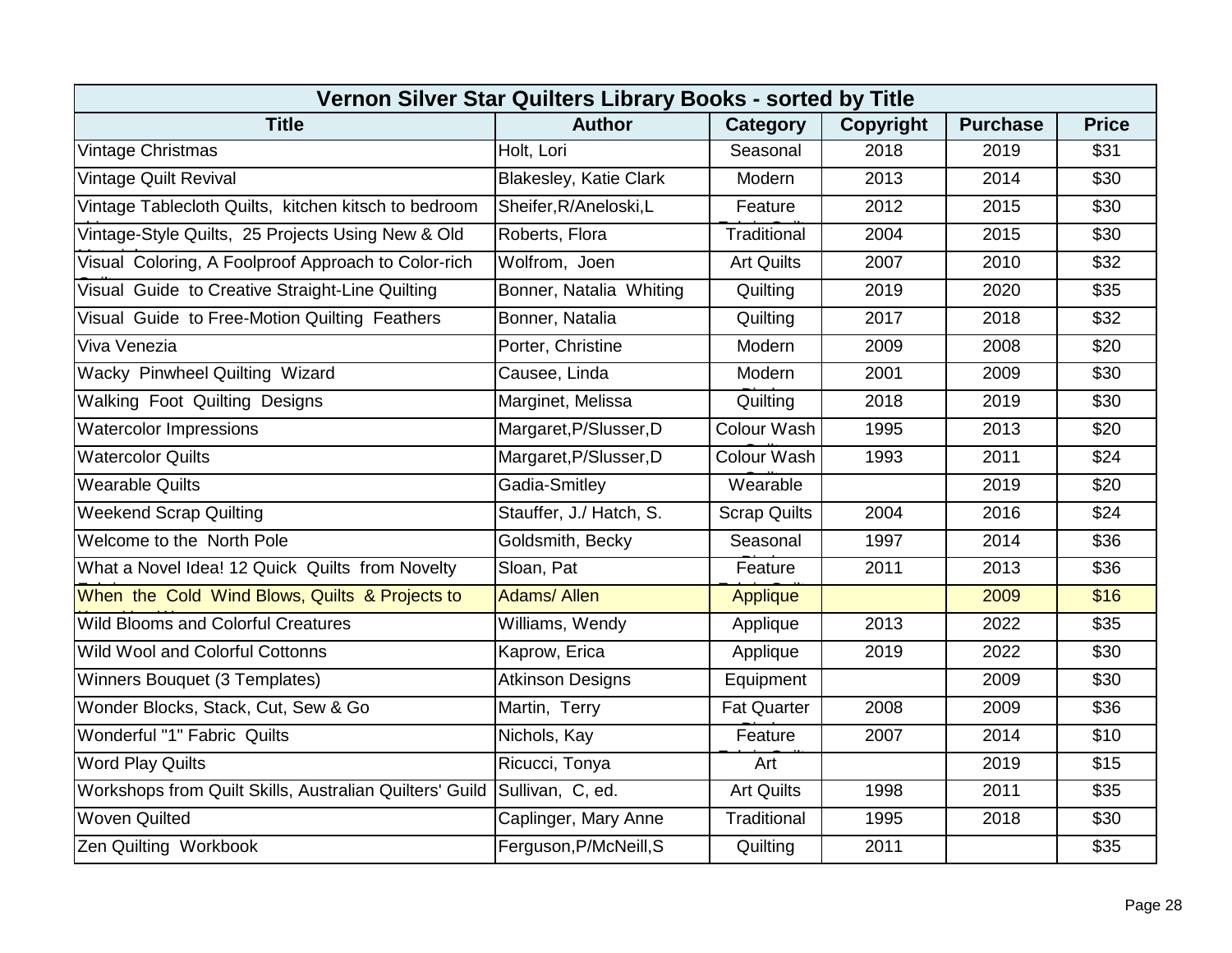| Vernon Silver Star Quilters Library Books - sorted by Title<br>Author   Category   Copyright |  |  |  |                 |              |  |
|----------------------------------------------------------------------------------------------|--|--|--|-----------------|--------------|--|
| <b>Title</b>                                                                                 |  |  |  | <b>Purchase</b> | <b>Price</b> |  |
|                                                                                              |  |  |  |                 |              |  |
|                                                                                              |  |  |  |                 |              |  |
|                                                                                              |  |  |  |                 |              |  |
|                                                                                              |  |  |  |                 |              |  |
|                                                                                              |  |  |  |                 |              |  |
|                                                                                              |  |  |  |                 |              |  |
|                                                                                              |  |  |  |                 |              |  |
|                                                                                              |  |  |  |                 |              |  |
|                                                                                              |  |  |  |                 |              |  |
|                                                                                              |  |  |  |                 |              |  |
|                                                                                              |  |  |  |                 |              |  |
|                                                                                              |  |  |  |                 |              |  |
|                                                                                              |  |  |  |                 |              |  |
|                                                                                              |  |  |  |                 |              |  |
|                                                                                              |  |  |  |                 |              |  |
|                                                                                              |  |  |  |                 |              |  |
|                                                                                              |  |  |  |                 |              |  |
|                                                                                              |  |  |  |                 |              |  |
|                                                                                              |  |  |  |                 |              |  |
|                                                                                              |  |  |  |                 |              |  |
|                                                                                              |  |  |  |                 |              |  |
|                                                                                              |  |  |  |                 |              |  |
|                                                                                              |  |  |  |                 |              |  |
|                                                                                              |  |  |  |                 |              |  |
|                                                                                              |  |  |  |                 |              |  |
|                                                                                              |  |  |  |                 |              |  |